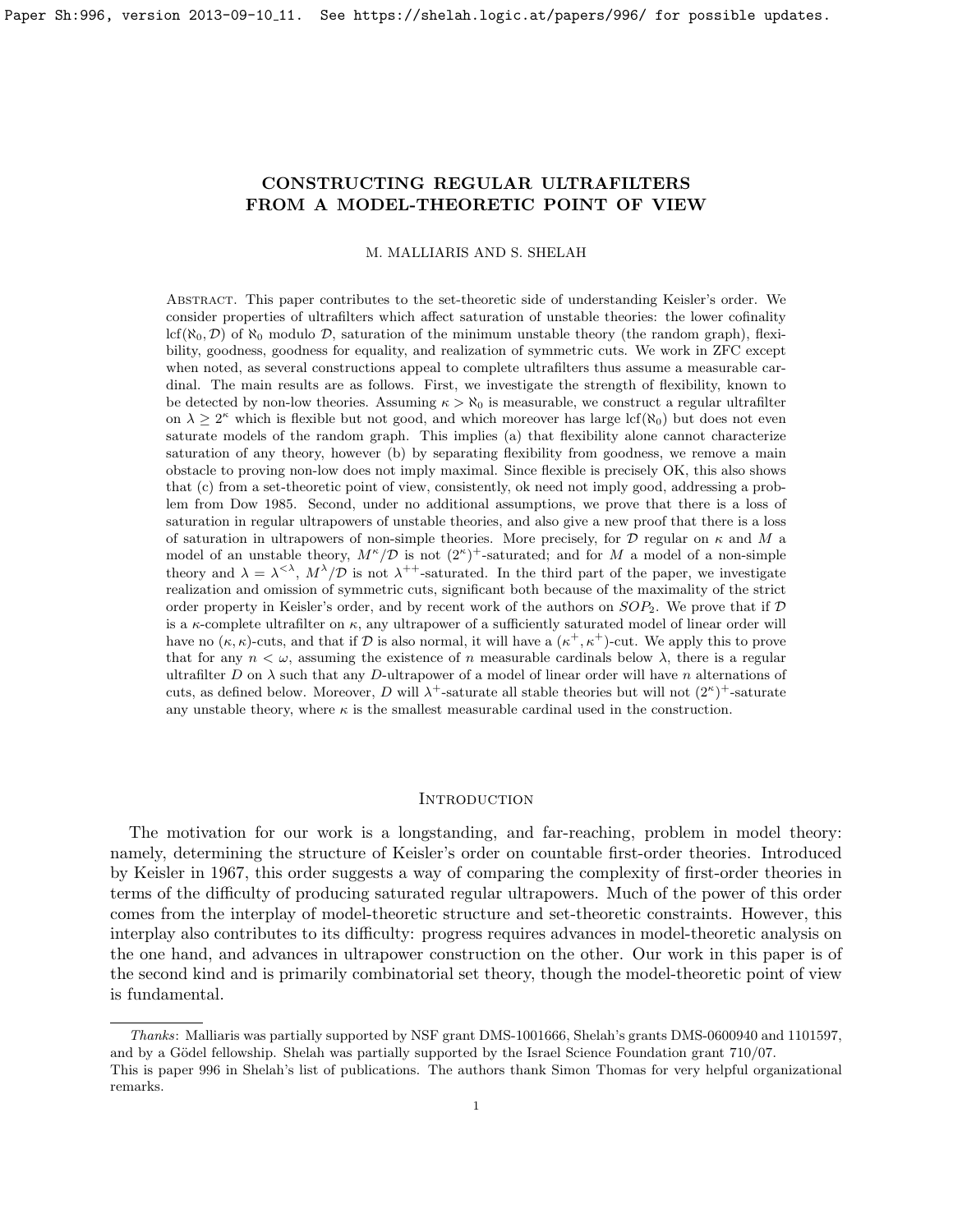As might be expected from a problem of this scope, surprising early results were followed by many years of little progress. Results of Shelah in [\[19\]](#page-30-0), Chapter VI (1978) had settled Keisler's order for stable theories, as described in §[1.2](#page-4-0) below. Apart from this work, and the result on maximality of  $SOP_3$  in [\[22\]](#page-30-1), the problem of understanding Keisler's order on unstable theories was dormant for many years and seemed difficult.

Very recently, work of Malliaris and Shelah has led to considerable advances in the understanding of how ultrafilters and theories interact (Malliaris [\[12\]](#page-30-2)-[\[14\]](#page-30-3), Malliaris and Shelah [\[16\]](#page-30-4)-[\[17\]](#page-30-5)). In particular, we now have much more information about properties of ultrafilters which have modeltheoretic significance. However, the model-theoretic analysis gave little information about the relative strength of the ultrafilter properties described. In the current paper, we substantially clarify the picture. We establish various implications and non-implications between model-theoretic properties of ultrafilters, and we develop a series of tools and constraints which help the general problem of constructing ultrafilters with a precise degree of saturation. Though we have framed this as a model-theoretically motivated project, it naturally relates to questions in combinatorial set theory, and our results answer some questions there. Moreover, an interesting and unexpected phenomenon in this paper is the relevance of measurable cardinals in the construction of regular ultrafilters, see [2.8](#page-9-0) below.

This paper begins with several introductory sections which frame our investigations and collect the implications of the current work. We give two extended examples in §[1,](#page-2-0) the first historical, the second involving results from the current paper. Following this, we give definitions and fix notation in §[2.](#page-8-0) §[3](#page-11-0) gives an overview of our main results in this paper. §[4](#page-12-0) includes some summary theorems for our constructions. Sections §[5-](#page-14-0)§[11](#page-26-0) contain the main proofs.

In this paper, we focus on product constructions and cardinality constraints. In a related paper in preparation [\[15\]](#page-30-6) we will focus on constructions via families of independent functions.

We thank the anonymous referee for many helpful comments on the paper.

## <span id="page-1-0"></span>CONTENTS

| Introduction |                                                                                                               |                |
|--------------|---------------------------------------------------------------------------------------------------------------|----------------|
|              | Background and examples                                                                                       | $\overline{2}$ |
| 2.           | Definitions and conventions                                                                                   | 8              |
| 3.           | Description of results                                                                                        | 11             |
| 4.           | Summary theorems                                                                                              | 12             |
|              | 5. $M^{\lambda}/\mathcal{D}$ is not $(2^{\lambda})^+$ -saturated for $Th(M)$ unstable                         | 15             |
| 6.           | Flexible and ok ultrafilters                                                                                  | 17             |
| 7.           | For $\kappa$ measurable, $\lambda \geq 2^{\kappa}$ there is D on $\lambda$ flexible but not good for $T_{rq}$ | 18             |
|              | 8. $M^{\lambda}/\mathcal{D}$ is not $\lambda^{++}$ -saturated for $\lambda$ regular and $Th(M)$ non-simple    | 20             |
| 9.           | $\kappa$ -complete not $\kappa^+$ -complete implies no $(\kappa, \kappa)$ -cuts                               | 22             |
|              | 10. <i>E</i> normal and $\kappa$ -complete on $\kappa$ implies a $(\kappa^+, \kappa^+)$ -cut                  | 23             |
|              | 11. Finite alternations of symmetric cuts                                                                     | 27             |
| Appendix     |                                                                                                               |                |
| References   |                                                                                                               | 30             |
|              |                                                                                                               |                |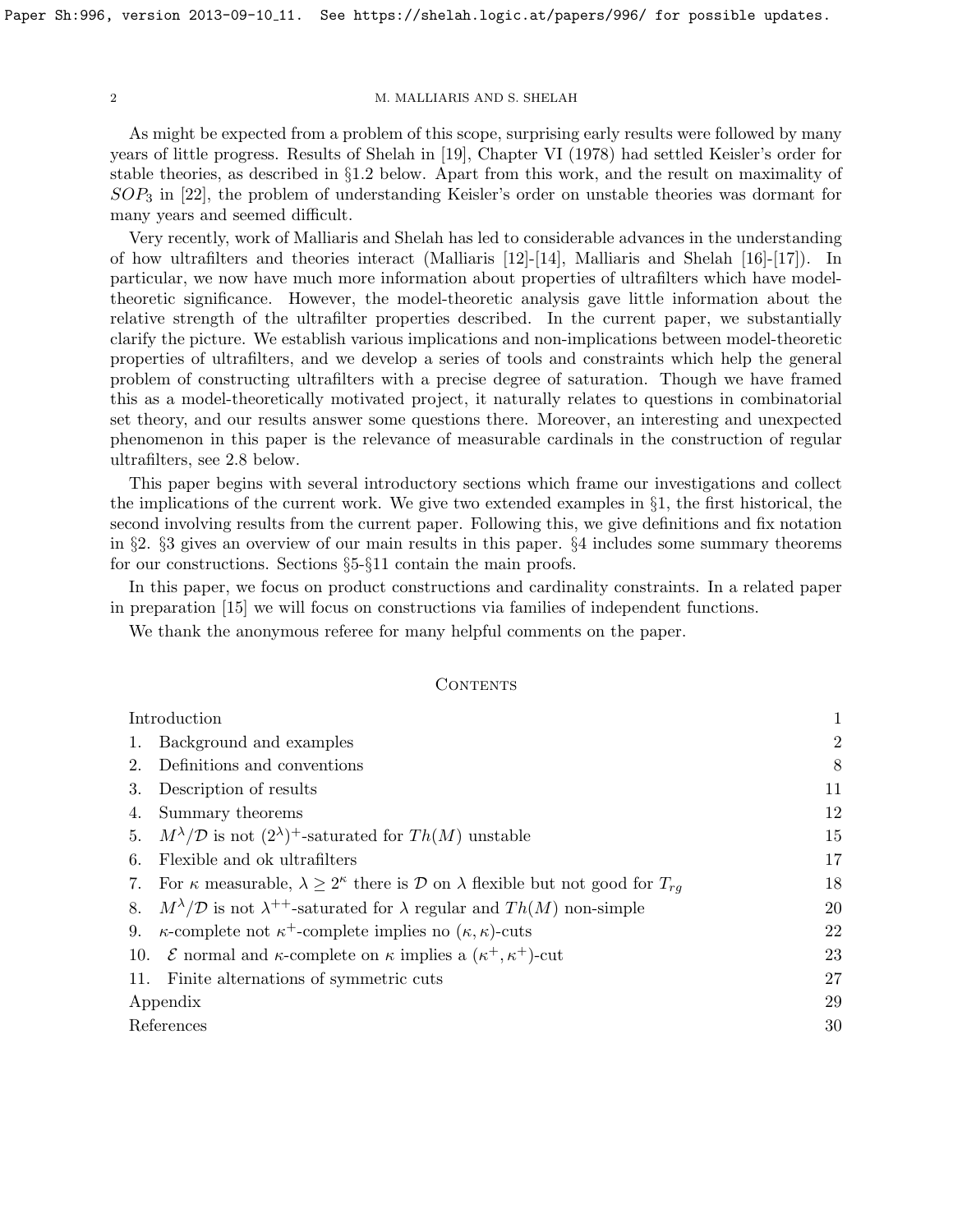<span id="page-2-0"></span>.

#### CONSTRUCTING REGULAR ULTRAFILTERS... 3

#### 1. Background and examples

In this section we give two extended examples. The first is historical; we motivate the problem of Keisler's order, i.e. of classifying first-order theories in terms of saturation of ultrapowers, by explaining the classification for the stable case. The second involves a proof from the current paper: we motivate the idea that model-theoretic properties can give a useful way of calibrating the "strength" of ultrafilters by applying saturation arguments to prove that consistently flexible  $(=\mathrm{OK})$  does not imply good.

Some definitions will be given informally; formal versions can be found in §[2](#page-8-0) below.

<span id="page-2-3"></span>1.1. Infinite and pseudofinite sets: Theories through the lens of ultrafilters. This first example is meant to communicate some intuition for the kinds of model-theoretic "complexity" to which saturation of ultrapowers is sensitive.

First, recall that questions of saturation and expressive power already arise in the two fundamental theorems of ultrapowers.

<span id="page-2-1"></span>**Theorem A.** (Los' theorem for first-order logic) Let D be an ultrafilter on  $\lambda \geq \aleph_0$ , M an Lstructure,  $\varphi(\overline{x})$  an  $\mathcal{L}$ -formula, and  $\overline{a} \subseteq N = M^{\lambda}/\mathcal{D}$ ,  $\ell(\overline{a}) = \ell(\overline{x})$ . Fixing a canonical representative of each D-equivalence class, write  $\overline{a}[i]$  for the value of  $\overline{a}$  at index i. Then

$$
N \models \varphi(\overline{a}) \iff \{i \in \lambda : M \models \varphi(\overline{a}[i])\} \in \mathcal{D}
$$

<span id="page-2-2"></span>**Theorem B.** (Ultrapowers commute with reducts) Let M be an  $\mathcal{L}'$ -structure,  $\mathcal{L} \subseteq \mathcal{L}'$ , D an ultrafilter on  $\lambda \geq \aleph_0$ ,  $N = M^{\lambda}/\mathcal{D}$ . Then

$$
\left(M^{\lambda}/\mathcal{D}\right)|_{\mathcal{L}} = \left(M|_{\mathcal{L}}\right)^{\lambda}/\mathcal{D}
$$

That is: By itself, Theorem [A](#page-2-1) may appear only to guarantee that  $M \equiv M^{\lambda}/\mathcal{D}$ . Yet combined with Theorem [B,](#page-2-2) it has consequences for saturation of ultrapowers, as we now explain.

Consider the following three countable models in the language  $\mathcal{L} = \{E, =\}$ , for E a binary relation symbol, interpreted as an equivalence relation.

- In  $M_1$ , E is an equivalence relation with two countable classes.
- In  $M_2$ , E is an equivalence relation with countably many countable classes.
- In  $M_3$ , E is an equivalence relation with exactly one class of size n for each  $n \in \mathbb{N}$ .

What variations are possible in ultrapowers of these models? That is, for  $N_i = M_i^{\lambda}/\mathcal{D}$ , what can we say about: (a) the number of  $E^{N_i}$ -classes, (b) the possible sizes of  $E^{N_i}$ -classes, (b)' if two  $E^{N_i}$ -classes can have unequal sizes?

**Observation 1.1.** For any index set I and ultrafilter  $D$  on I,

- (1)  $N_1 = (M_1)^I / \mathcal{D}$  will have two E-classes each of size  $|N_1|$
- (2)  $N_2 = (M_2)^I / \mathcal{D}$  will have  $|N_2|$  E-classes each of size  $|N_2|$

Proof. (1) Two classes follows by Los' theorem, so we prove the fact about size. [B](#page-2-2)y Theorem B  $(M_{11}^{\lambda}/\mathcal{D})|_{\mathcal{L}} = M_1^{\lambda}/\mathcal{D}$ , where  $M_{11}$  is the expansion of  $M_1$  to  $\mathcal{L}' = \mathcal{L} \cup \{f\}$  and f is interpreted as a bijection between the equivalence classes. By Los' theorem,  $f$  will remain a bijection in  $N_1$ , but Theorem [B](#page-2-2) means that whether we forget the existence of f before or after taking the ultrapower, the result is the same.

(2) Similarly,  $M_2$  admits an expansion to a language with a bijection  $f_1$  between  $M_2$  and a set of representatives of E-classes; a bijection  $f_2$  between  $M_2$  and a fixed E-class; and a parametrized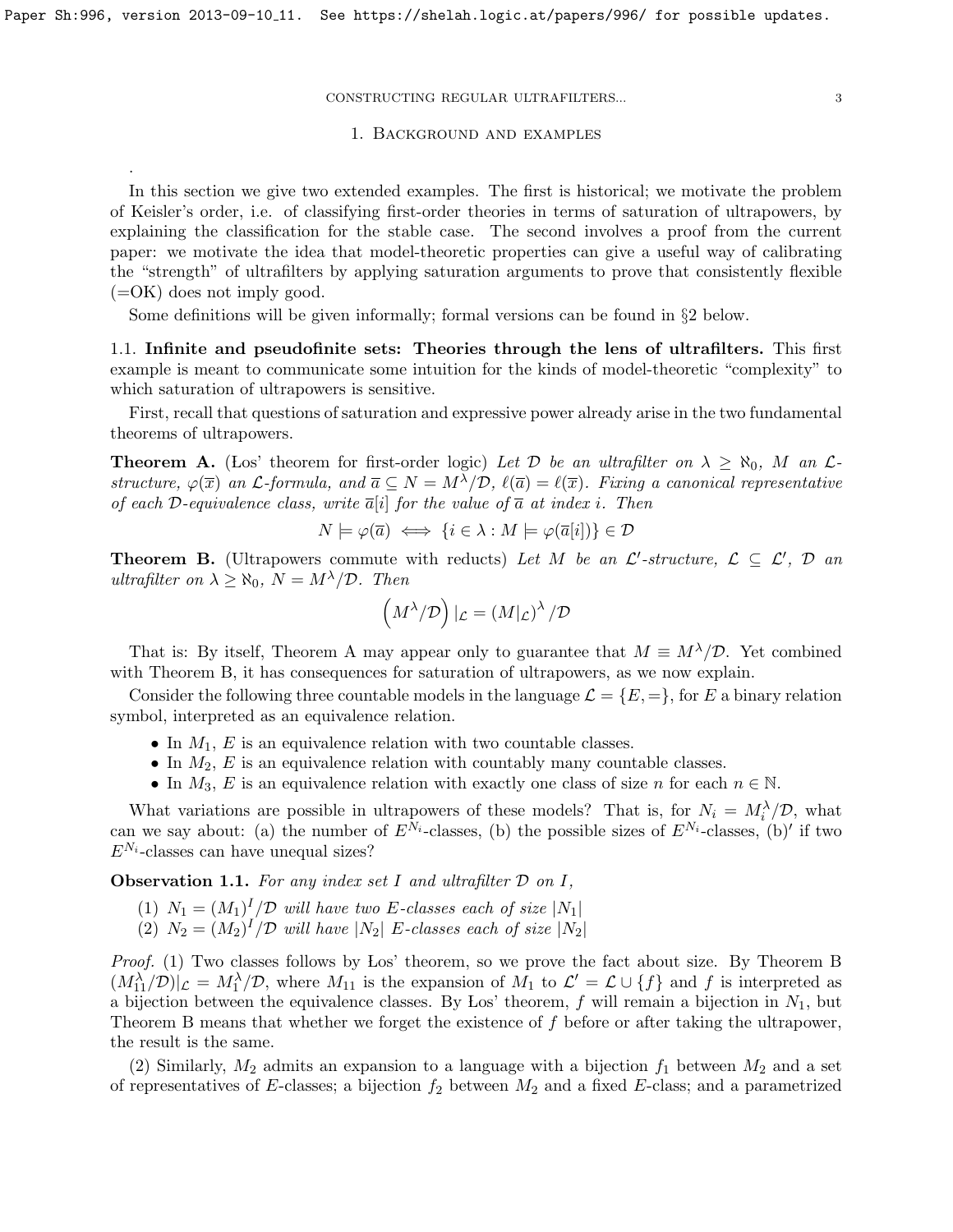family  $f_3(x, y, z)$  where for each a, b,  $f_3(x, a, b)$  is a bijection between the equivalence class of b and that of b. So once more, by Theorems [A](#page-2-1) and [B,](#page-2-2) the ultrapowers of  $M_2$  are in a sense onedimensional: if  $N_2 = M_2^{\lambda}/\mathcal{D}$  is an ultrapower, it will be an equivalence relation with  $|N_2|$  classes each of which has size  $|N_2|$ .

Now for  $M_3$ , the situation is a priori less clear. Any nonprincipal ultrapower will contain infinite (pseudofinite) sets by Los' theorem, but it is a priori not obvious whether induced bijections between these sets exist. It is easy to choose infinitely many distinct pseudofinite sets (let the nth set project a.e. to a class whose size is a power of the nth prime) which do not clearly admit bijections to each other in the index model M, nor to M itself.

We have reached the frontier of what Theorem [B](#page-2-2) can control, and a property of ultrafilters comes to the surface:

<span id="page-3-0"></span>**Definition 1.2.** ([\[20\]](#page-30-7) Definition III.3.5) Let  $D$  be an ultrafilter on  $\lambda$ .

$$
\mu(\mathcal{D}) := \min \left\{ \prod_{t < \lambda} n_t / \mathcal{D} \ : \ n_t < \aleph_0, \ \prod_{t < \lambda} n_t / \mathcal{D} \ge \aleph_0 \right\}
$$

be the minimum value of the product of an unbounded sequence of cardinals modulo D.

**Observation 1.3.** Let D be an ultrafilter on  $\lambda$ , let  $M_3$  be the model defined above, and  $N_3 =$  $(M_3)^{\lambda}/\mathcal{D}$ . Then:

(1)  $N_3$  will have  $|N_3|$  E-classes.

(2)  $E^{N_3}$  will contain only classes of size  $\geq \mu(\mathcal{D})$ , and will contain at least one class of size  $\mu(\mathcal{D})$ .

Proof. (1) As for the number of classes, Theorem [B](#page-2-2) still applies.

(2) Choose a sequence of cardinals  $n_t$  witnessing  $\mu(\mathcal{D})$ , and consider the class whose projection to the t<sup>th</sup> index model has cardinality  $n_t$ . . В последните поставите на примерение и примерение и примерение и примерение и примерение и примерение и при<br>В примерение и примерение и примерение и примерение и примерение и примерение и примерение и примерение и прим

Definition [1.2](#page-3-0) isolates a well-defined set-theoretic property of ultrafilters, and indeed, an early theorem of the second author proved that one could vary the size of  $\mu(\mathcal{D})$ :

**Theorem C.** (Shelah, [\[20\]](#page-30-7).VI.3.12) Let  $\mu(\mathcal{D})$  be as in Definition [1.2.](#page-3-0) Then for any infinite  $\lambda$  and  $\nu = \nu^{\aleph_0} \leq 2^{\lambda}$  there exists a regular ultrafilter D on  $\lambda$  with  $\mu(\mathcal{D}) = \nu$ .

Whereas the saturation of  $(M_1)^{\lambda}/\mathcal{D}$  and of  $(M_2)^{\lambda}/\mathcal{D}$  will not depend on  $\mu(\mathcal{D})$ ,  $N_3 = (M_3)^{\lambda}/\mathcal{D}$ will omit a type of size  $\leq \kappa$  of the form  $\{E(x,a)\}\cup \{\neg x=a': N_3 \models E(a',a)\}\$ if and only if  $\mu(\mathcal{D}) \leq \kappa$ . Restricting to regular ultrafilters, so that saturation of the ultrapower does not depend on saturation of the index model but only on its theory, the same holds if we replace each  $M_i$  by some elementarily equivalent model, and is thus a statement about their respective theories.

This separation of theories by means of their sensitivity to  $\mu(\mathcal{D})$  is, in fact, characteristic within stability. Recall that a formula  $\varphi(x; y)$  has the finite cover property with respect to a theory T if for all  $n < \omega$ , there are  $a_0, \ldots a_n$  in some model  $M \models T$  such that the set  $\Sigma_n = {\varphi(x; a_0), \ldots \varphi(x; a_n)}$ is inconsistent but every *n*-element subset of  $\Sigma_n$  is consistent.

<span id="page-3-1"></span>**Theorem D.** (Shelah [\[20\]](#page-30-7) VI.5) Let T be a countable stable theory,  $M \models T$ , and D a regular ultrafilter on  $\lambda \geq \aleph_0$ . Then:

- (1) If T does not have the finite cover property, then  $M^{\lambda}/\mathcal{D}$  is always  $\lambda^{+}$ -saturated.
- (2) If T has the finite cover property, then  $M^{\lambda}/\mathcal{D}$  is  $\lambda^{+}$ -saturated if and only if  $\mu(\mathcal{D}) \geq \lambda^{+}$ .

Thus Keisler's order on stable theories has exactly two classes, linearly ordered.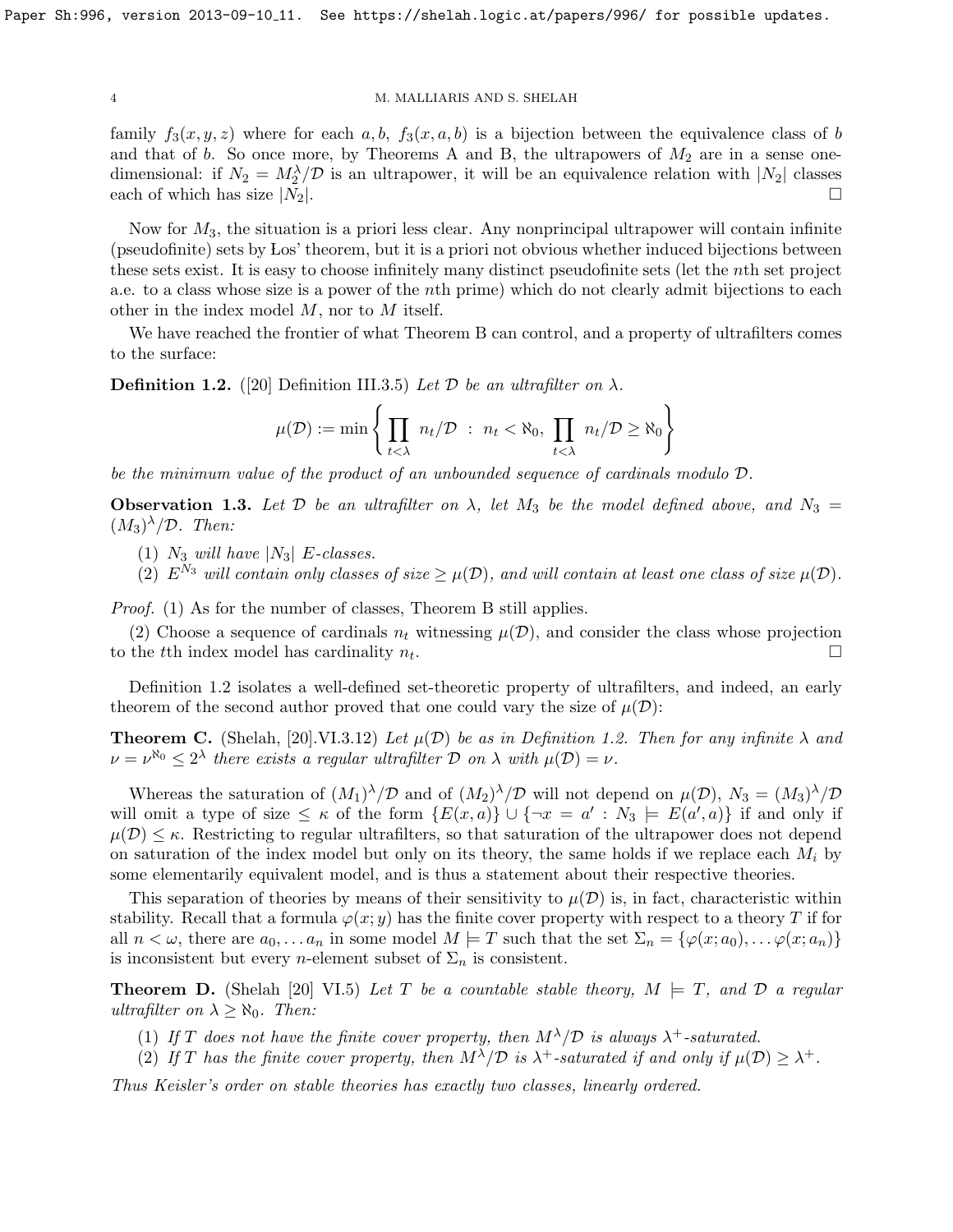Proof. (Sketch) This relies on a characterization of saturated models of stable theories: N is  $\lambda^+$ saturated if and only if it is  $\kappa(T)$ -saturated and every maximal indiscernible set has size  $\geq \lambda^+$ . This relies heavily on uniqueness of nonforking extensions: given a type  $p$  one hopes to realize over some A,  $|A| \leq \lambda$ , restrict p to a small set over which it does not fork, and use  $\kappa(T)$ -saturation to find a countable indiscernible sequence of realizations of the restricted type. By hypothesis, we may assume this indiscernible sequence extends to one of size  $\lambda^+$ , and by uniqueness of nonforking extensions, any element of this sequence which does not fork with A will realize the type.]

Returning to ultrapowers: for countable theories,  $\kappa(T) \leq \aleph_1$  and any nonprincipal ultrapower is  $\aleph_1$ -saturated. So it suffices to show that any maximal indiscernible set is large, and the theorem proves, by a coding argument, that this is true whenever the size of every pseudofinite set is large.  $\Box$ 

Discussion. As mentioned above, in this paper we construct ultrafilters with "model-theoretically significant properties." The intent of this example was to motivate our work by showing what "model-theoretically significant" might mean. However, the example also illustrates what kinds of properties may fit the bill. We make two general remarks.

- (1) "Only formulas matter": The fact that  $\mu(\mathcal{D})$  was detected by a property of a single formula, the finite cover property, is not an accident. For  $\mathcal{D}$  a regular ultrafilter and  $M \models T$  any countable theory,  $M^{\lambda}/\mathcal{D}$  is  $\lambda^+$ -saturated if and only if it is  $\lambda^+$ -saturated for  $\varphi$ -types, for all formulas  $\varphi$ , Malliaris [\[11\]](#page-30-8) Theorem 12. Thus, from the point of view of Keisler's order, it suffices to understand properties of regular ultrafilters which are detected by formulas.
- (2) The role of pseudofinite structure is fundamental, reflecting the nature of the objects involved (regular ultrapowers, first-order theories). On one hand, pseudofinite phenomena can often be captured by a first-order theory. On the other, saturation of regular ultrapowers depends on finitely many conditions in each index model, since by definition regular ultrafilters  $\mathcal D$ on I,  $|I| = \lambda$  contain regularizing families, i.e.  $\{X_i : i < \lambda\}$  such that for each  $t \in I$ ,  $|\{i < \lambda : t \in X_i\}| < \aleph_0.$

<span id="page-4-0"></span>1.2. Flexibility without goodness: Ultrafilters through the lens of theories. Our second example takes the complementary point of view. The following is a rich and important class of ultrafilters introduced by Keisler:

<span id="page-4-1"></span>**Definition 1.4.** (Good ultrafilters, Keisler [\[4\]](#page-30-9)) The filter  $D$  on I is said to be  $\mu^+$ -good if every  $f: \mathcal{P}_{\aleph_0}(\mu) \to \mathcal{D}$  has a multiplicative refinement, where this means that for some  $f': \mathcal{P}_{\aleph_0}(\mu) \to \mathcal{D}$ ,  $u \in \mathcal{P}_{\aleph_0}(\mu) \implies f'(u) \subseteq f(u), \text{ and } u, v \in \mathcal{P}_{\aleph_0}(\mu) \implies f'(u) \cap f'(v) = f'(u \cup v).$ 

We may assume the functions  $f$  are monotonic  $(11.6)$  $(11.6)$ .

D is said to be good if it is  $|I|$ <sup>+</sup>-good.

It is natural to ask for meaningful weakenings of this notion, e.g. by requiring only that certain classes of functions have multiplicative refinements. An important example is the notion of  $OK$ , which appeared without a name in Keisler [\[4\]](#page-30-9), was named and studied by Kunen [\[9\]](#page-30-10) and investigated generally by Dow [\[3\]](#page-30-11) and by Baker and Kunen [\[1\]](#page-30-12). We follow the definition from [\[3\]](#page-30-11) 1.1.

**Definition 1.5.** (OK ultrafilters) The filter D on I is said to be  $\lambda$ -OK if each monotone function  $g: \mathcal{P}_{\aleph_0}(\lambda) \to \mathcal{D}$  with  $g(u) = g(v)$  whenever  $|u| = |v|$  has a multiplicative refinement  $f: \mathcal{P}_{\aleph_0}(\lambda) \to \mathcal{D}$ .

It is immediate that  $\lambda^+$ -good implies  $\lambda$ -OK. Though OK is an a priori weaker notion, the relative strength of OK and good was not clear. For instance, in [\[3\]](#page-30-11) 3.10 and 4.7, Dow raises the problem of constructing ultrafilters which are  $\lambda^+$ -OK but not  $\lambda^+$ -good; to our knowledge, even the question of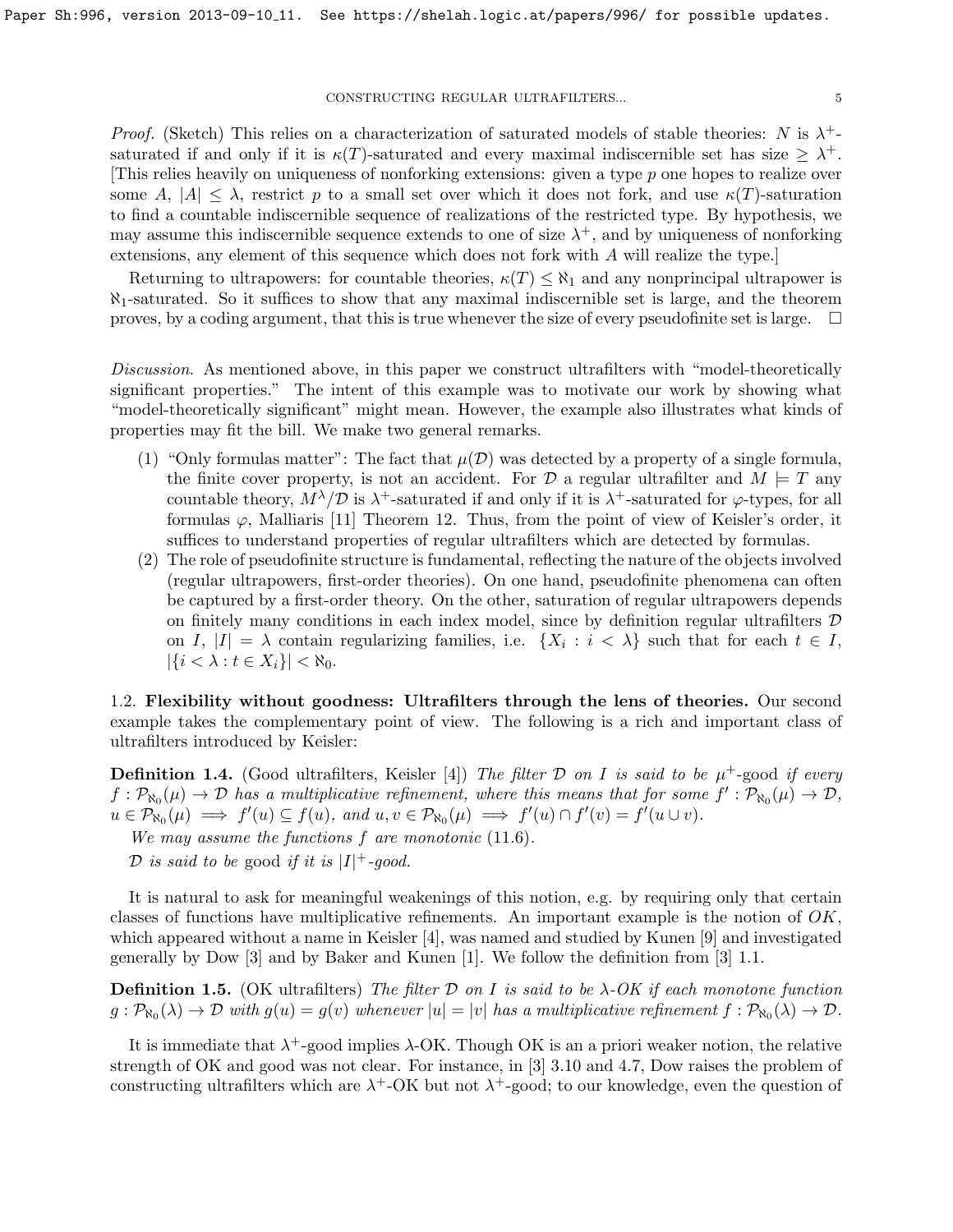constructing  $\lambda$ -OK not  $\lambda^+$ -good ultrafilters on  $\lambda$  was open. Before discussing how a model-theoretic perspective can help with such questions, we define the main objects of interest in this paper:

<span id="page-5-1"></span>**Definition 1.6.** (Regular filters) A filter D on an index set I of cardinality  $\lambda$  is said to be  $\lambda$ -regular, or simply regular, if there exists a  $\lambda$ -regularizing family  $\langle X_i : i < \lambda \rangle$ , which means that:

- for each  $i < \lambda$ ,  $X_i \in \mathcal{D}$ , and
- for any infinite  $\sigma \subset \lambda$ , we have  $\bigcap_{i \in \sigma} X_i = \emptyset$

Equivalently, for any element  $t \in I$ , t belongs to only finitely many of the sets  $X_i$ .

Now we make a translation. As Keisler observed, good regular ultrafilters can be characterized as those regular ultrafilters able to saturate any countable theory. (By " $\mathcal D$  saturates T" we will always mean:  $\mathcal D$  is a regular ultrafilter on the infinite index set I, T is a countable complete first-order theory and for any  $M \models T$ , we have that  $M^{I}/\mathcal{D}$  is  $\lambda^{+}$ -saturated, where  $\lambda = |I|$ .) We state this as a definition and an observation, which together say simply that the distance between consistency of a type (i.e. finite consistency, reflected by Los' theorem) and realization of a type in a regular ultrapower can be explained by whether or not certain monotonic functions have multiplicative refinements.

<span id="page-5-0"></span>**Definition 1.7.** Let T be a countable complete first-order theory,  $M \models T$ , D a regular ultrafilter on  $I, |I| = \lambda, N = M^{\lambda}/\mathcal{D}.$  Let  $p(x) = {\varphi_i(x; a_i) : i < \lambda}$  be a consistent partial type in the ultrapower *N*. Then a distribution of p is a map  $d : \mathcal{P}_{\aleph_0}(\lambda) \to \mathcal{D}$  which satisfies:

- (1) For each  $\sigma \in [\lambda]^{< \aleph_0}$ ,  $d(\sigma) \subseteq \{t \in I : M \models \exists x \bigwedge \{\varphi_i(x; a_i[t]) : i \in \sigma\}\}\$ . Informally speaking, d refines the Los map.
- (2) d is monotonic, meaning that  $\sigma, \tau \in [\lambda]^{< \aleph_0}$ ,  $\sigma \subseteq \tau$  implies  $d(\sigma) \supseteq d(\tau)$
- (3) The set  $\{d(\sigma): \sigma \in [\lambda]^{< \aleph_0}\}$  is a regularizing family, i.e. each  $t \in I$  belongs to only finitely many elements of this set.

**Observation 1.8.** Let T be a countable complete first-order theory,  $M \models T$ ,  $\mathcal{D}$  a regular ultrafilter on  $\lambda$ ,  $N = M^{\lambda}/\mathcal{D}$ . Then the following are equivalent:

- (1) For every consistent partial type p in N of size  $\leq \lambda$ , some distribution d of p has a multiplicative refinement.
- (2) N is  $\lambda^+$ -saturated.

Proof. The obstacle to realizing the type is simply that, while Los' theorem guarantees each finite subset of p is almost-everywhere consistent, there is no a priori reason why, at an index  $t \in I$ at which  $M \models \exists x \bigwedge \{\varphi_i(x; a_i[t]) : i \in \sigma\}, M \models \exists x \bigwedge \{\varphi_i(x; a_j[t]) : j \in \tau\},\$  these two sets should have a common witness. The statement that d has a multiplicative refinement is precisely the statement that there is, in fact, a common witness almost everywhere, in other words  $t \in d(\sigma) \cap$  $d(\tau) \implies t \in d(\sigma \cup \tau)$ . When this happens, we may choose at each index t an element  $c_t$  such that  $\sigma \in [\lambda]^{< \aleph_0} \wedge t \in d(\sigma) \implies M \models \bigwedge \{\varphi_i(c_t : a_i[t]) : i \in \sigma\}, \text{ by } 1.7(1). \text{ Then by Los' theorem and}$  $\sigma \in [\lambda]^{< \aleph_0} \wedge t \in d(\sigma) \implies M \models \bigwedge \{\varphi_i(c_t : a_i[t]) : i \in \sigma\}, \text{ by } 1.7(1). \text{ Then by Los' theorem and}$  $\sigma \in [\lambda]^{< \aleph_0} \wedge t \in d(\sigma) \implies M \models \bigwedge \{\varphi_i(c_t : a_i[t]) : i \in \sigma\}, \text{ by } 1.7(1). \text{ Then by Los' theorem and}$ [1.7\(](#page-5-0)1),  $\prod_{t \leq \lambda} c_t$  will realize p in N.

The other direction is clear (choose a realization  $a$  and use Los' theorem to send each finite subset of the type to the set on which it is realized by a).

Keisler's characterization of good ultrafilters then follows from showing that there are first order theories which can "code" enough possible patterns to detect whether any  $f: \mathcal{P}_{\aleph_0}(\lambda) \to \mathcal{D}$  fails to have a multiplicative refinement.

Note that first-order theories correspond naturally to monotonic functions of a certain kind (depending, very informally speaking, on some notion of the pattern-complexity inherent in the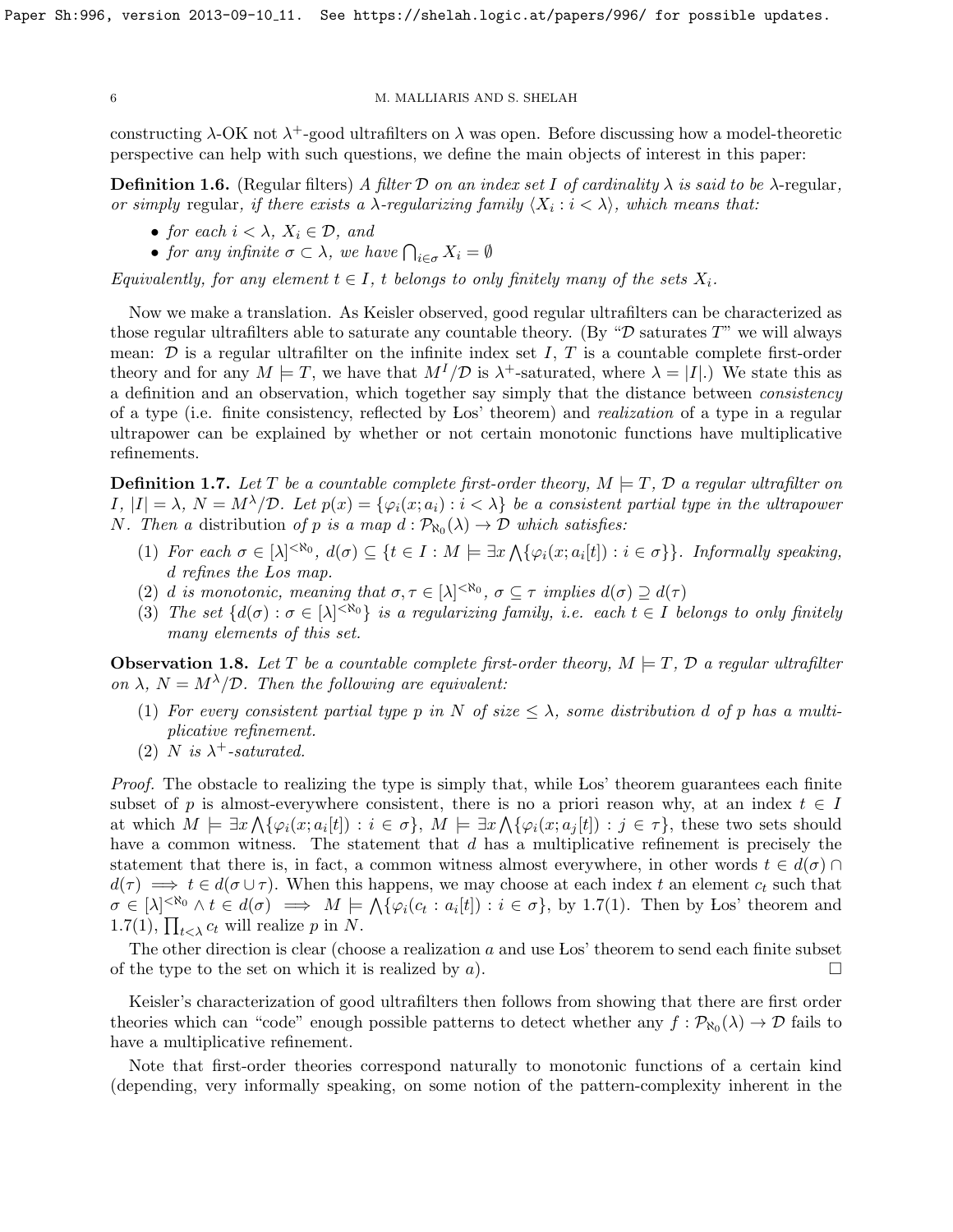theory) and thus, were one to succeed in building ultrafilters which were able to saturate certain theories and not saturate others, this would likewise show a meaningful weakening of goodness.

In this context we mention a property which arose in the study of certain unstable simple theories, called non-low. The original definition is due to Buechler.

**Definition 1.9.** The formula  $\varphi(x; y)$  is called non-low with respect to the theory T if in some sufficiently saturated model  $M \models T$ , for arbitrarily large  $k < \omega$ , there exists an infinite indiscernible sequence  $\{a_i : i < \omega\}$ , with  $i < \omega \implies \ell(a_i) = \ell(y)$ , such that every k-element subset of

$$
\{\varphi(x;a_i): i < \omega\}
$$

is consistent, but every  $k+1$ -element subset is inconsistent.

Here we make a second translation. Recall from Definition [1.6](#page-5-1) above that the characteristic objects of regular filters D on  $\lambda$  are  $(\lambda)$ -regularizing families, i.e. sets of the form  $\{X_i : i < \lambda\}$  with  $t \in I \implies |\{i \in \lambda : t \in X_i\}| = n_t \lt \aleph_0$ . Malliaris had noticed in [\[12\]](#page-30-2) that non-low formulas could detect the *size* (i.e. the nonstandard integer whose the coordinate is  $n_t$ ) of the regularizing families in  $\mathcal{D}$ , and thus had defined and studied the "flexibility" of a filter, Definition [1.10.](#page-6-0)

<span id="page-6-0"></span>**Definition 1.10.** (Flexible ultrafilters, Malliaris [\[12\]](#page-30-2), [\[13\]](#page-30-13)) We say that the filter  $D$  is  $\lambda$ -flexible if for any  $f \in {}^I\mathbb{N}$  with  $n \in \mathbb{N} \implies n <_{\mathcal{D}} f$ , we can find  $X_\alpha \in \mathcal{D}$  for  $\alpha < \lambda$  such that for all  $t \in I$ 

$$
f(t) \ge |\{\alpha : t \in X_{\alpha}\}|
$$

Informally, given any nonstandard integer, we can find a  $\lambda$ -regularizing family below it.

Specifically, Malliaris had shown that if  $D$  is not  $\lambda$ -flexible then it fails to  $\lambda^+$ -saturate any theory containing a non-low formula. (Note that by Keisler's observation about good ultrafilters, any property of ultrafilters which can be shown to be detected by formulas must necessarily hold of good ultrafilters.) Moreover, there is a useful convergence. Kunen had brought the definition of "OK" filters to Malliaris' attention in 2010; "λ-flexible" and "λ-OK" are easily seen to be equivalent, Claim [6.1](#page-17-2) below.

We now sketch the proof from §[7](#page-17-1) below that consistently, flexible need not imply good. (This paper and its sequel [\[15\]](#page-30-6) contain at least three distinct proofs of that fact, of independent interest.) The numbering of results follows that in §[7.](#page-17-1)

To begin, we use a diagonalization argument to show that saturation decays in ultrapowers of the random graph, i.e. the Rado graph, Definition [2.15](#page-10-0) below. ("The random graph" means, from the set-theoretic point of view, that the function which fails to have a multiplicative refinement will code the fact that there are two sets A, B in the final ultrapower N,  $|A| = |B| = \lambda$ , which are disjoint in N but whose projections to the index models cannot be taken to be a.e. disjoint.)

**Claim [5.2.](#page-14-1)** Assume  $\lambda \geq \kappa \geq \aleph_0$ ,  $T = T_{rg}$ , M a  $\lambda^+$ -saturated model of T, E a uniform ultrafilter on  $\kappa$  such that  $|\kappa^{\kappa}/E| = 2^{\kappa}$  Then  $M^{\kappa}/E$  is not  $(2^{\kappa})^+$ -saturated.

Note that the hypothesis of the claim will be satisfied when  $E$  is regular, and also when  $E$  is complete. Our strategy will be to take a product of ultrafilters  $D \times E$ , where D is a regular ultrafilter on  $\lambda$  and E is an ultrafilter on  $\kappa$ . (The idea of taking such a product goes back at least as far as Keisler's work on ultraproducts of finite sets.) Then  $D \times E$  will be regular, and if  $\lambda \geq 2^{\kappa}$ , it will fail to saturate the random graph, thus fail to be good. What remains is to ensure flexibility, and for this we will need E to be  $\aleph_1$ -complete. In the following Corollary, lcf( $\aleph_0, \mathcal{D}$ ) is the coinitiality of N in  $(N, \langle)^I/\mathcal{D}$ , i.e. the cofinality of the set of  $\mathcal{D}$ -nonstandard integers.

Corollary [7.3](#page-18-0) Let  $\lambda, \kappa \ge \aleph_0$  and let  $\mathcal{D}_1$ , E be ultrafilters on  $\lambda, \kappa$  respectively where  $\kappa > \aleph_0$  is measurable. Let  $\mathcal{D} = \mathcal{D}_1 \times E$  be the product ultrafilter on  $\lambda \times \kappa$ . Then: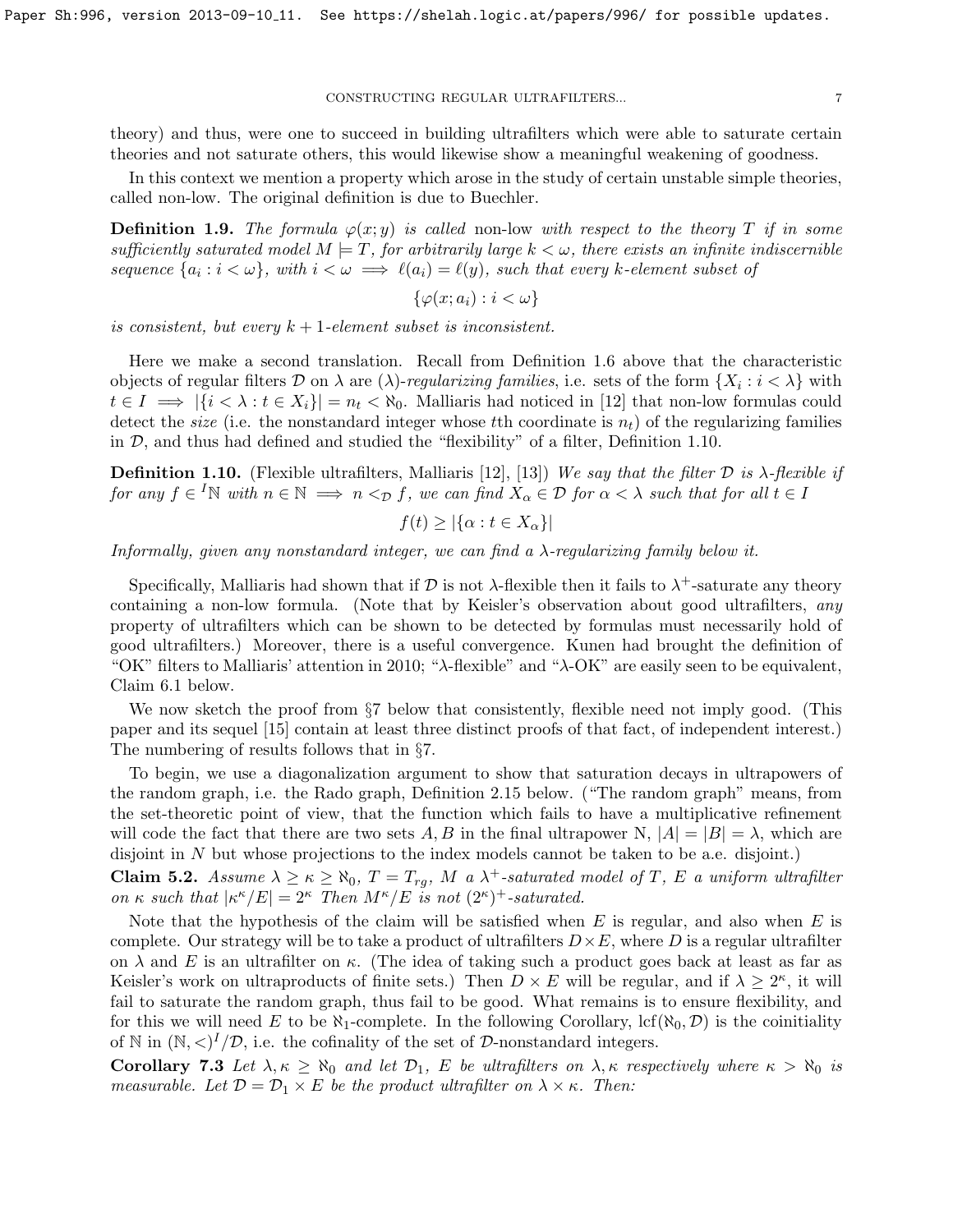- (1) If  $\mathcal{D}_1$  is  $\lambda$ -flexible and E is  $\aleph_1$ -complete, then  $\mathcal D$  is  $\lambda$ -flexible.
- (2) If  $\lambda \geq \kappa$  and  $\text{lcf}(\aleph_0, \mathcal{D}_1) \geq \lambda^+$ , then  $\text{lcf}(\aleph_0, \mathcal{D}) \geq \lambda^+$ , so in particular,  $\mathcal{D} = D \times E$  will  $\lambda^+$ -saturate any countable stable theory.

*Proof.* (Sketch) (1) We first show that the following are equivalent: (i) any  $D$ -nonstandard integer projects E-a.e. to a  $\mathcal{D}_1$ -nonstandard integer, (ii) E is  $\aleph_1$ -complete. Then, since we have assumed (ii) holds, let some D-nonstandard integer  $n_*$  be given. By (ii), for E-almost all  $t \in \kappa$ ,  $n_*[t]$  is  $\mathcal{D}_1$ -nonstandard and by the flexibility of  $\mathcal{D}_1$  there is a regularizing family  $\{X_i^t : i < \lambda\} \subseteq \mathcal{D}_1$  below any such  $n_*[t]$ . Let  $X_i = \{(s,t) : s \in X_i^t\} \subseteq \mathcal{D}$ . It follows that  $\{X_i : i < \lambda\}$  is a regularizing family in  $\mathcal D$  below  $m_*$  and thus below  $n_*$ .

(2) From the first sentence of (1), we show that if E is  $\aleph_1$ -complete and in addition lcf( $\aleph_0$ ,  $\mathcal{D}$ )  $\geq \lambda^+$ , then the  $\mathcal{D}_1$ -nonstandard integers (under the diagonal embedding) are cofinal in the  $\mathcal{D}$ -nonstandard integers. This suffices. For the second clause, see Theorem [F,](#page-12-1)  $\S 4$  $\S 4$  below.

Thus we obtain:

**Theorem [7.4.](#page-19-1)** Assume  $\aleph_0 < \kappa < \lambda = \lambda^{\kappa}, 2^{\kappa} \leq \lambda$ ,  $\kappa$  measurable. Then there exists a regular ultrafilter  $\mathcal D$  on  $\lambda$  such that  $\mathcal D$  is  $\lambda$ -flexible, yet for any model M of the theory of the random graph,  $M^{\lambda}/\mathcal{D}$  is not  $(2^{\kappa})^+$ -saturated. Thus  $\mathcal D$  is not good, and will fail to  $(2^{\kappa})^+$ -saturate any unstable theory. However,  $\mathcal D$  will  $\lambda^+$ -saturate any countable stable theory.

Note that the model-theoretic failure of saturation is quite strong, more so than simply "not good." The random graph is known to be minimum among unstable theories in Keisler's order (meaning that any regular  $\mathcal D$  which fails to saturate the random graph will fail to saturate any other unstable theory). This is the strongest failure of saturation one could hope for given that  $lcf(\aleph_0, \mathcal{D})$  is large, see Section [4](#page-12-0) for details.

Theorem [7.4](#page-19-1) has the following immediate corollary in the language of OK and good:

Corollary 1.11. Assume  $\aleph_0 < \kappa < 2^{\kappa} \leq \mu_1 \leq \mu_2 < \lambda = \lambda^{\kappa}$  and  $\kappa$  is measurable. Then there exists a regular ultrafilter D on  $\lambda$  such that D is  $\lambda$ -flexible, thus  $\lambda$ -OK, but not  $(2^{\kappa})^+$ -good. In particular,  $\mathcal{D}$  is  $(\mu_2)^+$ -OK but not  $(\mu_1)^+$ -good.

In particular, this addresses the problem raised by Dow in [\[3\]](#page-30-11) 3.10 and 4.7, namely, the problem of constructing ultrafilters which are  $\alpha^+$ -OK and not  $\alpha^+$ -good.

Discussion. The intent of this example was to show that model theory can contribute to calibrating ultrafilters. Note that in terms of determining the strength of a priori weakenings of goodness, the model-theoretic perspective has given both positive and negative results:

- (1) On one hand, Theorem [7.4](#page-19-1) applies model-theoretic arguments to show that multiplicative refinements for size-uniform functions  $f: \mathcal{P}_{\aleph_0}(\lambda) \to \mathcal{D}$  are not enough to guarantee multiplicative refinements for all such functions.
- (2) On the other, the second author's proof of the maximality of strict order (see Theorem  $F(6)$  $F(6)$  below) *does* isolate an a priori weaker class of functions which have such a guarantee – namely, those corresponding to distributions of types in linear order. The set-theoretic question of why these functions suffice appears to be deep. The model-theoretic formulation of "determine a minimum such set of functions" is: determine a necessary condition for maximality in Keisler's order.

This concludes our two examples. We now fix definitions and notation, before giving a summary of our results in §[3.](#page-11-0)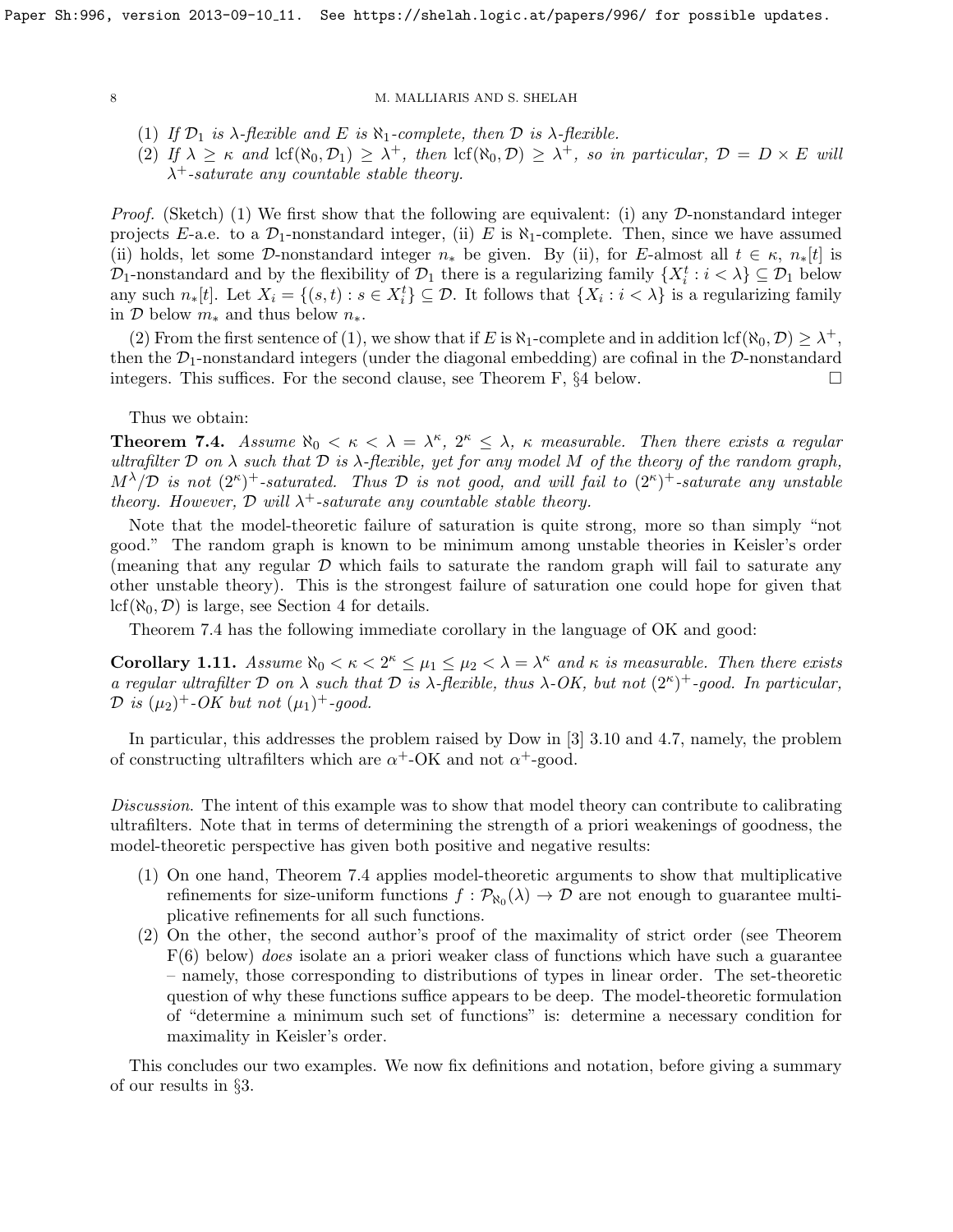#### 2. Definitions and conventions

<span id="page-8-0"></span>This section contains background, most definitions, and conventions. Note that the definition of  $\mu(\mathcal{D})$  was given in Definition [1.2,](#page-3-0) and the definitions of good, regular and flexible filters were Definitions [1.4,](#page-4-1) [1.6](#page-5-1) and [1.10](#page-6-0) above. (Recall that a filter is said to be  $\lambda$ -regular if it contains a family of  $\lambda$  sets any countable number of which have empty intersection, [1.6](#page-5-1) above.)

Let  $I = \lambda \ge \aleph_0$  and fix  $f : \mathcal{P}_{\aleph_0}(\lambda) \to I$ . Then  $\{\{s \in I : \eta \in f^{-1}(s)\} : \eta < \lambda\}$  can be extended to a regular filter on I, so regular ultrafilters on  $\lambda \geq \aleph_0$  always exist, see [\[2\]](#page-30-14).

Keisler proposed in 1967 [\[5\]](#page-30-15) that saturation properties of regular ultrapowers might be used to classify countable first-order theories. His preorder  $\leq$  on theories is often thought of as a partial order on the  $\triangleleft$ -equivalence classes, and so known as "Keisler's order."

<span id="page-8-1"></span>**Definition 2.1.** (Keisler [\[5\]](#page-30-15)) Given countable theories  $T_1, T_2$ , say that:

- (1)  $T_1 \trianglelefteq_{\lambda} T_2$  if for any  $M_1 \models T_1, M_2 \models T_2$ , and  $D$  a regular ultrafilter on  $\lambda$ , if  $M_2^{\lambda}/\mathcal{D}$  is  $\lambda^+$ -saturated then  $M_1^{\lambda}/\mathcal{D}$  must be  $\lambda^+$ -saturated.
- (2) (Keisler's order)  $T_1 \leq T_2$  if for all infinite  $\lambda$ ,  $T_1 \leq_{\lambda} T_2$ .

Question 2.2. Determine the structure of Keisler's order.

The hypothesis regular justifies the quantification over all models: when T is countable and  $\mathcal D$  is regular, saturation of the ultrapower does not depend on the choice of index model.

**Theorem E.** (Keisler [\[5\]](#page-30-15) Corollary 2.1 p. 30; see also Shelah [\[20\]](#page-30-7).VI.1) Suppose that  $M_0 \equiv M_1$ , the ambient language is countable, and D is a regular ultrafilter on  $\lambda$ . Then  $M_0^{\lambda}/\mathcal{D}$  is  $\lambda^+$ -saturated iff  $M_1^{\lambda}/\mathcal{D}$  is  $\lambda^+$ -saturated.

More information on Keisler's order, including many examples and a summary of all known results through early 2010, may be found in the introduction to the first author's paper [\[13\]](#page-30-13).

**Definition 2.3.** (Complete ultrafilters) The ultrafilter  $\mathcal E$  on  $\kappa$  is said to be  $\mu$ -complete if for any  $\{X_i : i < \mu' < \mu\} \subseteq \mathcal{E}, \bigcap \{X_i : i < \mu'\} \in \mathcal{E}.$ 

Working with complete ultrafilters, we are obliged to make large cardinal hypotheses. We will use measurable, normal and to a lesser extent, weakly compact cardinals. Their utility for our arguments will be clear from the choice of definitions:

Definition 2.4. (Measurable, weakly compact)

- (1) The uncountable cardinal  $\kappa$  is said to be measurable if there is a  $\kappa$ -complete nonprincipal ultrafilter on κ.
- (2) The uncountable cardinal  $\kappa$  is said to be weakly compact if  $\kappa \to (\kappa)_2^2$ .

<span id="page-8-4"></span>**Fact 2.5.** If  $\kappa > \aleph_0$  is weakly compact,  $n < \aleph_0$  and  $\rho < \kappa$ , then for any  $\alpha : [\kappa]^n \to \rho$  there exists  $\mathcal{U} \subseteq \kappa$ ,  $|\mathcal{U}| = \kappa$  such that  $\langle \alpha(\epsilon_1, \ldots \epsilon_n) : \epsilon_1 < \cdots < \epsilon_n \text{ from } \mathcal{U} \rangle$  is constant.

<span id="page-8-2"></span>**Definition 2.6.** (Normal ultrafilters) A filter D on  $\kappa$  is normal when, for any sequence  $\langle A_i : i < \kappa \rangle$ with  $i < \kappa \implies A_i \in D$ ,

$$
\{\alpha < \kappa : (\forall j < 1 + \alpha)(\alpha \in A_j)\} \in D
$$

<span id="page-8-3"></span>Fact 2.7. Let  $\kappa$  be a measurable cardinal. Then

- (1) there exists a normal,  $\kappa$ -complete, uniform ultrafilter D on  $\kappa$ .
- (2) for any  $f: \kappa \to \kappa$  which is regressive on  $X \in D$ , there is a set  $Y \in D$ ,  $Y \subseteq X$  on which f is constant.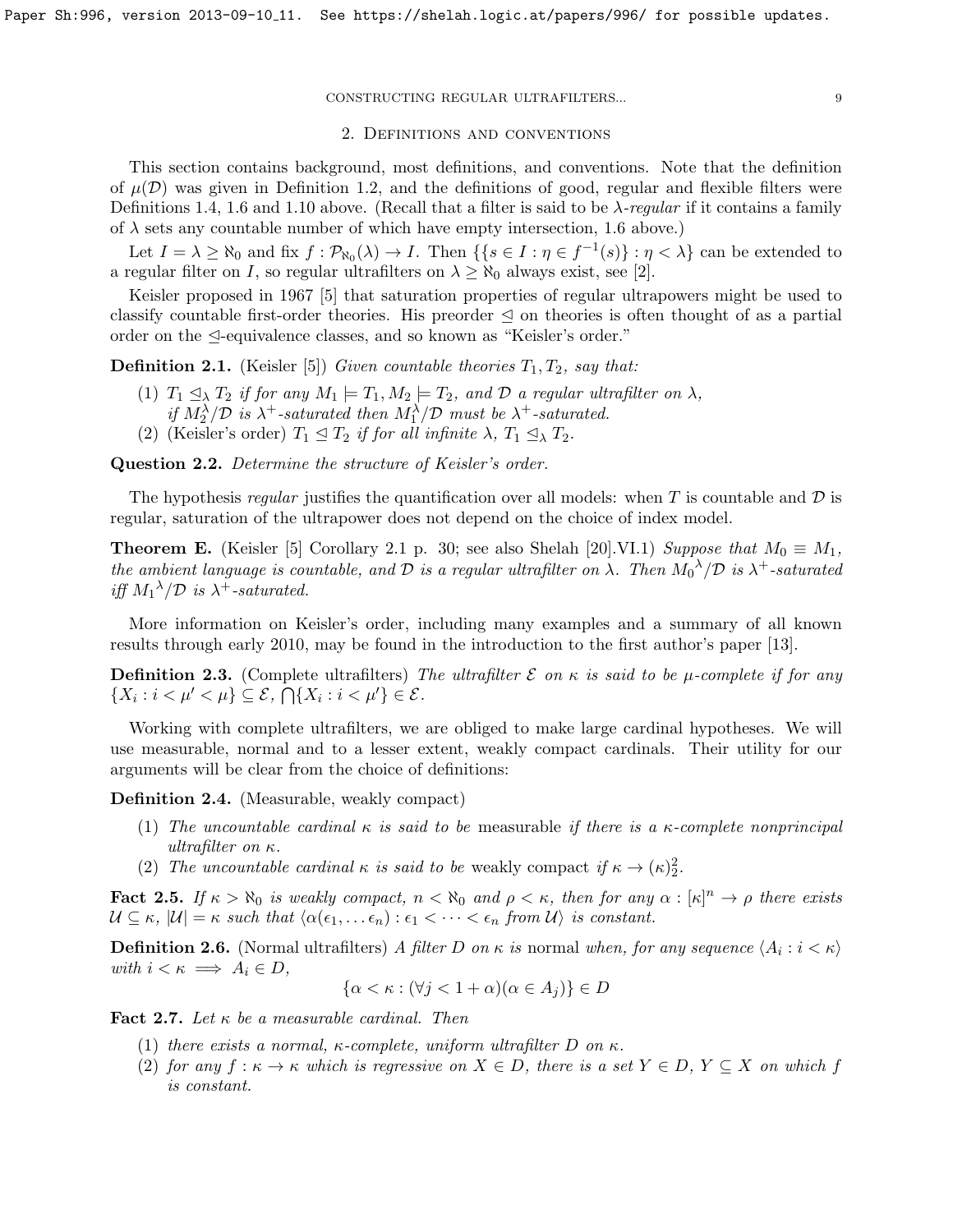<span id="page-9-0"></span>Discussion 2.8. An interesting and unexpected phenomenon visible in this work is the relevance of measurable cardinals, and in particular κ-complete nonprincipal ultrafilters, in the construction of regular ultrafilters. In the 1960s, model theorists pointed out regularity as a central property of ultrafilters, and generally concentrated on this case. Regularity ensures that saturation [of ultrapowers of models of complete countable theories] does not depend on the saturation of the index model, and that the cardinality of ultrapowers can be settled  $(M^I/\mathcal{D}=M^{|I|})$ . Meanwhile, the construction of various non-regular ultrafilters was investigated by set theorists. However, many questions about regular ultrafilters remained opaque from the model-theoretic point of view. For example, from the point of view of Theorem [D,](#page-3-1) p. [4](#page-3-1) above, the regular ultrafilters with large  $\text{lcf}(\aleph_0)$  – a condition which implies that these ultrafilters saturate ultrapowers of stable theories – appeared to look alike. Moreover, it was not clear whether various a priori weakenings of goodness (e.g. flexible/ok) were indeed weaker. Here, in several different constructions, we combine both lines of work, using  $\kappa$ -complete ultrafilters to construct regular ultrafilters on  $\lambda > \kappa$  with model-theoretically meaningful properties, i.e. presence or absence of some specific kind of saturation.

**Definition 2.9.** (Good for equality, Malliaris [\[14\]](#page-30-3)) Let  $\mathcal D$  be a regular ultrafilter. Say that  $\mathcal D$  is good for equality if for any set  $X \subseteq N = M^I/\mathcal{D}$ ,  $|X| \leq |I|$ , there is a distribution  $d: X \to \mathcal{D}$  such that  $t \in \lambda, t \in d(a) \cap d(b)$  implies that  $(M \models a[t] = b[t]) \iff (N \models a = b)$ .

**Definition 2.10.** (Lower cofinality, lcf $(\kappa, D)$ ) Let D be an ultrafilter on I and  $\kappa$  a cardinal. Let  $N = (\kappa, \langle \rangle)^I/\mathcal{D}$ . Let  $X \subset N$  be the set of elements above the diagonal embedding of  $\kappa$ . We define  $\text{lcf}(\kappa, D)$  to be the cofinality of X considered with the reverse order.

<span id="page-9-2"></span>**Definition 2.11.** (Product ultrafilters) Let  $I_1, I_2$  be infinite sets and let  $D_1, D_2$  be ultrafilters on  $I_1, I_2$  respectively. Then the product ultrafilter  $D = D_1 \times D_2$  on  $I_1 \times I_2$  is defined by:

$$
X \in D \iff \{t \in I_2 \; : \; \{s \in I_1 \; : \; (s, t) \in X\} \in D_1\} \in D_2
$$

for any  $X \subseteq I_1 \times I_2$ .

Finally, it will be useful to have a name for functions, or relations, to which Los' theorem applies since they are visible in an expanded language:

**Definition 2.12.** (Induced structure) Let  $N = M^{\lambda}/\mathcal{D}$  be an ultrapower and  $X \subseteq N^m$ . Say that X is an induced function, or relation, if there exists a new function, or relation, symbol P of the correct arity, and an expansion  $M'_t$  of each index model  $M_t$  to  $\mathcal{L} \cup \{P\}$ , so that  $P^N \equiv X \mod \mathcal{D}$ .

Equivalently,  $X$  is the ultraproduct modulo  $D$  of its projections to the index models.

<span id="page-9-1"></span>Definition 2.13. (Cuts in regular ultrapowers of linear orders)

- (1) For a model M expanding the theory of linear order, a  $(\kappa_1, \kappa_2)$ -cut in M is given by sequences  $\langle a_i : i < \kappa_1 \rangle$ ,  $\langle b_j : j < \kappa_2 \rangle$  of elements of M such that
	- $i_1 < i_2 < \kappa_1 \implies a_{i_1} < a_{i_2}$
	- $j_1 < j_2 < \kappa_2 \implies b_{j_2} < b_{j_1}$
	- $i < \kappa_1$ ,  $j < \kappa_2$  implies  $a_i < b_j$  and
	- the type  $\{a_i < x < b_j : i < \kappa_1, j < \kappa_2\}$  is omitted in M.
- (2) For  $\mathcal D$  a (regular) ultrafilter on  $I$  we define:

$$
\mathcal{C}(\mathcal{D}) = \left\{ (\kappa_1, \kappa_2) \in (\text{Reg } \cap |I|^+) \times (\text{Reg } \cap |I|^+) : \ (\mathbb{N}, \langle I \rangle^I / \mathcal{D} \text{ has a } (\kappa_1, \kappa_2) \text{-}cut \right\}
$$

Here we list the main model-theoretic properties of formulas used in this paper. For  $TP_1/SOP_2$ and  $TP_2$ , see §[8.](#page-19-0) The finite cover property is from Keisler [\[5\]](#page-30-15) and the order property, independence property and strict order property are from Shelah [\[20\]](#page-30-7).II.4.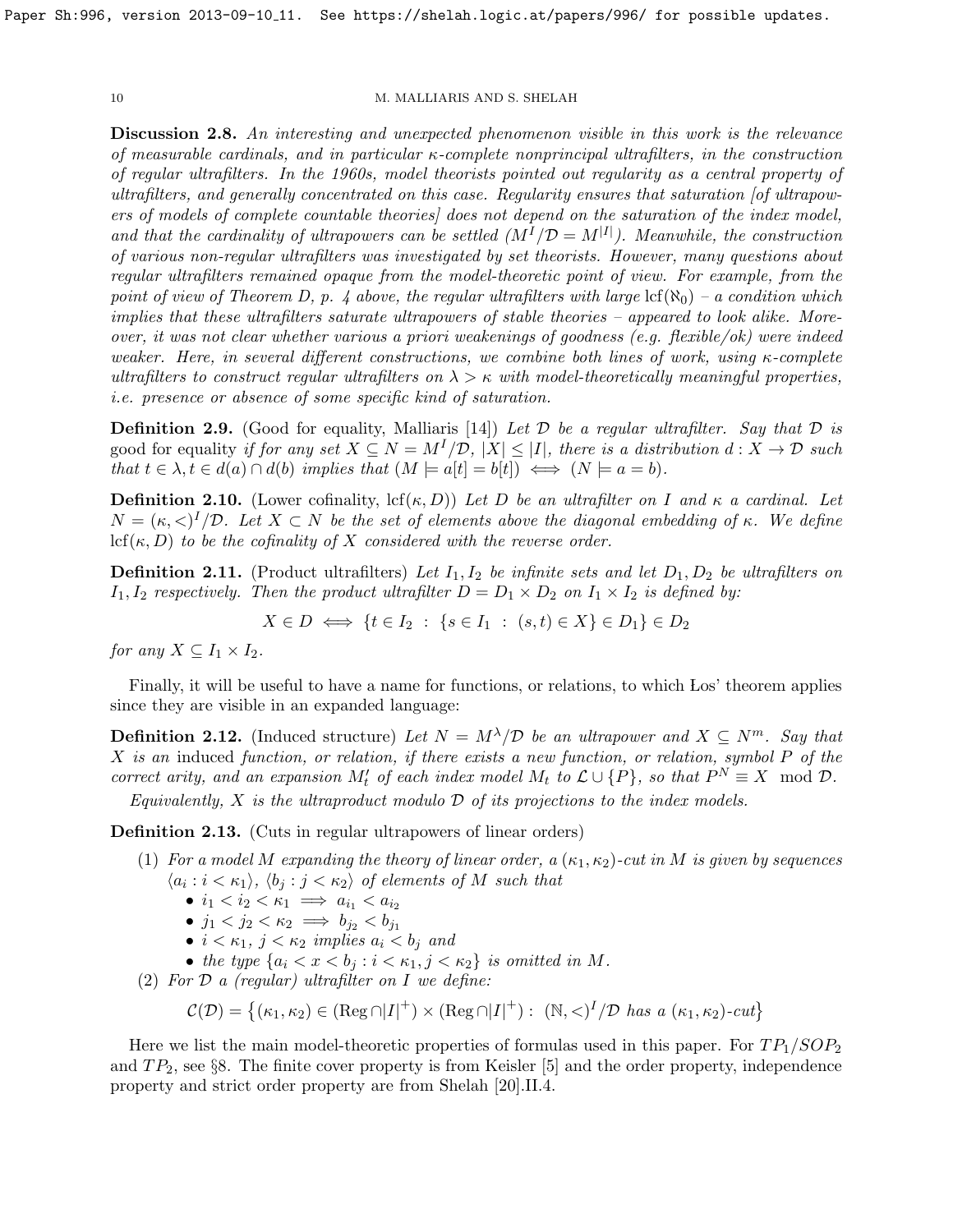<span id="page-10-2"></span>**Definition 2.14.** (Properties of formulas) Let  $\varphi = \varphi(x; y)$  be a formula of T and  $M \models T$  be any sufficiently saturated model. Note that  $\ell(x), \ell(y)$  are not necessarily 1. Say that the formula  $\varphi(x; y)$ has:

- (1) not the finite cover property, written nfcp, if there exists  $k < \omega$  such that: for any  $A \subseteq M$ and any set  $X = \{\varphi(x; a) : a \in A\}$  of instances of  $\varphi$ , k-consistency implies consistency. (This does not depend on the model chosen.)
- (2) the finite cover property, written fcp, if it does not have nfcp.
- (3) the order property if there exist elements  $a_i$  ( $i < \omega$ ) such that for each  $n < \omega$ , the following partial type is consistent:

$$
\{\neg \varphi(x;a_i) : i < n\} \cup \{\varphi(x;a_j) : j \ge n\}
$$

Formulas with the order property are called unstable.

(4) the independence property if there exist elements  $a_i$   $(i < \omega)$  such that for each  $\sigma, \tau \in [\omega]^{< \aleph_0}$ with  $\sigma \cap \tau = \emptyset$ , the following partial type is consistent:

$$
\{\neg \varphi(x; a_i) : i \in \sigma\} \cup \{\varphi(x; a_j) : j \in \tau\}
$$

Note that the independence property implies the order property.

(5) the strict order property if there exist elements  $a_i$  ( $i < \omega$ ) such that for all  $j \neq i < \omega$ ,

$$
(\exists x (\neg \varphi(x; a_j) \land \varphi(x; a_i)) \iff j < i)
$$

Note that  $(4)$ ,  $(5)$  each imply  $(3)$ .

A theory T is said to have the finite cover property, the order property, the independence property or the strict order property iff one of its formulas does, and to have nf cp if all of its formulas do.

The "random graph" is known to be minimum in Keisler's order among the unstable theories, and so will feature in our proofs with some regularity.

<span id="page-10-0"></span>**Definition 2.15.** The random graph, i.e. the Rado graph, is (the unique countable model of) the complete theory in the language with equality and a binary relation R axiomatized by saying that there are infinitely many elements, and that for each n, and any two disjoint subsets of size n, there is an element which R-connects to all elements in the first set and to none in the second set.

We conclude this section with some conventions which hold throughout the paper.

# <span id="page-10-1"></span>Convention 2.16. (Conventions)

- The letters  $D, E, \mathcal{D}, \mathcal{E}$  are used for filters. Generally, we reserve  $\mathcal{D}$  for a regular filter or ultrafilter, and  $\mathcal E$  for a  $\kappa$ -complete ultrafilter where  $\kappa \geq \aleph_0$ , though this is always stated in the relevant proof.
- Throughout, tuples of variables may be written without overlines, that is: when we write  $\varphi = \varphi(x; y)$ , neither x nor y are necessarily assumed to have length 1.
- For transparency, all languages are assumed to be countable.
- As mentioned in §[1.2,](#page-4-0) by "D saturates  $T$ " we will always mean: D is a regular ultrafilter on the infinite index set I, T is a countable complete first-order theory and for any  $M \models T$ , we have that  $M^{I}/\mathcal{D}$  is  $\lambda^{+}$ -saturated, where  $\lambda = |I|$ .
- We will also say that the ultrafilter D is "good" (or: "not good") for the theory  $T$  to mean that  $D$  saturates (or: does not saturate) the theory  $T$ .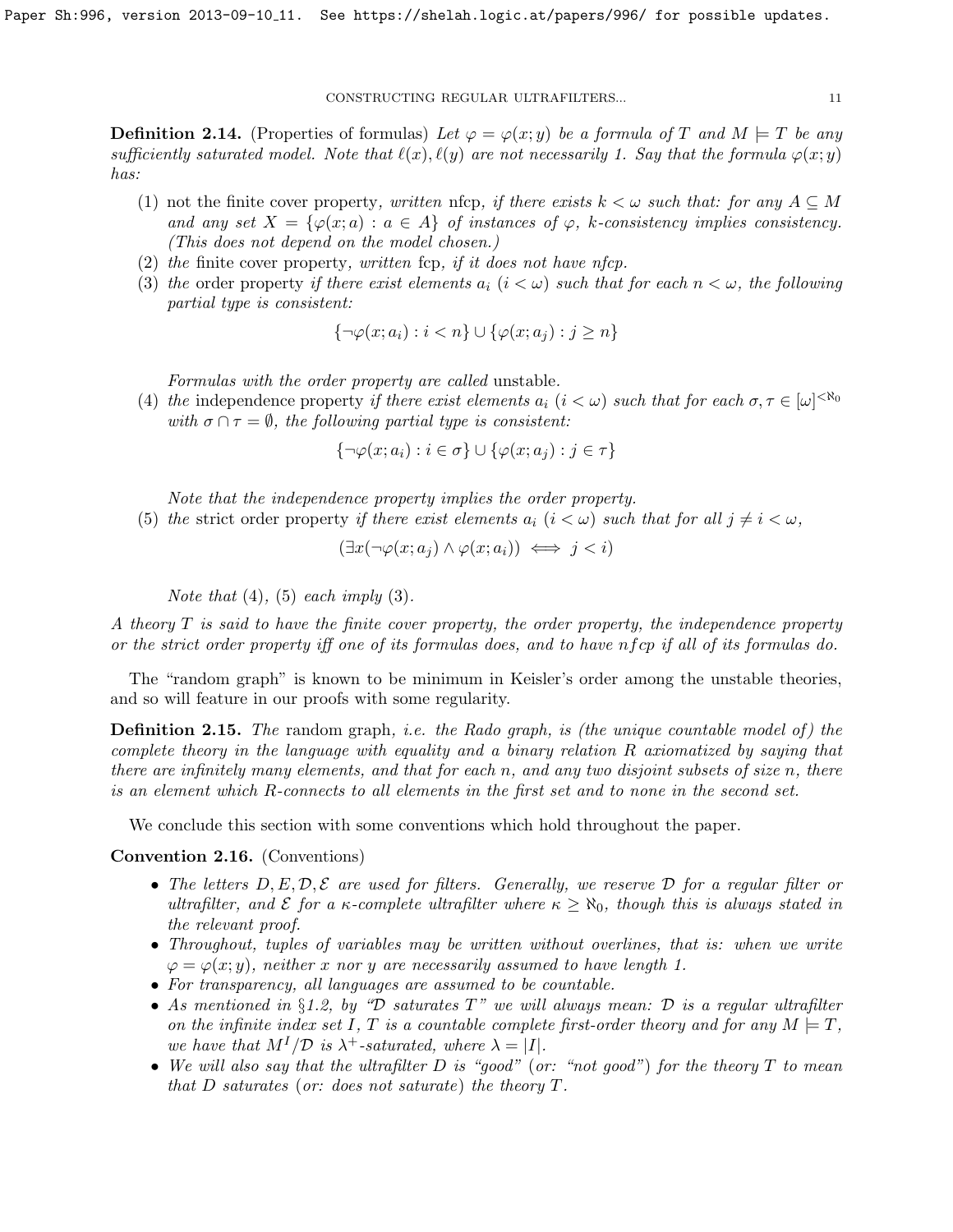• We reserve the word cut in models of linear order for omitted types. A partial type in a model M given by some pair of sequences  $(\langle a_{\alpha} : \alpha < \kappa_1 \rangle, \langle b_{\beta} : \beta < \kappa_2 \rangle)$  with  $\alpha < \alpha' <$  $\kappa_1, \beta < \beta' < \kappa_2 \implies M \models a_{\alpha} < a_{\alpha'} < b_{\beta'} < b_{\beta}$ , which may or may not have a realization in M, is called a pre-cut. See also Definition [2.13.](#page-9-1)

# 3. Description of results

<span id="page-11-0"></span>In this section, we describe the main results of the paper.

Some notes: For relevant definitions and conventions (" $\mathcal D$  saturates T," "good for," "pre-cut") see §[2](#page-8-0) above, in particular [2.16.](#page-10-1) Lists of the properties mentioned from the point of view of Keisler's order can be found in Theorems [F-](#page-12-1)[G,](#page-13-0) §[4.](#page-12-0) The reader unused to phrases of the form "not good for the random graph therefore not good" is referred to  $\S1.2$ , especially following 1.6.

The first main result, Theorem [7.4,](#page-19-1) was discussed in  $\S 1.2$  $\S 1.2$  above. We first show that for E an ultrafilter on  $\kappa$ , if E is  $\kappa$ -regular or E is  $\kappa$ -complete then  $M^{\kappa}/E$  will not be  $(2^{\kappa})^+$ -saturated for any  $\kappa^+$ -saturated model of  $T_{rg}$ , the theory of the random graph. Note that this gives a useful way of producing regular ultrafilters which are not good: for any  $\lambda$ -regular  $\mathcal{D}_1$  on  $\lambda$ , the product ultrafilter  $\mathcal{D} = \mathcal{D}_1 \times E$  will remain regular but will not be good for  $T_{rq}$  when  $2^{\kappa} \leq \lambda$ . We then show, as sketched above, that when E is  $\aleph_1$ -complete and lcf( $\aleph_0, \mathcal{D}_1$ ) is large the nonstandard integers of  $\mathcal{D}_1$ will be cofinal in those of  $\mathcal D$  (under the diagonal embedding) and thus that  $\mathcal D$  will inherit both the large lcf( $\aleph_0$ ) and the flexibility of  $\mathcal{D}_1$ .

This yields Theorem [7.4:](#page-19-1) for any  $\lambda \geq 2^{\kappa}$ ,  $\kappa$  measurable there is a regular ultrafilter on  $\lambda$  which is flexible but not good, which has large  $\text{lcf}(\aleph_0)$  and thus saturates all stable theories, but does not saturate any unstable theory. In at least one sense, this is a surprising reversal. From the modeltheoretic point of view, flexible ultrafilters had appeared "close" in power to ultrafilters capable of saturating any first-order theory. By Theorem [7.4,](#page-19-1) consistently flexibility cannot guarantee the saturation of any unstable theory, since the random graph is minimum among the unstable theories in Keisler's order. Thus the space between flexible and good is potentially quite large.

Discussion. In fact we obtain several different flexible-not-good theorems, including Conclusion [10.4](#page-26-1) and a related theorem in [\[15\]](#page-30-6). These results have other advantages, and less dramatic failures of saturation. In fact, if the stated failures of saturation can be shown to be sharp, this could be quite useful for obtaining further dividing lines within the unstable theories.

Second, we give a new proof that there is a loss of saturation in ultrapowers of non-simple theories, Conclusion [8.6.](#page-21-1) Specifically, we show that if  $M$  is a model of a non simple theory and D a regular ultrafilter on  $\lambda = \lambda^{<\lambda}$ , then for some formula  $\varphi$   $M^{\lambda}/\mathcal{D}$  is not  $\lambda^{++}$ -saturated for  $\varphi$ types. (The second author's book [\[20\]](#page-30-7).VI contains a first proof of this result.) The argument uses a combinatorial principle from [\[7\]](#page-30-16) against the definition of the tree property.

The remainder of the paper focuses on realization and omission of symmetric cuts, and here complete ultrafilters are very useful; see Discussion [2.8](#page-9-0) above. Relatively little was known about the possible spectrum of cofinalities of cuts in ultrapowers of linear order, and our theorems here contribute to these investigations. The specific model-theoretic importance of symmetric cuts in ultrapowers has come to light in subsequent results of the authors [\[17\]](#page-30-5), [\[18\]](#page-30-17).

We prove in Claim [9.1](#page-21-2) that if the ultrafilter  $\mathcal E$  is  $\kappa$ -complete not  $\kappa^+$ -complete, any  $\mathcal E$ -ultrapower of a sufficiently saturated model of linear order will have no  $(\kappa, \kappa)$ -cuts. This is a fairly direct proof, and we also show there that if we further assume that  $\mathcal E$  is normal then it follows that  $\mathcal E$  is good (though not regular: see the Appendix e.g. [11.7\)](#page-28-1). We then prove, in Claim [10.1,](#page-23-1) that if  $\mathcal E$  is  $\kappa$ -complete and normal on  $\kappa$ , then any ultrapower of a sufficiently saturated model of linear order will contain a  $(\kappa^+, \kappa^+)$ -cut.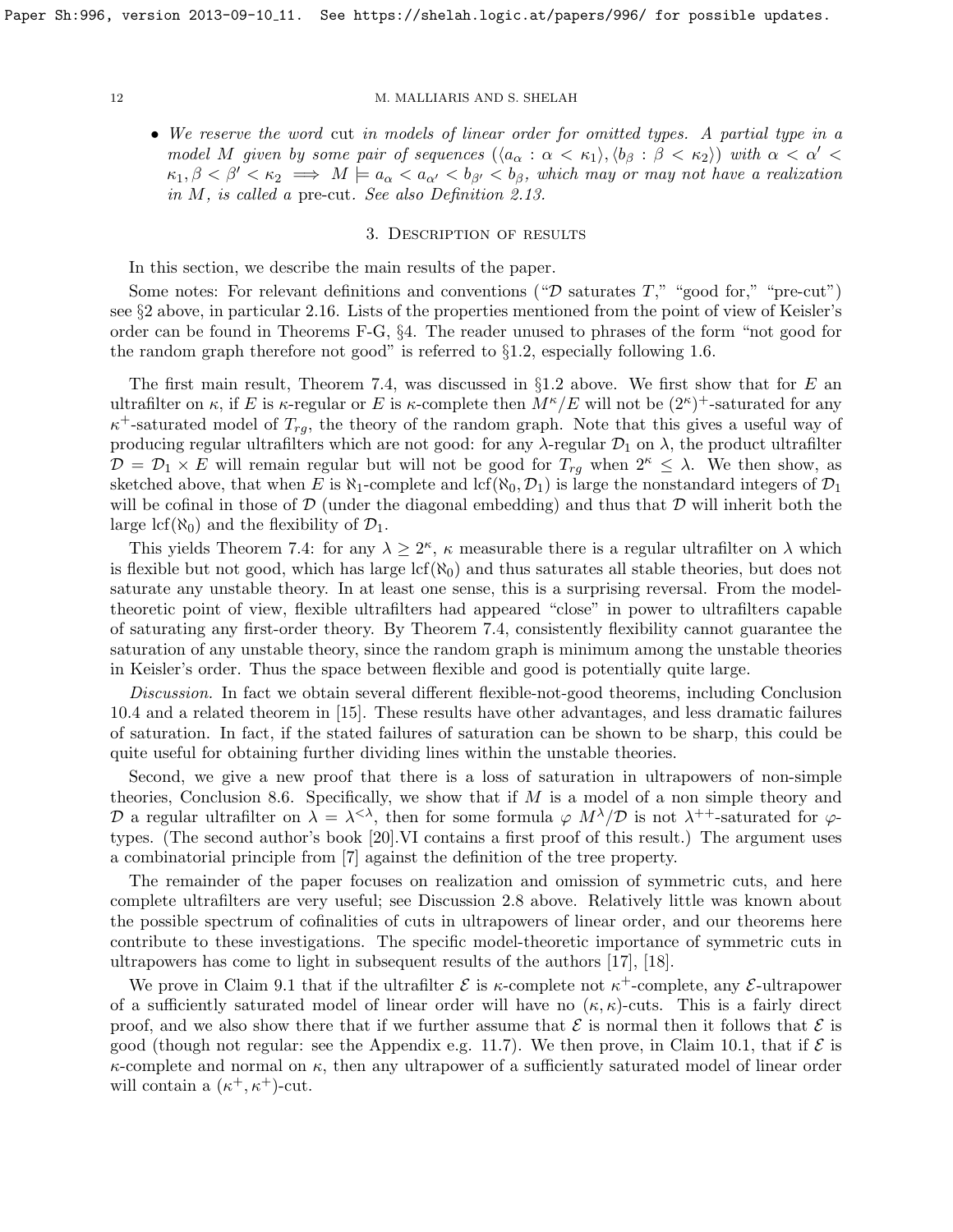Finally, we leverage these proofs for a last existence result, Theorem [11.3.](#page-27-0) There, assuming  $n$ measurable cardinals below  $\lambda$ , we show how to take products of ultrafilters to produce any number of finite alternations of cuts in an ultrafilter on  $\lambda$  with clearly described saturation properties. The proof is by downward induction. Note that if the first ultrafilter in our  $(n+1)$ -fold product is regular, the final ultrafilter will be regular. By a result mentioned at the beginning of this section, if the first ultrafilter is flexible with large lcf( $\aleph_0$ ) and all remaining ultrafilters are at least  $\aleph_1$ -complete, the final ultrafilter will inherit flexibility and large  $lcf(\aleph_0)$ , thus be able to saturate any stable theory. By the result about loss of saturation for the random graph, it will fail to  $(2^{\kappa})^+$ -saturate any unstable theory, where  $\kappa$  is the smallest measurable cardinal used in the construction.

This completes the summary of our main results. In the appendix, we collect some easy observations and extensions of previous results relevant to these theorems.

# 4. Summary theorems

<span id="page-12-0"></span>In this section, we state and prove several comprehensive theorems which give the picture of Keisler's order, Definition [2.1,](#page-8-1) in light of our current work. The results justify the phrase "properties of ultrafilters with model-theoretic significance." Recall our conventions in [2.16,](#page-10-1) especially with respect to "saturates" and "good". Minimum, maximum, etc. refer to Keisler's order.

The first theorem collects the currently known correspondences between properties of regular ultrafilters and properties of first-order theories.

<span id="page-12-1"></span>**Theorem F.** In the following table, for each of the rows  $(1),(3),(5),(6)$  the regular ultrafilter  $\mathcal D$  on  $\lambda$  fails to have the property in the left column if and only if it omits a type in every formula with the property in the right column. For rows  $(2)$  and  $(4)$ , left to right holds: if  $D$  fails to have the property on the left then it omits a type in every formula with the property on the right.

# Set theory: properties of filters Model theory: properties of formulas

| (1) $\mu(\mathcal{D}) \geq \lambda^+$               |    | A. finite cover property |
|-----------------------------------------------------|----|--------------------------|
| (2) lcf( $\aleph_0, \mathcal{D}$ ) $\geq \lambda^+$ |    | ** $B. order property$   |
| (3) good for $T_{rq}$                               |    | C. independence property |
| (4) flexible, <i>i.e.</i> $\lambda$ -flexible       | ** | $D.$ non-low             |
| $(5)$ good for equality                             |    | $E.$ $TP2$               |
| (6) good, i.e. $\lambda^+$ -good                    |    | F. strict order property |

Proof. (Discussion - Sketch)

 $(1) \leftrightarrow (A)$  Shelah [\[20\]](#page-30-7).VI.5, see §[1.1](#page-2-3) above.

 $(2) \leftarrow (B)$  Shelah [\[20\]](#page-30-7).VI.4.8, see also Theorem [11.8](#page-29-0) below which generalizes that result.

 $(3) \leftrightarrow (C)$  Straightforward by quantifier elimination, see [\[13\]](#page-30-13). More generally, Malliaris [\[14\]](#page-30-3) shows that the random graph, as the minimum non-simple theory, and  $T_{feq}$ , as the minimum  $TP_2$  theory, are in a natural sense characteristic of "independence properties" seen by ultrafilters.

 $(4) \leftarrow (D)$  Malliaris [\[12\]](#page-30-2), see §[1.2](#page-4-0) above, or [\[15\]](#page-30-6).

 $(5) \leftrightarrow (E)$  Malliaris [\[13\]](#page-30-13) §6, which proves the existence of a minimum  $TP_2$ -theory, the theory  $T_{feq}^*$ of a parametrized family of independent (crosscutting) equivalence relations.

 $(6) \leftrightarrow (F)$  Keisler observed that good ultrafilters can saturate any countable theory, and proved that goodness is equivalent to the saturation of certain ("versatile") formulas [\[5\]](#page-30-15), thus establishing the existence of a maximum class in Keisler's order; see §[1.2](#page-4-0) above. The result  $(6) \leftrightarrow (F)$  follows from Shelah's proof in [\[20\]](#page-30-7).VI.3 that any theory with the strict order property is maximum in Keisler's order. Thus any ultrafilter able to saturate SOP-types must be good, and by Keisler's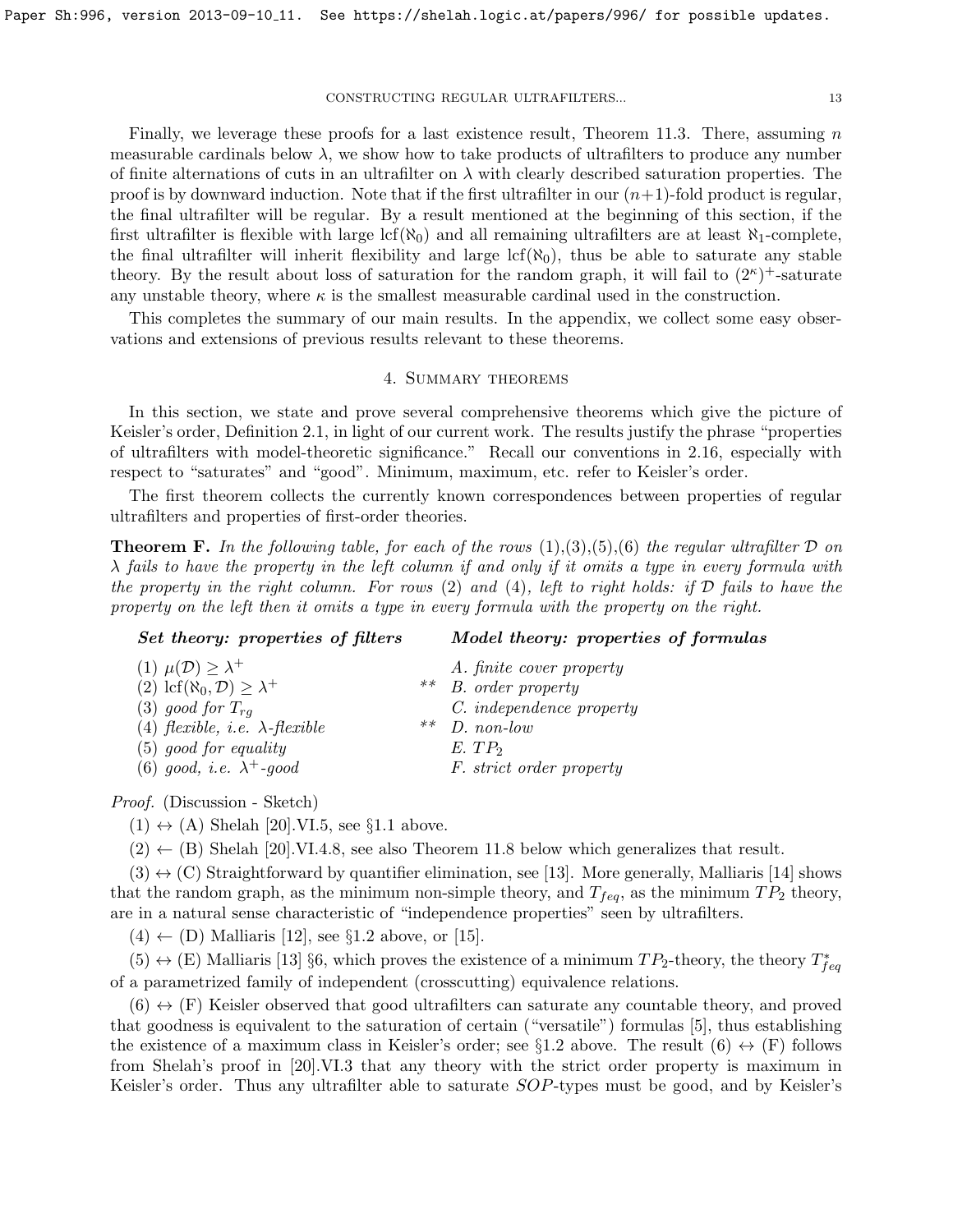observation the reverse holds. In fact,  $SOP_3$  is known to be sufficient for maximality by [\[22\]](#page-30-1)-[\[23\]](#page-30-18), but this formulation is more suggestive here given our focus on order-types and cuts. A model-theoretic characterization of the maximum class is not known.

**Remark 4.1.** Moreover, by work of the authors in [\[17\]](#page-30-5) if  $D$  on  $\lambda$  has "treetops," i.e. it realizes a certain set of  $SOP_2$ -types then it must realize all symmetric pre-cuts, that is, there can be no  $(\kappa, \kappa)$ -cuts in ultrapowers of linear order for  $\kappa \leq \lambda$ . So we will also be interested in the property of realizing symmetric cuts.

As rows (2) and (4) of Theorem [F](#page-12-1) suggest, there are subtleties to the correspondence. If T is not Keisler-maximal then any formula  $\varphi$  of T with the order property has the independence property, as does any non-low formula. Yet consistently neither (4) nor (2) imply (3), as the rest of this section explains. So while we have model-theoretic sensitivity to properties (2) and (4), this is not enough for a characterization: in fact it follows from the theorems below that there is consistently no theory (and no formula  $\varphi$ ) which is saturated by  $\mathcal D$  if and only if (2), or (4).

<span id="page-13-0"></span>**Theorem G.** Using the enumeration of properties of ultrafilters from Theorem [F,](#page-12-1) we have that:

- (1) is necessary and sufficient for saturating stable theories,
- (2) is necessary for saturating unstable theories,
- (3) is necessary and sufficient for saturating the minimum unstable theory,
- (4) is necessary for saturating non-low theories,
- (5) is necessary and sufficient for saturating the minimum  $TP_2$  theory,
- (6) is necessary and sufficient for saturating any Keisler-maximum theory, e.g. Th $(\mathbb{Q}, \leq)$ ; note that the identity of the maximum class is not known.

Discussion. The sources follow those of Theorem [F,](#page-12-1) but we make some additional remarks.

(1) Note that Shelah's proof of (1) in [\[20\]](#page-30-7).VI.5, quoted and sketched as Theorem [D,](#page-3-1) §[1.1](#page-2-3) above, gives the only two known equivalence classes in Keisler's order.

(2) By Shelah [\[20\]](#page-30-7).VI.4.8 (or Theorem [11.8](#page-29-0) below) if  $D$  is regular and  $\text{lcf}(\mathcal{D}, \aleph_0) \leq \lambda^+$  then any D-ultrapower will omit a  $\lambda$ -type in some unstable formula, i.e., a formula with the order property. From the set-theoretic point of view, (2)  $\rightarrow$  (3) of Theorem [4.2](#page-14-2) shows that  $lcf(\aleph_0, \mathcal{D}) \geq \lambda^+$  is weaker than ensuring  $\lambda^+$ -saturation for the random graph (or equivalently, for some formula with the independence property). From the model-theoretic point of view, since any unstable theory has either the strict order property or the independence property, this gap is not visible.

(3), (5) In fact what the characterization in Malliaris [\[13\]](#page-30-13) shows is that a necessary and sufficient condition for an ultrafilter D on  $\lambda$  to saturate the minimum  $TP_2$  theory is that it be "good for equality," meaning that for any set  $X \subseteq N = M^{\lambda}/\mathcal{D}$ ,  $|X| = \lambda$ , there is a distribution  $d: X \to \mathcal{D}$ such that  $t \in \lambda, t \in d(a) \cap d(b)$  implies that  $(M \models a[t] = b[t]) \iff (N \models a = b)$ . By contrast, saturation of the minimum unstable theory asks only that for any two disjoint sets  $X, Y \subseteq M^{\lambda}/\mathcal{D}$ ,  $|X| = |Y| = \lambda$ , there is a distribution  $d: X \cup Y \to \mathcal{D}$  such that for any  $t \in \lambda$ ,  $a \in X, b \in Y$ ,  $t \in d(a) \cap d(b)$  implies  $M \models a[t] \neq b[t]$ .

(4) This was discussed in §[1.2](#page-4-0) above. Note that by work of Shelah [\[21\]](#page-30-19) non-simple theories have an inherent structure/randomness "dichotomy" of  $TP_1$  versus  $TP_2$ , analogous to the structure/randomness dichotomy for unstable theories of  $SOP$  versus  $IP$ ; see §[8](#page-19-0) below. We know from [\[13\]](#page-30-13) that any ultrafilter which saturates the minimum  $TP_2$ -theory must be flexible, however we do not know whether an ultrafilter which saturates some  $SOP_2$  theory must be flexible.

(6) See the proof of Theorem [F\(](#page-12-1)6).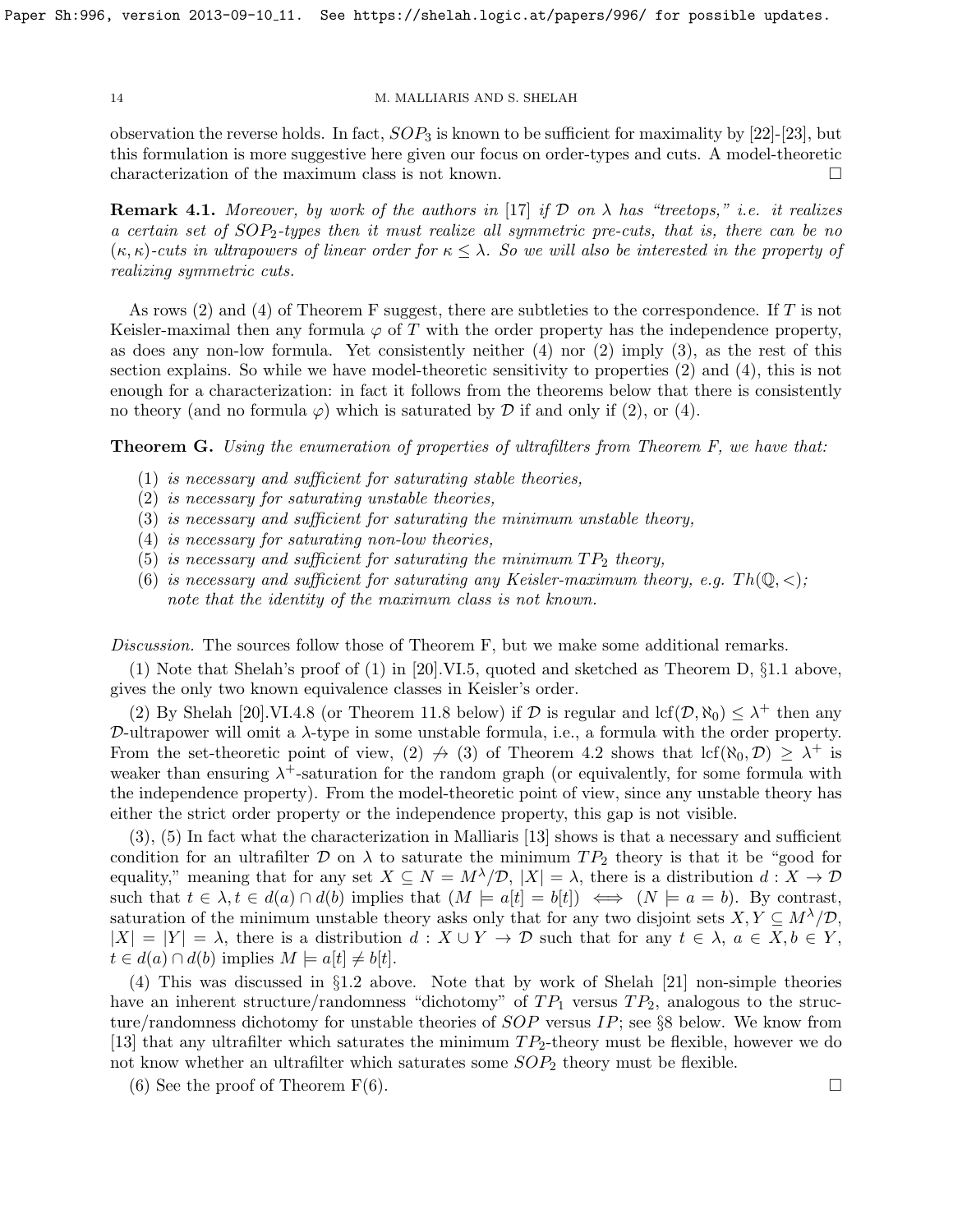With the progress in this paper, and in other recent work of the authors, we may summarize the current picture of implications as follows:

<span id="page-14-2"></span>**Theorem 4.2.** Let properties (1) – (6) be as in Theorem [F.](#page-12-1) Assume that D is a regular ultrafilter on  $\lambda$  (note that not all of these properties imply regularity). Then:

 $(1) \leftarrow (2) \leftarrow (3) \leftarrow (5) \leftarrow (6)$ , with  $(1) \nrightarrow (2)$ , consistently  $(2) \nrightarrow (3)$ ,  $(3) \nrightarrow (5)$ , and whether (5) implies (6) is open. Moreover  $(1) \leftarrow (4) \leftarrow (5) \leftarrow (6)$ , where  $(3) \nrightarrow (4)$  thus  $(2) \nrightarrow (4)$ ,  $(4) \nrightarrow (3)$ , consistently (4)  $\rightarrow$  (5), consistently (4)  $\rightarrow$  (6); and (4) implies (2) is open.

*Proof.* (6)  $\rightarrow$  (x) Since good ultrafilters saturate any countable theory and properties (1)-(5) are all detected by formulas via Theorem [F,](#page-12-1) property (6) implies all the others.

 $(5) \rightarrow (3)$  By Theorem [G](#page-13-0) and the fact that the random graph is minimum among unstable theories.

 $(3) \rightarrow (2)$  By Theorem [F](#page-12-1) lines  $(2)-(3)$ , i.e. Shelah [\[20\]](#page-30-7).VI.4.8.

 $(2) \rightarrow (1)$  Clearly the failure of  $(1)$  implies the failure of  $(2)$ .

 $(1) \nrightarrow (2)$  Shelah [\[20\]](#page-30-7).VI.5, see Theorem [D,](#page-3-1) §[1.2](#page-4-0) above.

- $(2) \nrightarrow (3)$  Consistently (assuming an  $\aleph_1$ -complete ultrafilter) by Theorem [7.4](#page-19-1) below.
- $(5) \rightarrow (4)$  Malliaris [\[13\]](#page-30-13) §6.
- $(4) \rightarrow (1)$  Proved in [\[15\]](#page-30-6).
- $(3) \nrightarrow (4)$  Proved in a paper of the authors on excellent ultrafilters [\[16\]](#page-30-4).
- $(4) \nrightarrow (3)$  Consistently (assuming an  $\aleph_1$ -complete ultrafilter) by Theorem [7.4](#page-19-1) below.

 $(4) \nrightarrow (5)$ , (6) We give several proofs of independent interest (each assuming the existence of an  $\aleph_1$ -complete ultrafilter): Theorem [7.4](#page-19-1) proves (4)  $\neq$  (3) thus a fortiori (4)  $\neq$  (5), and in [\[15\]](#page-30-6), we give a different proof that  $(4) \nrightarrow (6)$ . See also Conclusion [10.4.](#page-26-1)

5. 
$$
M^{\lambda}/\mathcal{D}
$$
 is not  $(2^{\lambda})^+$ -saturation for  $Th(M)$  unstable

<span id="page-14-0"></span>In this section and the next we prove that flexibility does not imply saturation of the random graph, and thus a fortiori that flexibility does not imply goodness for equality. This gives a proof (assuming the existence of an  $\aleph_1$ -compact ultrafilter, equivalent to the existence of a measurable cardinal) that flexible need not mean good.

<span id="page-14-3"></span>Fact 5.1. ([\[20\]](#page-30-7) Conclusion 1.13 p. 332) If  $\kappa$  is an infinite cardinal and  $\mathcal D$  is a regular ultrafilter on *I* then  $\kappa^I/\mathcal{D} = \kappa^{|I|}$ .

<span id="page-14-1"></span>**Claim 5.2.** Assume  $\kappa \ge \aleph_0$ ,  $T = T_{rg}$ , M a  $\kappa^+$ -saturated model of T, E a uniform ultrafilter on  $\kappa$  such that  $|\kappa^{\kappa}/E| = 2^{\kappa}$  (i.e. we can find a sequence  $\langle g_{\alpha} : \alpha < 2^{\kappa} \rangle$  of members of  $\kappa$  such that  $\alpha < \beta \implies g_{\alpha} \neq g_{\beta} \mod E$ . Then  $M^{\kappa}/E$  is not  $(2^{\kappa})^+$ -saturated.

**Remark 5.3.** The claim is interesting when  $\mathcal{D}$  is  $\aleph_1$ -complete.

Proof. (of [5.2\)](#page-14-1) Let  $\mathcal{F} = \{f : f : \kappa \times \kappa \to \{0,1\}\}\$ , so  $|\mathcal{F}| = 2^{\kappa}$ , and let  $\langle f_{\alpha} : \alpha < 2^{\kappa} \rangle$  list  $\mathcal{F}$ . Let  $\langle g_{\alpha} : \alpha < 2^{\kappa} \rangle$  be the distinct sequence given by hypothesis. First, for each  $\alpha < 2^{\kappa}$ , we define  $\mathbf{t}_{\alpha} \in \{0,1\}$  by:

$$
\mathbf{t}_{\alpha} = 1 \iff \{i : f_{\alpha}(i, g_{\alpha}(i)) = 1\} \notin E
$$

Second, since  $|M| \geq \kappa$ , we may fix some distinguished sequence  $\langle a_i : i < \kappa \rangle$  of elements of M. Let  $\hat{g}_{\alpha} \in {}^{\kappa}M$  be give by  $\hat{g}_{\alpha}(i) = a_{g_{\alpha}(i)}$ . Together these give a set

$$
p(x) = \{(xR\hat{g}_{\alpha}/E)^{\text{if } \mathbf{t}_{\alpha} : \alpha < 2^{\kappa}\}\
$$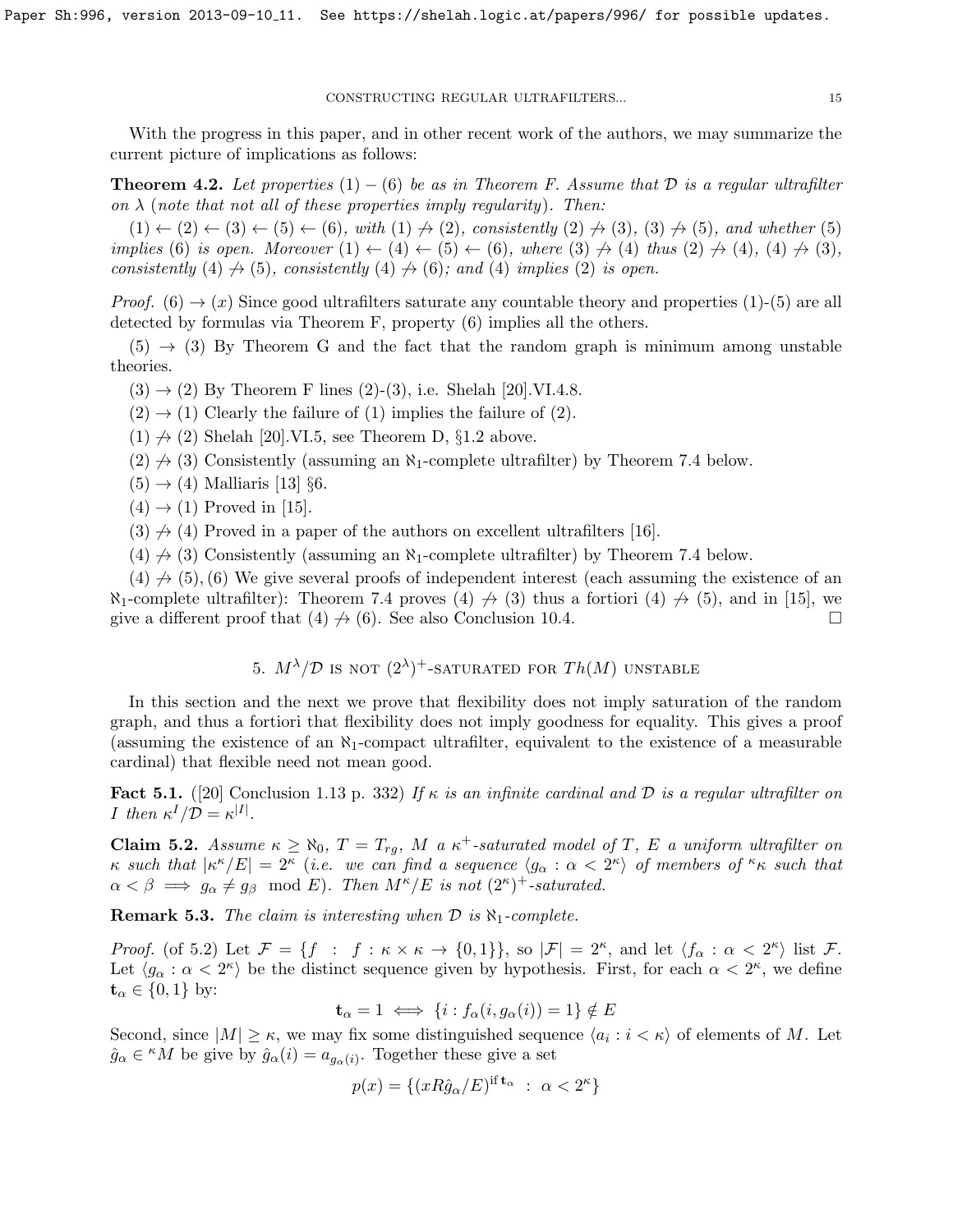We check that  $p(x)$  is a consistent partial type in  $M^{\kappa}/E$ . It is clearly a set of formulas with parameters in  $M^{\kappa}/E$ , as  $\hat{g}_{\alpha}/E \in M^{\kappa}/E$ . Since  $\alpha < \beta \implies g_{\alpha}/E \neq g_{\beta}/E \implies \hat{g}_{\alpha}/E \neq \hat{g}_{\beta}/E$ , the parameters are distinct and so the type is consistent (note that for the given sequence of parameters, any choice of exponent sequence  $\langle \mathbf{t}_{\alpha} : \alpha < 2^{\kappa} \rangle$  would produce a consistent partial type). Moreover,  $|p| = 2^{\kappa}$  again by the choice of  $\langle g_{\alpha} : \alpha < 2^{\kappa} \rangle$ .

We now show that  $p(x)$  is omitted in  $M^{\kappa}/E$ . Towards a contradiction, suppose that  $h \in {}^{\kappa}M$ were such that  $h/E$  realized p. Let  $f : \kappa \times \kappa \to \{0,1\}$  be defined by  $f(i, j) = 1 \iff M \models h(i)Ra_j$ . Then  $f \in \mathcal{F}$ , hence for some  $\alpha_* < 2^{\kappa}$  we have that  $f_{\alpha_*} = f$ . Thus:

$$
\mathbf{t}_{\alpha*} = 1 \quad \text{iff} \quad M^{\kappa}/E \models (h/E)R(\hat{g}_{\alpha*}/E) \quad \text{(by choice of } p \text{, since } h/E \models p) \n\text{iff} \quad \{i < \kappa : M \models h(i)Ra_{g_{\alpha*}(i)}\} \in E \quad \text{(by Los' theorem)} \n\text{iff} \quad \{i : f(i, g_{\alpha*}(i)) = 1\} \in E \quad \text{(by the choice of } f) \n\text{iff} \quad \{i : f_{\alpha*}(i, g_{\alpha*}(i)) = 1\} \in E \quad \text{(as } f_{\alpha*} = f)
$$

But by definition of the truth values t,

$$
\mathbf{t}_{\alpha*} = 1 \iff \{i : f_{\alpha*}(i, g_{\alpha}(i)) = 1\} \notin E
$$

This contradiction completes the proof.

We state the following corollary, which will be improved in certain cases by Theorem [7.4](#page-19-1) below. Recall the independence and strict order properties from [2.14](#page-10-2) above.

**Claim 5.4.** If D is a  $\lambda$ -regular ultrafilter on  $\lambda$ , then  $M^{\lambda}/D$  is not  $(2^{\lambda})^+$ -saturated for M a model of any unstable theory.

*Proof.* As T is unstable, it has the finite cover property. By Theorem [F,](#page-12-1)  $M^{\lambda}/\mathcal{D}$  is not  $\mu^{+}$ -saturated where  $\mu = \mu(\mathcal{D})$ , [1.2](#page-3-0) above. (" $\mathcal{D}$  is not  $\aleph_1$ -complete" suffices.) But  $\mu(\mathcal{D}) \leq 2^{\lambda}$ , so we are done.

<span id="page-15-0"></span>**Observation 5.5.** The hypothesis of Claim [5.2](#page-14-1) is satisfied when E is a regular ultrafilter on  $\kappa$  and when E is a  $\kappa$ -complete ultrafilter on  $\kappa$ .

**Remark [5](#page-15-0).6.** 5.5 is also true when E is a uniform ultrafilter on  $\kappa$  and  $2^{\kappa} = \kappa^+$  or E is a uniform ultrafilter on  $\kappa$  and  $\kappa = 2^{<\kappa}$ .

That is, to prove Observation [5.5,](#page-15-0) we want to show that we can find a sequence  $\langle g_{\alpha} : \alpha < 2^{\kappa} \rangle$  of members of  $\kappa \kappa$  so that  $\alpha < \beta \implies g_\alpha \neq g_\beta \mod E$ . When E is regular, this follows from Fact [5.1.](#page-14-3) We give two proofs for the complete case, using inaccessibility of  $\kappa$ .

First proof of Obs. [5.5](#page-15-0) – counting functions. Suppose then that  $\kappa$  is measurable, thus inaccessible. For each  $\alpha < \kappa$ , let  $\Gamma_{\alpha} = \langle \gamma_{\eta} : \eta \in {}^{\alpha}2 \rangle$  be a sequence of pairwise distinct ordinals  $\langle \kappa \rangle$ . For each  $\eta \in {}^{\kappa}2$  let  $g_{\eta} : \kappa \to \kappa$  be given by  $g_{\eta}(\alpha) = \gamma_{\eta|\alpha}$ . So  $\{g_{\eta} : \eta \in {}^{\kappa}2\} \subseteq {}^{\kappa}\kappa$ . By construction, all we need is one point of difference to know the functions diverge:  $\eta \neq \nu \in {}^{\kappa}2, \eta(\beta) \neq \nu(\beta) \implies {\alpha < \kappa :}$  $g_n(\alpha) = g_\nu(\alpha) \} \subseteq {\alpha : \alpha < \beta} = \emptyset \mod E$  as E is uniform.

Second proof of Obs. [5.5](#page-15-0) – realizing types. Suppose then that  $\kappa$  is measurable, thus inaccessible. So we may choose M,  $|M| = \kappa$  to be a  $\kappa$ -saturated model of the theory of the random graph. To show that  $|M^{\kappa}/E| \geq 2^{\kappa}$ , it will suffice to show that  $2^{\kappa}$ -many distinct types over the diagonal embedding of M in the ultrapower N are realized. Let  $p(x) = \{xRf_{\alpha}^0 \wedge \neg xRf_{\alpha}^1 : \alpha < \kappa\}$  be such a type, with each  $f^i_\alpha = \kappa \{m\}$  for some  $m \in M$  and of course  $\alpha, \beta \leq \kappa \implies f^0_\alpha \neq f^1_\beta$ . For each  $t \in \kappa$ , let  $p_t(x) = \{xRf_\alpha^0(t) \wedge \neg xRf_\alpha^1(t) : \alpha < t\}.$  Note that since the elements  $f_\alpha^i$  are constant, for each  $t \in \kappa$ we have that  $p_t(x)$  is a consistent partial type in M. Choose a new element  $h \in {}^{\kappa}M$  so that  $t \in \kappa$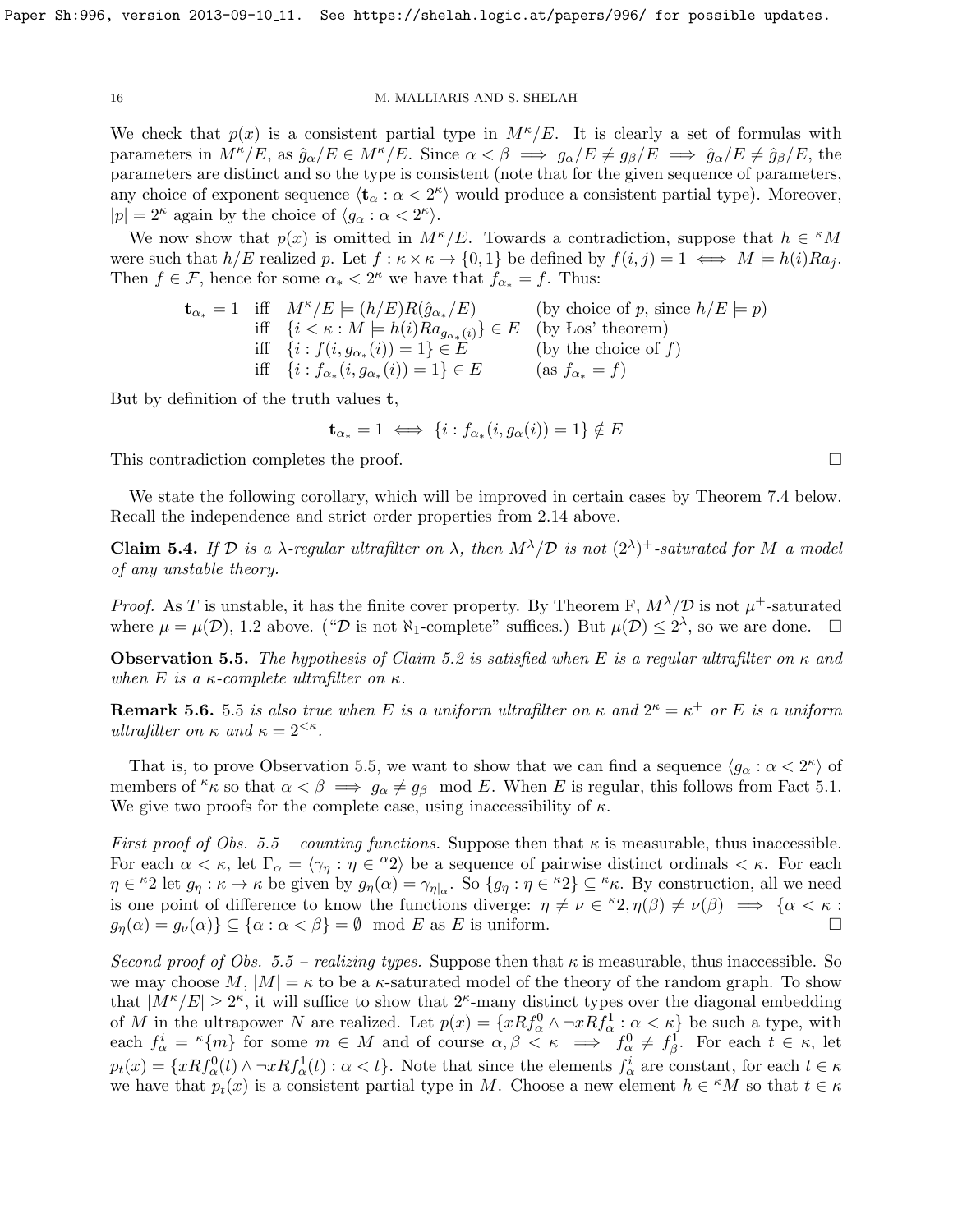implies  $h(t)$  satisfies  $p_t(x)$  in M. By the saturation of M, some such h exists. By uniformity of E h realizes the type  $p(x)$ , that is, for  $\alpha < \kappa$ ,

$$
|\kappa \setminus \{t \in \kappa : M \models h(t)Rf_{\alpha}^{0}(t) \wedge \neg h(t)Rf_{\alpha}^{1}(t)\}| \leq \alpha < \kappa
$$

As no such h can realize two distinct types over M in N, we finish.  $\square$ 

<span id="page-16-1"></span>**Discussion 5.7.** We may wonder: for D an ultrafilter on  $\lambda$ , M saturated enough,  $T = Th(M)$ , how saturated is  $M^{\lambda}/D$ ? How locally saturated? Let  $\kappa = \kappa(D)$  be the completeness of D. In questions of saturation, we naturally assume  $|T| < \kappa(\mathcal{D})$ , or that  $\mathcal{D}$  is  $(|T|, \kappa)$ -good.

Claim [5.8](#page-16-0) is a result addressing [5.7.](#page-16-1) Further work in this direction appears in a paper in preparation of the authors.

<span id="page-16-0"></span>Claim 5.8. Suppose that:

- (1) D is an ultrafilter on  $\lambda$
- (2) D is  $\kappa$ -complete not  $\kappa^+$ -complete (so  $\kappa$  is measurable),
- (3) M is a  $\kappa$ -universal model

(which means that every type with  $\leq \kappa$  formulas and  $\leq \kappa$  variables, but no parameters, is realized in M; if  $\kappa \geq |\tau(M)|$ , this means every  $N \equiv M$  of cardinality  $\leq \kappa$  is elementarily embeddable in M.)

(4)  $Th(M)$  is independent, i.e. some formula has the independence property.

Then  $M^{\lambda}/\mathcal{D}$  is not  $(\mu^*)^+$ -saturated, where

$$
\mu^* = \mu^*(\mathcal{D}) = \min\{\prod_{i<\lambda}\kappa_i/\mathcal{D} \ : \ \bigwedge_i\kappa_i<\kappa \text{ and }\prod_i\kappa_i/\mathcal{D}\geq \kappa \text{ and }\prod_i2^{\kappa_i}/\mathcal{D}< 2^{\prod_i\kappa_i/\mathcal{D}}\}
$$

**Remark 5.9.** (a) If  $D$  is  $(\lambda, \kappa)$ -regular, then there is such  $\mu^*(D)$  and it is  $\leq 2^{\lambda}$ , as  $2^{\lambda} = \prod_i \kappa_i/D$ for some  $\kappa_i < \kappa$ . Otherwise, it is not immediately clear whether  $\mu^*$  is well defined. (b) In [5.8,](#page-16-0) could just use  $\lt \kappa$ -universal.

*Proof.* (of [5.8\)](#page-16-0) Let  $\overline{\kappa} = \langle \kappa_i : i \langle \lambda \rangle$  be a sequence witnessing  $\mu^*(\mathcal{D})$ , i.e.  $\prod_i \kappa_i / \mathcal{D} = \mu^*(\mathcal{D})$ . Without loss of generality, M is a model of the random graph, so  $\tau(M) = \{R\}$  and  $xRy$  has the independence property. <sup>[1](#page-16-2)</sup> For  $i < \alpha < \kappa$ , let  $a_{\alpha,i} \in M$  be such that  $\langle a_{\alpha,i}Rx : i < \alpha \rangle$  is an independent sequence of formulas, using the  $( $\kappa$ )$ - universality of M. For each i, choose  $A_i \subseteq M$ ,  $A_i = \{a_{\kappa_i,\epsilon} : \epsilon < \kappa_i\}$ . We then choose  $B_i \subseteq M$ ,  $|B| = 2^{\kappa_i}$  such that for every  $A \subseteq A_i$  there is  $b = b_A^i \in B_i$  such that  $(\forall a \in A)(aR^Mb \iff a \in A)$ . Let  $\tau^* = \{R, P, Q\}$  where  $P, Q$  are unary predicates. Let  $M_i$  be the  $\tau_*$ -model expanding M with  $P^{M_i} = A_i$ ,  $Q^{M_i} = B_i$ . Let  $N = M^{\lambda}/\mathcal{D}$ ,  $N_* = \prod_{i \leq \lambda} M_i/\mathcal{D}$ , so  $N = N_* \upharpoonright \tau$ . Let  $A = P^{N_*}$ , so  $|A| = \mu^*$ .

Now we claim there is  $A' \subseteq A$  such that no  $b \in N$  realizes  $p(x) = \{aRx : a \in A'\} \cup \{\neg aRx : a \in A\}$  $A \setminus A'$ , which is a consistent partial type in N (e.g. by Los' theorem, since  $\{xRa : a \in P^{M_i}\}\$ is independent in each  $M_i$ ). First, notice that it suffices to show there is no realization  $b \in Q^{N_*}$ , since for every  $b_1 \in N$  there is  $b_2 \in Q^{N_*}$  such that  $a \in P^N \implies aR^N b_1 \equiv aR^N b_2$  [by Los' theorem and the choice of  $M_i$ ]. Second,  $|\{A': A' \subseteq A\}| = 2^{|P^{N*}|} = \prod_i \kappa_i/\mathcal{D}$ , whereas the number of  $b \in Q^{N*}$ is  $|Q^{N_*}| = \prod_i 2^{\kappa_i}/\mathcal{D}$ . Moreover, each such b determines an A' uniquely. But by the choice of  $\langle \kappa_i : i \langle \lambda \rangle, |Q^{N_*}| \langle 2|^{P^{N_*}}$ . This completes the proof.

<span id="page-16-2"></span><sup>&</sup>lt;sup>1</sup>It is straightforward to translate omission of a type in the random graph to omission of a type in a formula with the independence property, see e.g. [\[13\]](#page-30-13) §5.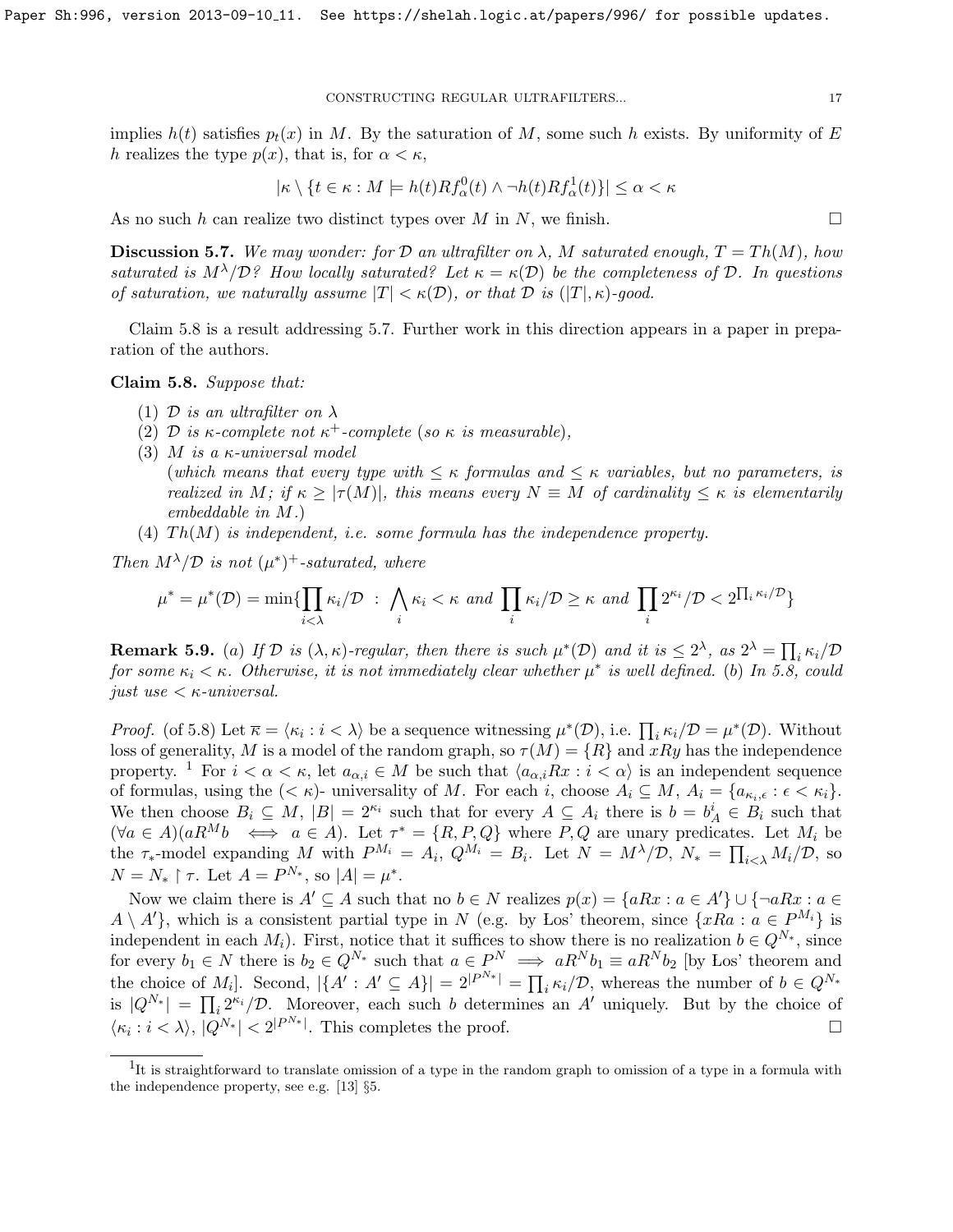<span id="page-17-0"></span>

# 6. Flexible and ok ultrafilters

In this section we verify that "OK" may be substituted for "flexible" in our theorems below. We repeat here thanks to Kunen for suggesting the connection to the first author. The direction [6.1](#page-17-2)  $(2) \rightarrow (1)$  is in Malliaris' paper [\[13\]](#page-30-13), Claim 8.4.

# <span id="page-17-2"></span>Claim 6.1. Suppose that  $D$  is an  $\aleph_1$ -incomplete ultrafilter on I. Then the following are equivalent.

- (1)  $\mathcal{D}$  is  $\lambda$ -O.K.
- (2)  $\mathcal{D}$  is  $\lambda$ -flexible.

*Proof.* (1)  $\rightarrow$  (2) Let M be given with  $(N, <) \preceq M$  and let  $h_0 \in M$  be any D-nonstandard integer. Let  $\{Z_n : n < \omega\} \subseteq \mathcal{D}$  witness that  $\mathcal{D}$  is  $\aleph_1$ -incomplete. Without loss of generality,  $n < n' \implies Z_n \supseteq Z_{n'}$ . Let  $h_1 \in {}^I\mathbb{N}$  be given by  $h_1(t) = \max\{n : t \in Z_n\}$ . Define  $h \in {}^I\mathbb{N}$  by

$$
h(t) = \min\{h_0(t), h_1(t)\}
$$

Then for each  $n \in \mathbb{N}$ ,  $X_n := \{t : h(t) \geq n\} \in \mathcal{D}$  and  $X_n \subseteq Z_n$ , thus  $\bigcap \{X_n : n \in \mathbb{N}\} = \emptyset$ .

Define a function  $f: \mathcal{P}_{\aleph_0}(\lambda) \to \mathcal{D}$  by  $f(u) = X_{|u|}$ . As  $\mathcal{D}$  is  $\lambda$ -OK, we may choose g to be a multiplicative refinement of f, and consider  $\mathbf{Y} = \{Y_i : i < \lambda\}$  given by  $Y_i = g(\{i\}).$ 

First, we verify that Y is a regularizing family, by showing that each  $t \in I$  can only belong to finitely many elements of **Y**. Given  $t \in I$ , let  $m = h(t) + 1 < \omega$ , so  $t \notin X_m$ . Suppose there were  $i_1 < \cdots < i_m < \lambda$  such that  $t \in g(\{i_1\}) \cap \cdots \cap g(\{i_m\})$ . As g is multiplicative and refines f, this would imply  $t \in g(\{i_1, \ldots i_m\}) \subseteq f(\{i_1, \ldots i_m\}) = X_m$ , a contradiction. Thus Y is a regularizing family. Moreover, as  $t$  was arbitrary, we have shown that

$$
|\{i < \lambda : t \in g(\{i\})\}| \le h(t) \le h_0(t)
$$

and thus that Y is a regularizing family below  $h_0$ . As  $h_0$  was an arbitrary nonstandard integer, this completes the proof.

 $(2) \rightarrow (1)$  Let  $f : \mathcal{P}_{\aleph_0}(\lambda) \rightarrow \mathcal{D}$  be such that  $|u| = |v| \implies f(u) = f(v)$ , and we will construct a multiplicative refinement for f. Let  $\langle Z_n : n \langle \omega \rangle$  witness the  $\aleph_1$ -incompleteness of  $\mathcal{D}$ , and as before, we may assume  $n \langle n' \implies Z_n \supseteq Z_{n'}$ . For each  $t \in I$ , let  $\rho \in {}^I\mathbb{N}$  be given by  $\rho(t) = \max\{n \in \mathbb{N} : t \in f(n) \cap Z_n\}$ , which is well defined by the choice of the  $Z_n$ . Now for each  $m \in \mathbb{N}$ , recalling that m is an element of  $[\lambda]^m$  via the convention  $m = \{0, \ldots, m-1\},\$ 

$$
\{t \in I : \rho(t) > m\} \supseteq \bigcap \{f(n) \cap Z_n : n \le m\} \in \mathcal{D}
$$

so  $\rho$  is D-nonstandard. Applying the hypothesis of flexibility, let  $\{Y_i : i < \lambda\}$  be a  $\lambda$ -regularizing family below  $\rho$ . Let  $g : \mathcal{P}_{\aleph_0}(\lambda) \to \mathcal{D}$  be given by  $g(\{i\}) = f(\{i\}) \cap Y_i$  and for  $|u| > 1$ ,  $g(u) =$  $\bigcap \{g(\{i\}) : i \in u\}.$  Thus g is multiplicative, by construction. Let us show that it refines f. Given any  $n < \omega$  and  $i_1 < \cdots < i_n < \lambda$ , observe that by definition of "below  $\rho$ " we have  $t \in$  $Y_{i_1} \cap \cdots \cap Y_{i_n} \implies \rho(t) \geq n$ . Applying this fact and the definitions of g and f,

$$
g(\lbrace i_1,\ldots i_n \rbrace) \subseteq \bigcap \lbrace Y_{i_j} : 1 \leq j \leq n \rbrace \subseteq \lbrace t \in I : \rho(t) \geq n \rbrace \subseteq f(n) = f(\lbrace i_1,\ldots i_n \rbrace)
$$

<span id="page-17-1"></span>thus g refines f, which completes the proof.  $\square$ 

# 7. FOR  $\kappa$  measurable,  $\lambda \geq 2^{\kappa}$  there is  $\mathcal D$  on  $\lambda$  flexible but not good for  $T_{rg}$

We begin by characterizing when flexibility is preserved under products of ultrafilters, Defi-nition [2.11.](#page-9-2) The first observation says that  $\lambda$ -flexibility of the first ultrafilter ensures there are  $\lambda$ -regularizing families in D below certain nonstandard integers, namely those which are a.e.  $\mathcal{D}_1$ nonstandard.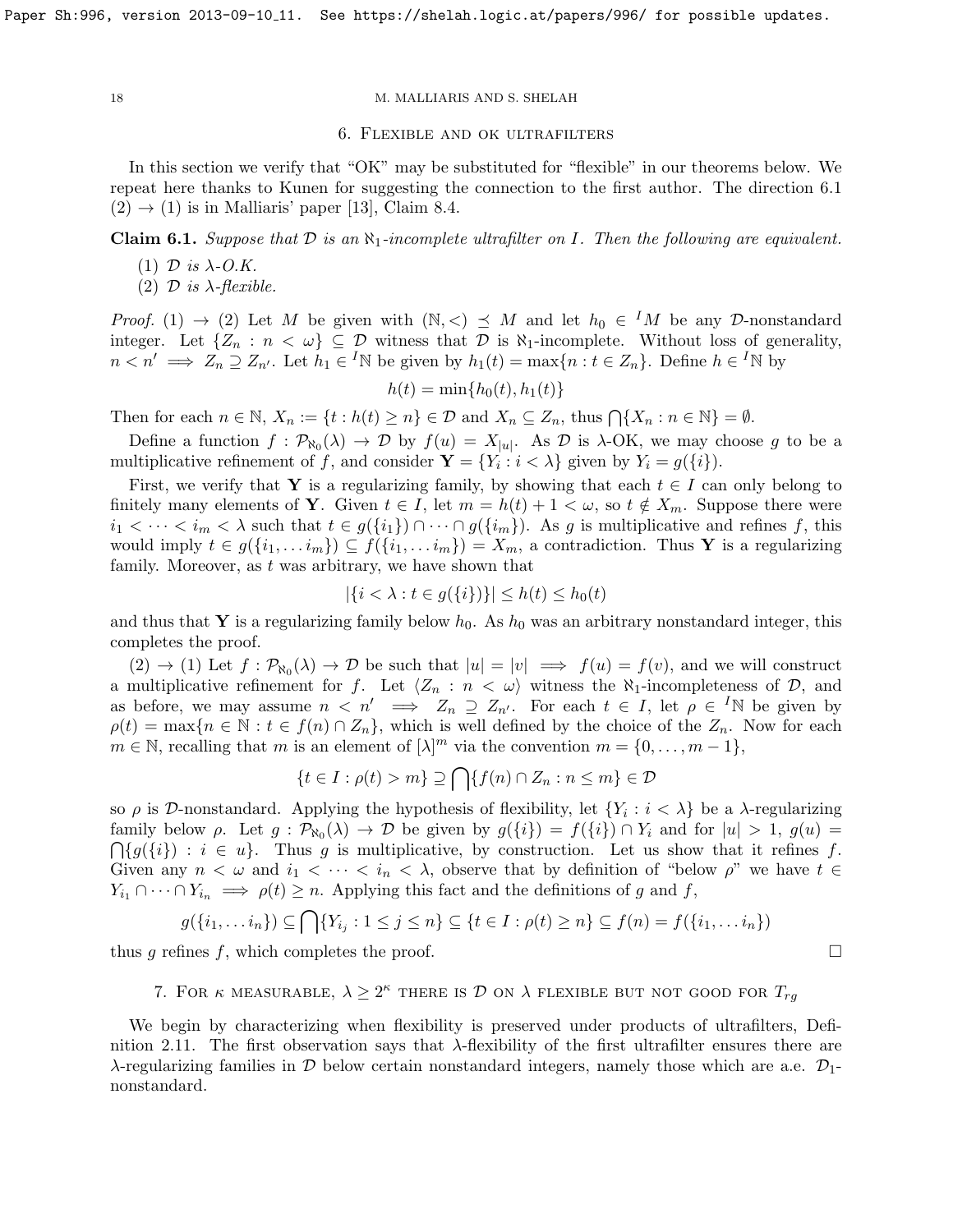<span id="page-18-2"></span>**Observation 7.1.** Let  $\lambda, \kappa \ge \aleph_0$  and let  $\mathcal{D}_1$ , E be ultrafilters on  $\lambda, \kappa$  respectively. Let  $\mathcal{D} = \mathcal{D}_1 \times E$ be the product ultrafilter on  $\lambda \times \kappa$ . Suppose that we are given  $n_* \in \lambda^{\times} \kappa \mathbb{N}$  such that:

- (1)  $n \in \mathbb{N} \implies \{(s,t) \in \lambda \times \kappa : n_*(s,t) > n\} \in \mathcal{D}, i.e. n_* \text{ is } \mathcal{D}\text{-nonstandard}$
- (2)  $N := \{t \in \kappa : n \in \mathbb{N} \implies \{s \in \lambda : n_*(s,t) > n\} \in \mathcal{D}_1\} \in E$ 
	- *i.e.* E-almost all of its projections are  $\mathcal{D}_1$ -nonstandard

Then  $(a) \implies (b)$ , where:

- (a)  $\mathcal{D}_1$  is  $\lambda$ -flexible
- (b) there is a regularizing set  $\langle X_i : i \rangle \subseteq \mathcal{D}$  below  $n_*,$ i.e. such that for all  $(s,t) \in \lambda \times \kappa$ ,  $|\{i \langle \lambda : (s,t) \in X_i\}| \leq n_*(s,t)$

*Proof.* For each  $t \in N$ , let  $\langle X_i^t : i \langle \lambda \rangle \subseteq \mathcal{D}_1$  be a regularizing family below  $n_*(-, t)$ , that is, such that for each  $s \in \lambda$ ,  $|\{i \leq \lambda : s \in X_i^t\}| \leq n_*(s,t)$ . Such a family is guaranteed by the  $\lambda$ -flexibility of  $\mathcal{D}_1$  along with the definition of N, since the latter ensures that  $n_*(-, t) \in \lambda \lambda$  is  $\mathcal{D}_1$ -nonstandard. Now define  $\langle X_i : i < \lambda \rangle$  by  $X_i = \{(s, t) : s \in X_i^t\}$ . We verify that:

- $\langle X_i : i \langle \lambda \rangle \subseteq \mathcal{D}$ , as  $\{t \in \kappa : \{s \in \lambda : (s, t) \in X_i\} \in \mathcal{D}_1\} \supseteq N$  and  $N \in E$  by hypothesis.
- $\langle X_i : i \langle \lambda \rangle$  is below  $n_*,$  since for each  $(s, t) \in \lambda \times \kappa$ ,
- $|\{i : (s,t) \in X_i\}| = |\{i : (s,t) \in X_i^t\}| \le n_*(s,t)$  by construction.

This completes the proof.  $\Box$ 

The next claim shows that D-nonstandard integers project E-a.e. to  $\mathcal{D}_1$ -nonstandard integers precisely when the second ultrafilter E is at least  $\aleph_1$ -complete.

<span id="page-18-1"></span>Claim 7.2. Let  $\lambda, \kappa \ge \aleph_0$  and let  $\mathcal{D}_1$ , E be uniform ultrafilters on  $\lambda, \kappa$  respectively. Let  $\mathcal{D} = \mathcal{D}_1 \times E$ be the product ultrafilter on  $\lambda \times \kappa$ . Then the following are equivalent.

- (1) If  $n_* \in \lambda^{\times} \mathbb{N}$  is such that  $n \in \mathbb{N} \implies \{(s,t) \in \lambda \times \kappa : n_*(s,t) > n\} \in \mathcal{D}$ , then  $N \in E$  where  $N := \{t \in \kappa : n \in \mathbb{N} \implies \{s \in \lambda : n_*(s, t) > n\} \in \mathcal{D}_1\}.$
- (2) E is  $\aleph_1$ -complete.

*Proof.* (1)  $\rightarrow$  (2) Suppose E is not  $\aleph_1$ -complete, so it is countably incomplete and we can find  $\langle X_n : n < \omega \rangle \subseteq E$  such that  $\bigcap \{X_n : n \in \omega\} = \emptyset \mod \mathcal{D}$ . Without loss of generality,  $n < \omega \rightarrow \emptyset$  $X_{n+1} \subsetneq X_n$ . Let  $n_* \in \lambda^{\times} \mathbb{N}$  be given by:

$$
t \in \kappa \wedge t \in X_n \setminus X_{n+1} \implies n_*(-, t) = {}^{\lambda}{n}
$$

Then  $n_*$  is D-nonstandard but its associated set N is empty (as a subset of  $\kappa$ , so a fortiori empty modulo  $\mathcal{D}$ ).

 $(2) \rightarrow (1)$  Suppose on the other hand that E is  $\aleph_1$ -complete, and let some D-nonstandard  $n_*$  be given. For each  $n \in \mathbb{N}$ , define  $X_n = \{t \in \kappa : \{s \in \lambda : n_*(s,t) > n\} \in \mathcal{D}_1\}$ . Then by completeness,  $N \supseteq \bigcap \{X_n : n \in \mathbb{N}\} \in E.$ 

<span id="page-18-0"></span>Corollary 7.3. Let  $\lambda, \kappa \ge \aleph_0$  and let  $\mathcal{D}_1$ , E be ultrafilters on  $\lambda, \kappa$  respectively where  $\kappa > \aleph_0$  is measurable. Let  $\mathcal{D} = \mathcal{D}_1 \times E$  be the product ultrafilter on  $\lambda \times \kappa$ . Then:

- (1) If  $\mathcal{D}_1$  is  $\lambda$ -flexible and E is  $\aleph_1$ -complete, then  $\mathcal D$  is  $\lambda$ -flexible.
- (2) If  $\lambda \geq \kappa$  and  $\text{lcf}(\aleph_0, \mathcal{D}_1) \geq \lambda^+$ , then  $\text{lcf}(\aleph_0, \mathcal{D}) \geq \lambda^+$ , so in particular,  $\mathcal{D} = D \times E$  will  $\lambda^+$ -saturate any countable stable theory.

Proof. (1) By Claim [7.2](#page-18-1) and Observation [7.1.](#page-18-2)

(2) Let us show that the  $\mathcal{D}_1$ -nonstandard integers are cofinal in the  $\mathcal{D}_1$ -nonstandard integers. Let  $M = (\mathbb{N}, \langle \rangle)^{\lambda}/\mathcal{D}_1$ ,  $N = M^{\kappa}/E$ . Let  $n_* \in N$  be  $\mathcal{D}$ -nonstandard. By Claim [7.2,](#page-18-1) the set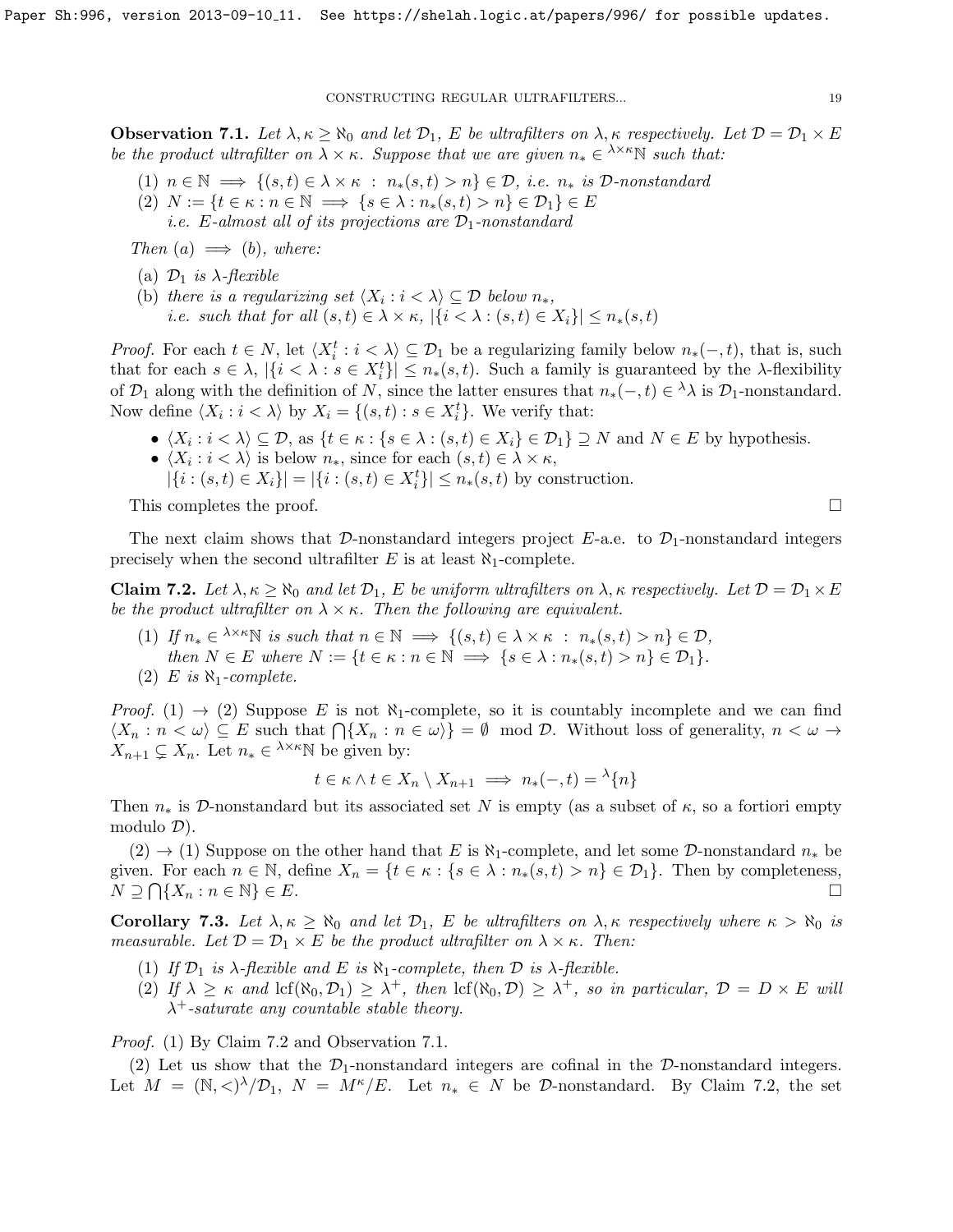$X = \{t \in \kappa : n_*(t)$  is a  $\mathcal{D}_1$ -nonstandard element of  $M \} \in E$ . Since  $\text{lcf}(\aleph_0, \mathcal{D}_1) \geq \lambda^+ > \kappa$ , there is  $m_* \in M$  which is  $\mathcal{D}_1$ -nonstandard and such that  $t \in X \implies M \models n_*(t) > m_*$ . Then the diagonal embedding of  $m_*$  in N will be D-nonstandard but below  $n_*$ , as desired. The statement about stable theories follows by §[4,](#page-12-0) Theorem [G](#page-13-0) and Theorem  $4.2(2) \rightarrow (1)$ .

<span id="page-19-1"></span>**Theorem 7.4.** Assume  $\aleph_0 < \kappa < \lambda$ ,  $2^{\kappa} \leq \lambda$ ,  $\kappa$  measurable. Then there exists a regular ultrafilter D on  $\lambda$  such that D is  $\lambda$ -flexible, yet for any model M of the theory of the random graph,  $M^{\lambda}/\mathcal{D}$  is not  $(2^{\kappa})^+$ -saturated. However, D will  $\lambda^+$ -saturate any countable stable theory.

A fortiori, D is neither good nor good for equality, and it will fail to  $(2^{\kappa})^+$ -saturate any unstable theory.

Proof. Let  $\mathcal E$  be a uniform  $\aleph_1$ -complete ultrafilter on  $\kappa$ . Let  $\mathcal D_1$  be any  $\lambda$ -flexible (thus,  $\lambda$ -regular) ultrafilter on  $\lambda$ , e.g. a regular  $\lambda^+$ -good ultrafilter on  $\lambda$ . Let  $\mathcal{D} = \mathcal{D}_1 \times \mathcal{E}$  be the product ultrafilter on  $I = \lambda \times \kappa$ . Then  $|I| = \lambda$ , and we have that  $\mathcal D$  is  $\lambda$ -flexible, thus regular, by Corollary [7.3\(](#page-18-0)1).  $\mathcal D$ saturates countable stable theories by [7.3\(](#page-18-0)2).

Since for any model M,

$$
\prod_{\lambda \times \kappa} M/(\mathcal{D}_1 \times \mathcal{E}) \cong \prod_{\kappa} \left( \prod_{\lambda} M/\mathcal{D}_1 \right) / \mathcal{E}
$$

the right hand side shows, by Claim [5.2,](#page-14-1) that the resulting ultrafilter will not  $(2^{\kappa})^+$ -saturate the random graph.

Finally, the "a fortiori" clause holds by Theorem [4.2.](#page-14-2)

<span id="page-19-2"></span>**Corollary 7.5.** In the construction just given, by Claim [7.2,](#page-18-1)  $\text{lcf}(\aleph_0, \mathcal{D}) = \text{lcf}(\aleph_0, \mathcal{D}_1) \geq \lambda^+$  since  $\mathcal{D}_1$  is  $\lambda^+$ -good and the nonstandard integers of  $\mathcal{D}_1$  are cofinal in the nonstandard integers of  $\mathcal{D}$ . Thus consistently, a regular ultrafilter on  $\lambda > \kappa$  may have large lower cofinality of  $\aleph_0$  while failing to  $(2^{\kappa})^+$ -saturate the random graph.

By [\[20\]](#page-30-7).VI.4, a necessary condition for a regular ultrafilter  $\mathcal D$  on  $\lambda$  to saturate some unstable theory is that  $\text{lcf}(\aleph_0, \mathcal{D}) \geq \lambda^+$ ; Corollary [7.5](#page-19-2) shows it is not sufficient.

8.  $M^{\lambda}/\mathcal{D}$  is not  $\lambda^{++}$ -saturated for  $\lambda$  regular and  $Th(M)$  non-simple

<span id="page-19-0"></span>In this section we prove that there is a loss of saturation in ultrapowers of non-simple theories. As mentioned above, this is a new proof of a result from [\[20\]](#page-30-7).VI.4.7, which reflects an interest (visible elsewhere in this paper e.g. [10.1\)](#page-23-1) in controlling the distribution of sets of indices.

<span id="page-19-3"></span>Definition 8.1. A first-order theory has the tree property (more precisely, the 2-tree property) if there is a formula  $\varphi(x; \overline{y})$  which does, where this means that in any  $\aleph_1$ -saturated model  $M \models T$ there exist  $\langle \overline{a}_\eta : \eta \in \mathbb{R}^0 \rangle$  such that:

- (1) for  $\eta \in \mathbb{N}^0$  and  $i, j < \omega$ ,  $\{\varphi(x; \overline{a}_{\eta \cap i}), \varphi(x; \overline{a}_{\eta \cap j})\}$  is inconsistent.
- (2) for  $\eta \in \aleph_0 2$ ,  $\{\varphi(x; \overline{a}_{\eta|_i}) : i < \aleph_0\}$  is a consistent partial  $\varphi$ -type.

If  $T$  has the tree property, we say it is not simple, otherwise it is simple.

We will use  $\leq$  to indicate comparability in the tree, i.e.  $\eta \leq \rho$  means  $\eta$  is before  $\rho$  in the partial tree order.

**Remark [8](#page-19-3).2.** Definition 8.1 remains agnostic about whether  $\{\varphi(x; \overline{a}_n), \varphi(x; \overline{a}_p)\}\$ is consistent when  $\eta$ ,  $\rho$  are incomparable but not necessarily successors of the same node. Theorem [H](#page-20-0) says, in some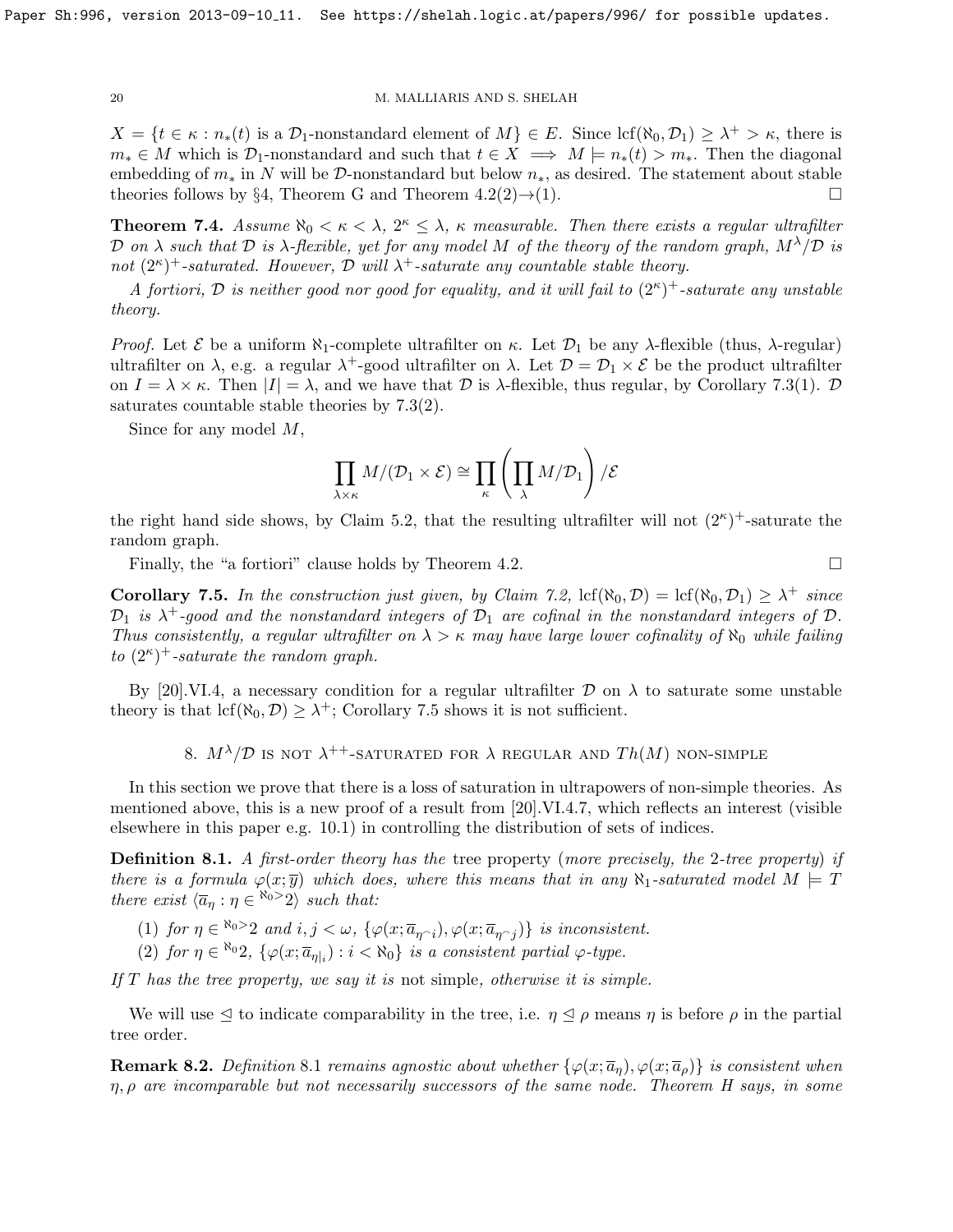sense, that we may additionally assume (perhaps after changing the formula) the answer to this question is either always yes or always no.

<span id="page-20-0"></span>**Theorem H.** ([\[20\]](#page-30-7) III.7.11, in our language, or [\[21\]](#page-30-19)) If T is not simple then T contains either a formula with  $TP_1$  (equivalently  $SOP_2$ ) or a formula with  $TP_2$ , where this means:

- (1) T has  $TP_1$ , or equivalently  $SOP_2$ , if there is a formula  $\varphi(x; \overline{y})$  which does, where this means that in any  $\aleph_1$ -saturated model  $M \models T$  there exist  $\langle \overline{a}_\eta : \eta \in \aleph_0 > 2 \rangle$  such that:
	- (a) for  $\eta, \rho \in \mathbb{R}^{\infty}$  incomparable, i.e.  $\neg(\eta \leq \rho) \wedge \neg(\rho \leq \eta)$ , we have that  $\{\varphi(x; \overline{a}_{\eta}), \varphi(x; \overline{a}_{\rho})\}$ is inconsistent.
	- (b) for  $\eta \in \aleph_0 2$ ,  $\{\varphi(x; \overline{a}_{\eta|_i}) : i < \aleph_0\}$  is a consistent partial  $\varphi$ -type.
- (2) T has  $TP_2$  if there is a formula  $\varphi(x; \overline{y})$  which does, where this means that in any  $\aleph_1$ -saturated model  $M \models T$  there exists an array  $A = {\overline{a_j}} : i < \omega, j < \omega$  of tuples,  $\ell(\overline{a_j}) = \ell(\overline{y})$  such that: for any finite  $X \subseteq \omega \times \omega$ , the partial type

$$
\{\varphi(x; \overline{a}_j^i) : (i,j) \in X\}
$$

is consistent if and only if

$$
(i,j) \in X \land (i',j') \in X \land i = i' \implies j = j'
$$

Observe that the tree property is strong enough to ensure that all instances at a given *level* are inconsistent:

<span id="page-20-2"></span>**Observation 8.3.** Let T have the tree property and M be a  $\lambda^{++}$ -saturated model of T. Then there is a formula  $\varphi$  in T and a sequence  $\langle \overline{a}_\eta : \eta \in \lambda^{+} \rangle$  of elements of M such that:

(1) for  $\gamma < \lambda$  and  $\eta, \rho \in \gamma \lambda$ , i.e.  $\lg(\eta) = \lg(\rho)$ ,  $\{\varphi(x; \overline{a}_{\eta}), \varphi(x; \overline{a}_{\rho})\}$  is inconsistent.

(2) for  $\eta \in {}^{\omega}2$ ,  $\{\varphi(x; \overline{a}_{\eta|_i}) : i < \omega\}$  is a consistent partial  $\varphi$ -type.

Proof. Apply Theorem [H](#page-20-0) and in either case, we argue by compactness that we can find such a tree for  $\{\eta : \eta \in {}^nm\}$  for n, m finite. If some  $\varphi$  has  $TP_1$ , this is immediate from the definition. Otherwise, some  $\varphi$  has  $TP_2$ , so let A be an array  $\{\overline{a}_{i,j} : i < \omega, j < \omega\}$  as in Theorem [H\(](#page-20-0)2). For each  $k < n$ , let  $\{X_{\ell}^{k} : \ell \in {}^{k}m\}$  be a partition of  $\{\overline{a}_{k,j} : j < \omega\}$  into disjoint infinite sets. Then choose  $\langle \overline{a}_{\eta} : \eta \in {}^{n}m\rangle$ so that  $\overline{a}_{\emptyset} = \overline{a}_{0,0}$  and for each  $\eta \in {}^{n-1}m$ ,  $\{\overline{a}_{\eta \cap i} : i < m\}$  are distinct elements of  $X_{\eta}^{\lg(\eta)}$ .

<span id="page-20-1"></span>**Fact 8.4.** Suppose that  $D$  is a regular ultrafilter on  $\lambda$ ,  $\lambda = \lambda^{<\lambda}$  or just  $(\aleph_1, \aleph_0) \rightarrow (\lambda^+, \lambda)$  (see [\[6\]](#page-30-20)). Let  $\kappa = \aleph_0$ . Then for each  $\epsilon < \lambda$  we may choose a sequence of sets  $\overline{u}_{\epsilon} = \langle u_{\epsilon,\alpha} : \alpha < \lambda^+ \rangle$  such that:

(1) 
$$
u_{\epsilon,\alpha} \subseteq \alpha
$$
  
\n(2)  $|u_{\epsilon,\alpha}| < \lambda$   
\n(3)  $\alpha \in u_{\epsilon,\beta} \implies u_{\epsilon,\alpha} = u_{\epsilon,\beta} \cap \alpha$   
\n(4) if  $u \subseteq \lambda^+$ ,  $|u| < \kappa$  then  
\n{ $\epsilon < \lambda : \exists \alpha (u \subseteq u_{\epsilon,\alpha})$ }  $\in \mathcal{D}$ 

*Proof.* By Kennedy-Shelah-Vaananen [\[7\]](#page-30-16) p. 3 this is true when  $\lambda$  satisfies the stated hypothesis and D is regular. Note that as briefly mentioned there, in the case of singular  $\lambda$ , the claim may be true; but it is also consistent that it may fail.  $\Box$ 

**Claim 8.5.** Suppose  $\mathcal{D}$  and  $\lambda$  satisfy the hypotheses of Fact [8.4.](#page-20-1) Suppose T is not simple and let  $M \models T$  be  $\lambda^{++}$ -saturated. Then  $M^{\lambda}/\mathcal{D}$  is not  $\lambda^{++}$ -saturated, and in particular is not  $\lambda^{++}$ -saturated for  $\varphi$ -types for some formula  $\varphi$  with the tree property.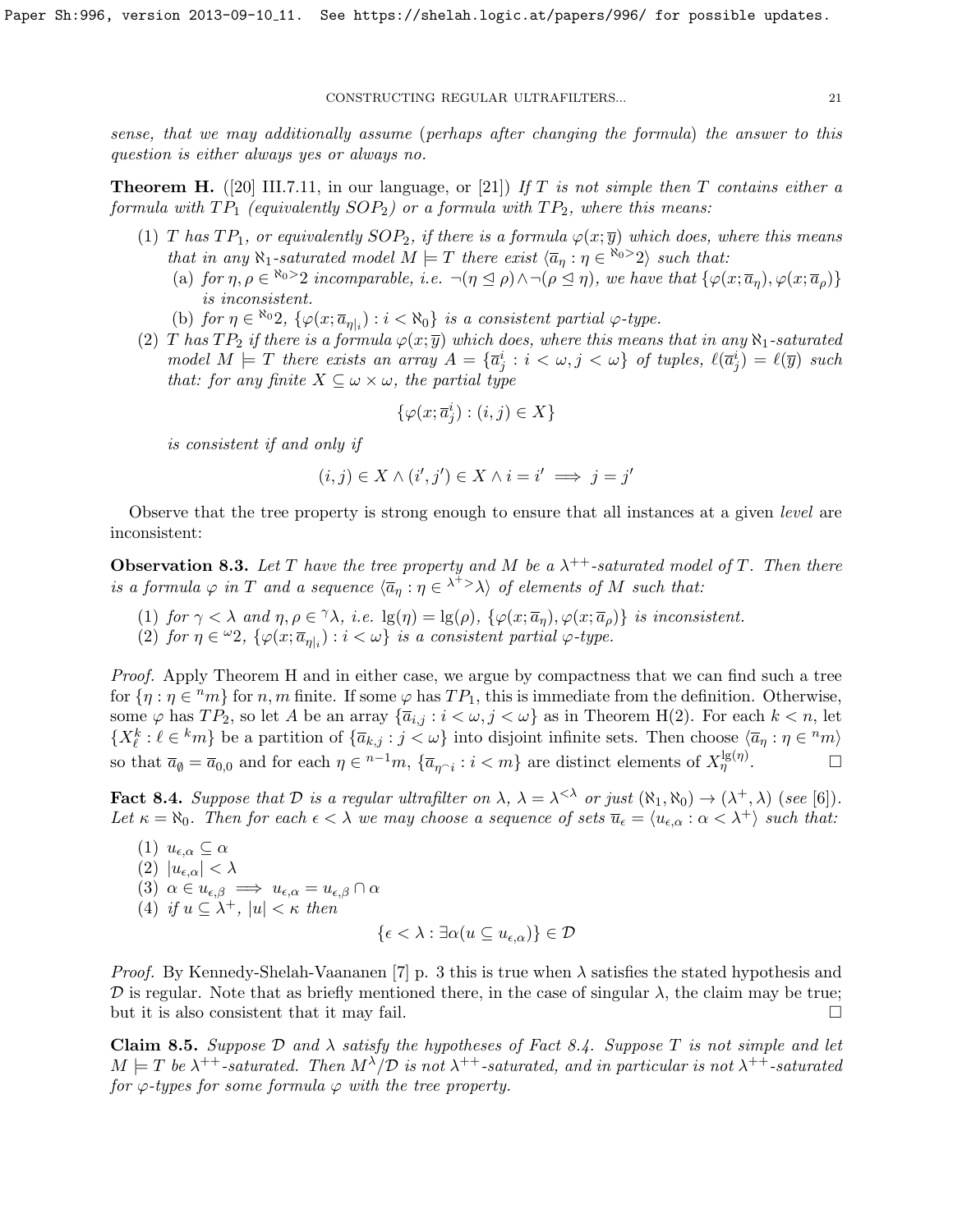*Proof.* Let  $\varphi$  and  $\langle \overline{a}_\eta : \eta \in \lambda^{+} \rangle$  be given by Observation [8.3,](#page-20-2) so this is a tree in the index model M. Let  $\overline{u}$  be given by Fact [8.4.](#page-20-1) For each  $\epsilon < \lambda$ ,  $\alpha < \lambda^+$  let  $\eta_{\epsilon,\alpha}$  list  $u_{\epsilon,\alpha} \cup {\alpha}$  in increasing order. So  $\eta_{\epsilon,\alpha}$  is an element of  $(\lambda >)$  $\lambda$ <sup>+</sup>, and by our choice of tree,

<span id="page-21-3"></span>(1) 
$$
\text{otp}(u_{\epsilon,\alpha}) = \text{otp}(u_{\epsilon,\beta}) \implies \{\varphi(x,\overline{a}_{\eta_{\epsilon,\alpha}}), \varphi(x,\overline{a}_{\eta_{\epsilon,\beta}})\}\text{ is inconsistent.}
$$

From this tree in the index model, we now build an omitted type in the ultrapower. For each  $\alpha < \lambda^+$ , define a function  $f_\alpha$  from I to <sup>lg(y)</sup>C by  $f_\alpha(\epsilon) = \overline{a}_{\eta_{\epsilon,\alpha}}$ . Now, for each  $\alpha_0 < \alpha_1 < \lambda^+$ , the set

$$
\{\epsilon < \lambda : (\exists \alpha)(\{\alpha_0, \alpha_1\} \subseteq u_{\epsilon, \alpha}\} \in \mathcal{D}
$$

which implies that for each such  $\alpha$ ,  $u_{\epsilon,\alpha} \cap \alpha_1 = u_{\epsilon,\alpha_1}$ . Thus,  $\alpha_0 \in u_{\epsilon,\alpha_1}$  on this large set. More generally, for  $n < \omega$  and  $\alpha_0 < \cdots < \alpha_n < \lambda^+$ , the set

$$
\{\epsilon < \lambda : \ell < n \implies \alpha_{\ell} \in u_{\epsilon, \alpha_{\ell+1}}\} \in \mathcal{D}
$$

Thus for any  $n < \omega$  and any  $\alpha_0 < \cdots < \alpha_n < \lambda^+$ ,  $\{\epsilon < \lambda : \eta_{\epsilon,\alpha_0} \triangleleft \eta_{\epsilon,\alpha_1} \triangleleft \cdots \triangleleft \eta_{\epsilon,\alpha_n}\} \in \mathcal{D}$  and therefore

$$
\{\epsilon < \lambda : M \models \exists x \bigwedge_{\ell} \varphi(x; a_{\epsilon, \alpha_{\ell}})\} \in \mathcal{D}
$$

Since  $n, \alpha_0, \ldots, \alpha_n$  were arbitrary, this shows

$$
p = \{ \varphi(x; f_{\alpha}/\mathcal{D}) : \alpha < \lambda^{+} \}
$$

is a consistent partial type.

Assume for a contradiction that p is realized, say by  $f_* \in {}^{\lambda}M$ . For each  $\alpha < \lambda^+$ , define  $J_{\alpha} =$  $\{\epsilon < \lambda : M \models \varphi(f_*(\epsilon), f_\alpha(\epsilon))\}$  to be the set of indices on which the supposed realization satisfies the  $\alpha$ -th formula of the type. We assumed  $f_* \models p$ , so  $\alpha < \lambda^+$  implies  $J_\alpha \in \mathcal{D}$  thus  $J_\alpha \neq \emptyset$  and we may choose some  $\epsilon_{\alpha} \in J_{\alpha}$ . Since  $\lambda^+ > \lambda$  is regular, there is some  $\epsilon_* < \lambda$  such that  $|S_0| = \lambda^+$ , where  $S_0 = \{ \alpha < \lambda^+ : \epsilon_\alpha = \epsilon_* \} \subseteq \lambda^+$ . As the set  $\{ \text{otp}(u_{\epsilon,\alpha}) : \alpha \in S_0 \}$  has cardinality  $\lambda$ , there is  $\gamma < \lambda$ such that  $|S_1| = \lambda^+$ , where

<span id="page-21-4"></span>
$$
S_1 = \{ \alpha \in S_0 : \text{otp}(u_{\epsilon,\alpha}) = \gamma \}
$$

In particular,  $|S_1| \geq 2$ , so let  $\alpha \neq \beta$  be distinct elements of  $S_1$ . Then by choice of  $\epsilon_*, f(\epsilon_*)$  realizes

(2) 
$$
\{\varphi(x, f_{\alpha}(\epsilon_{*})), \varphi(x, f_{\alpha}(\epsilon_{*}))\} \text{ i.e. } \{\varphi(x, \overline{a}_{\eta_{\epsilon_{*},\alpha}}), \varphi(x, \overline{a}_{\eta_{\epsilon_{*},\beta}})\}
$$

But [\(1\)](#page-21-3) contradicts the consistency of [\(2\)](#page-21-4). So p is not realized, which completes the proof.  $\Box$ 

<span id="page-21-1"></span>**Conclusion 8.6.** Let  $\lambda = \lambda^{<\lambda}$  and let D be a regular ultrafilter on  $\lambda$ . If T is not simple and  $M \models T$ , then there is  $\varphi$  such that  $M^{\lambda}/\mathcal{D}$  is not  $\lambda^{++}$ -saturated for  $\varphi$ -types.

**Remark 8.7.** Let  $D_1, D_2$  be ultrafilters on  $\lambda, \kappa$  respectively and suppose that  $\kappa = \kappa^{\leq \kappa}$ . If  $\lambda \geq \kappa^+$ and  $D_2$  is regular, then by Theorem  $F(5)$  and Conclusion [8.6,](#page-21-1)  $D_1 \times D_2$  cannot be good for equality.

9. *κ*-complete not  $\kappa^+$ -complete implies no  $(\kappa, \kappa)$ -cuts

<span id="page-21-2"></span><span id="page-21-0"></span>**Claim 9.1.** Suppose that  $\mathcal{E}$  is a  $\kappa$ -complete but not  $\kappa^+$ -complete ultrafilter on I and  $M_1$  is a  $\kappa^+$ saturated model in which a linear order L and tree T are interpreted. Then in  $M_2 = M_1^I / \mathcal{E}$ :

- (a) the linear order  $L^{M_2}$  has no  $(\kappa, \kappa)$ -cut, and moreover no  $(\theta, \sigma)$ -cut for  $\theta, \sigma < \kappa$  both regular.
- (b) the tree  $T^{M_2}$  has no branch (i.e. maximal linearly ordered set) of cofinality  $\leq \kappa$ .

Remark 9.2. In the statement of Claim [9.1:](#page-21-2)

(1) in (a), the  $\kappa$ -saturation of  $M_1$  is necessary in the following sense: if there is a sequence  $\theta = \langle \theta_t : t \in I \rangle$ , which certainly need not be distinct, such that M has a  $(\theta_t, \theta_t)$ -cut for each  $t \in I$  and  $(\prod_{t \in I} \theta_t, \lt_{\mathcal{E}})$  has cofinality  $\kappa$ , then the conclusion of Claim [9.1\(](#page-21-2)a) is false.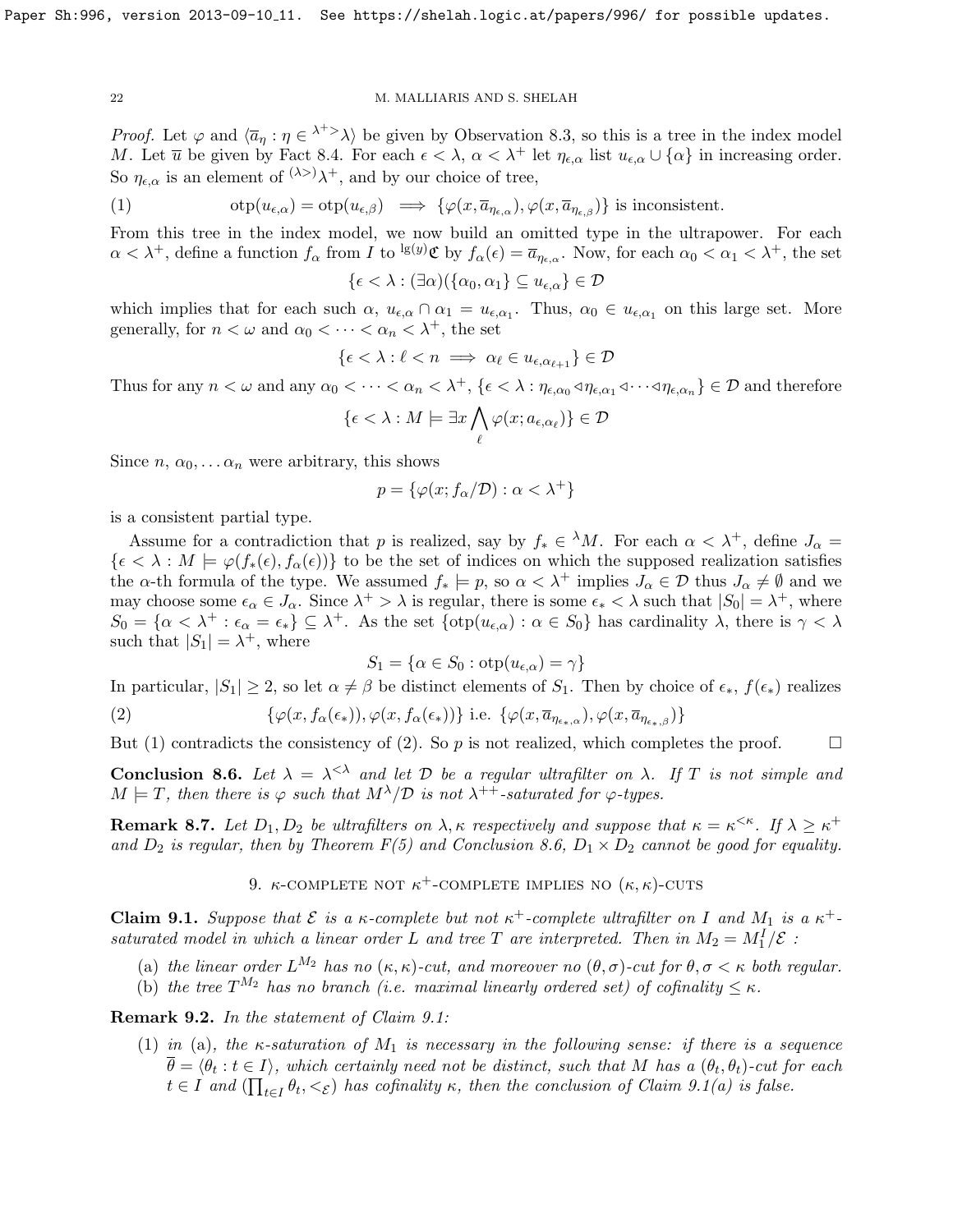(2) By this Claim, we may add to the conclusion of Theorem [7.4](#page-19-1) that  $(\kappa, \kappa) \notin C(\mathcal{E})$ , Definition [2.13,](#page-9-1) since in that Theorem the ultrafilter E is a  $\kappa$ -complete uniform ultrafilter on  $\kappa$  and thus not  $\kappa^+$ -complete.

Proof. (of Claim [9.1\)](#page-21-2)

(a) The "moreover" clause in (a) follows from the fact that  $M_1$  and  $M_2$  are  $L_{\kappa,\kappa}$ -equivalent, by the completeness of  $\mathcal{E}$ , and the hypothesis on saturation of  $M_1$ .

So we consider a potential  $(\kappa, \kappa)$ -cut in  $M_2$ , i.e. a  $(\kappa, \kappa)$ -pre-cut given by  $\langle f_\alpha : \alpha < \kappa \rangle$ ,  $\langle g_\alpha : \alpha < \kappa \rangle$ where if  $\alpha < \beta < \kappa$  then

$$
M_2 \models (f_\alpha/\mathcal{E}) <_{L} (f_\beta/\mathcal{E}) <_{L} < (g_\beta/\mathcal{E}) <_{L} (g_\alpha/\mathcal{E})
$$

For  $0 < \gamma < \kappa$  let

$$
A_{\gamma} = \{ t : \text{ if } \alpha < \beta < \gamma \text{ then } M_1 \models f_{\alpha}(t) <_{L} f_{\beta}(t) <_{L} g_{\beta}(t) <_{L} g_{\alpha}(t) \}
$$

Let  $A_0 = A_1 = I$ . Then  $\overline{A} = \langle A_{\gamma} : \gamma < \kappa \rangle$  is a continuously decreasing sequence of elements of  $\mathcal{E},$ i.e.:

- $\gamma_1 < \gamma_2 \implies A_{\gamma_1} \supseteq A_{\gamma_2}$
- for limit  $\delta < \kappa$ ,  $A_{\delta} = \bigcap \{A_{\gamma} : \gamma < \delta\}$
- each  $A_{\gamma} \in \mathcal{E}$ , by choice of the functions and  $\kappa$ -completeness

As we assumed  $\mathcal E$  is  $\kappa$ -complete but not  $\kappa^+$ -complete, there is a sequence  $\overline{B} = \langle B_\gamma : \gamma < \kappa \rangle$  of elements of  $\mathcal E$  such that  $\bigcap \{B_\gamma : \gamma < \kappa\} = \emptyset$ . We may furthermore assume that  $\overline B$  is a continuously decreasing sequence (if necessary, inductively replace  $B_{\delta}$  by  $\bigcap \{B_{\gamma} : \gamma < \delta\}$  using  $\kappa$ -completeness).

Thus given  $\overline{A}, \overline{B}$ , for each  $t \in I$  we may define

$$
\gamma(t) = \min\{\alpha : t \notin A_{\alpha+1} \cap B_{\alpha+1}\}\
$$

By choice of  $\overline{B}$ ,  $t \mapsto \gamma(t)$  is a well-defined function from I to  $\kappa$ , and  $t \in A_{\gamma(t)} \cap B_{\gamma(t)}$ . Recall that we want to show that our given  $(\kappa, \kappa)$ -sequence is not a cut. Choose  $f_{\kappa}, g_{\kappa} \in M$  so that first, for each  $t \in I$ ,  $f_{\kappa}(t)$ ,  $g_{\kappa}(t) \in L^{M_1}$ , and second, for each  $t \in I$  and all  $\alpha < \gamma(t)$ ,

$$
M_1 \models f_\alpha(t) \leq_L f_\kappa(t) <_L g_\kappa(t) \leq_L g_\alpha(t)
$$

This we can do by the choice of  $\overline{A}$  as a continuously decreasing sequence (so the function values  $f_{\alpha}, g_{\beta}$  below  $\gamma(t)$  in each index model are correctly ordered) and the saturation hypothesis on  $M_1$ . Thus for each  $\alpha < \kappa$ , we have that

$$
\{t : f_{\alpha}(t) \leq_{L} f_{\kappa}(t) <_{L} g_{\kappa}(t) \leq_{L} g_{\alpha}(t)\} \supseteq A_{\alpha+1} \cap B_{\alpha+1} \in \mathcal{E}
$$

which completes the proof.

(b) Similar proof, but we only need to use one sequence  $\langle f_\alpha : \alpha < \kappa \rangle$  which we choose to potentially witness that the cofinality of the branch is at most  $\kappa$ .

We prove a related fact for normal filters, Definition [2.6.](#page-8-2)

<span id="page-22-0"></span>**Claim 9.3.** Assume  $\mathcal{E}$  is a normal filter on  $\lambda$  and M is a  $\lambda^+$ -saturated dense linear order. Then  $M^I/\mathcal{E}$  is  $\lambda^+$ -saturated.

*Proof.* Suppose that  $\langle f_\alpha/\mathcal{E} : \alpha < \kappa_1 \rangle$  is increasing in  $M^I/\mathcal{E}$ , and  $\langle g_\beta/\mathcal{E} : \beta < \kappa_2 \rangle$  is decreasing in  $M^I/\mathcal{E}$ , with  $\kappa_1, \kappa_2 \leq \lambda$  and  $f_\alpha/\mathcal{E} < g_\beta/\mathcal{E}$  for  $\alpha < \kappa_1, \beta < \kappa_2$ . Let

$$
X_{\alpha,\beta} = \{ t \in \lambda : f_{\alpha}(t) < g_{\beta}(t) \} \in \mathcal{E}
$$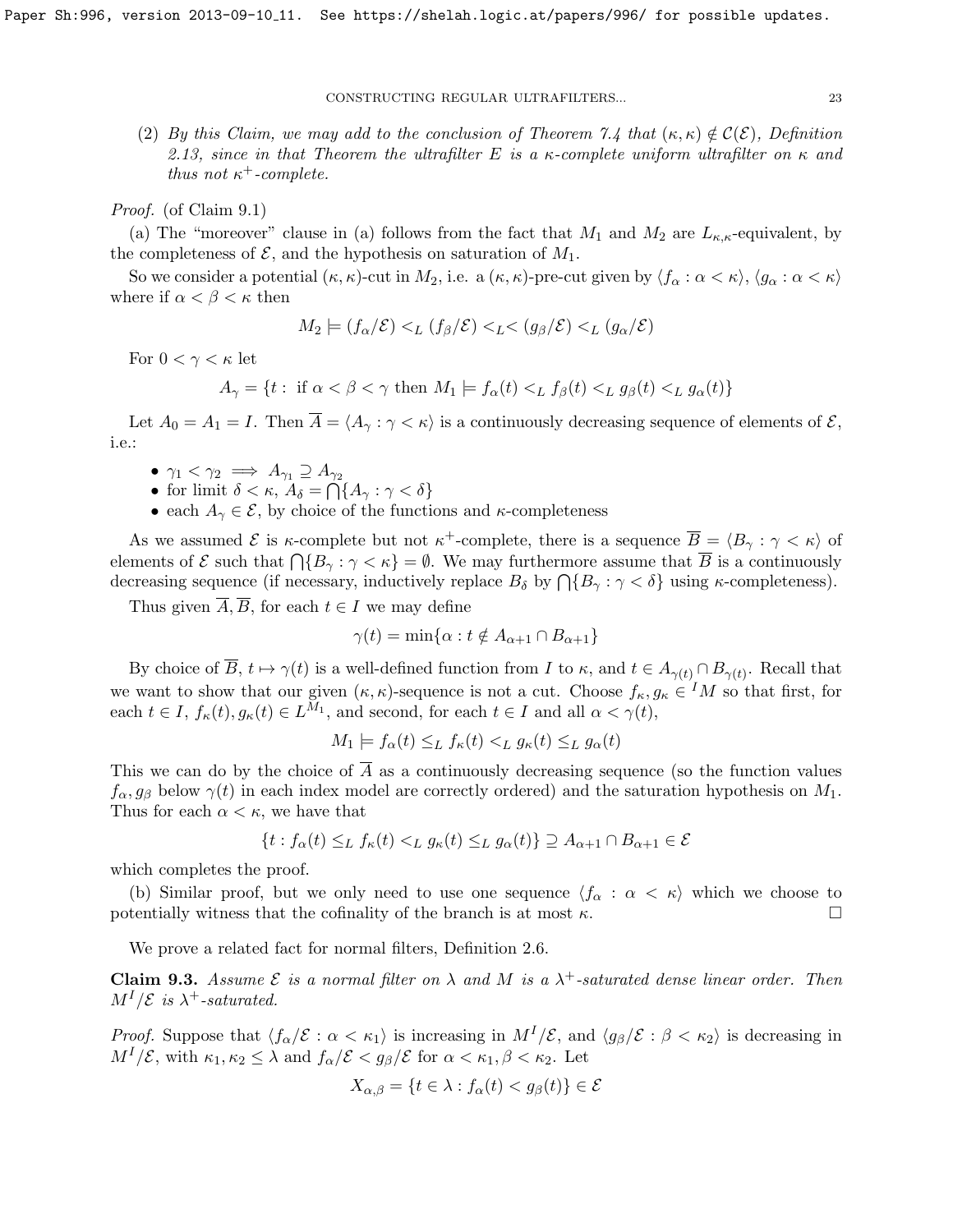for  $\alpha < \beta < \lambda$ . Without loss of generality, suppose  $\kappa_1 \leq \kappa_2$ . For each  $\beta < \kappa_2$ , let

$$
Y_{\beta} = \{ \alpha \in \lambda : (\forall j < (1 + \alpha) \cap \beta)(j \in X_{\alpha, \beta}) \} \in \mathcal{E}
$$

by normality. For  $\beta \geq \kappa_2$ , let  $Y_\beta = I$ . Finally, define

$$
Z = \{ \beta \in \lambda : (\forall k < (1 + \beta) \cap \kappa_2)(j \in Y_\beta) \} \in \mathcal{E}
$$

Now if  $t \in Z$  (so t plays the role of  $\beta$ ) we have that

 $p_t = \{f_\alpha(t) < x < q_t(t) : \alpha < t\}$ 

is a consistent partial type, realized in M by the saturation hypothesis. Choose  $h \in {}^{\lambda}M$  such that for each  $t \in Z$ ,  $h \models p_t$ . Then h realizes the type.

<span id="page-23-0"></span>Note that Claim [9.3](#page-22-0) implies by Fact [11.7](#page-28-1) of the Appendix that the relevant  $\mathcal E$  is good.

10. *E* NORMAL AND  $\kappa$ -COMPLETE ON  $\kappa$  IMPLIES A  $(\kappa^+, \kappa^+)$ -CUT

The use of the additional hypothesis "normal" in this section comes in Step 3 of Claim [10.1,](#page-23-1) and consequently in later results which rely on it. Recall Definition [2.6](#page-8-2) and Fact [2.7.](#page-8-3)

<span id="page-23-1"></span>**Claim 10.1.** Assume  $\kappa$  measurable,  $\mathcal{E}$  a normal  $\kappa$ -complete ultrafilter on  $\kappa$ ,  $\lambda \geq \kappa$ ,  $M_1$  a  $\lambda$ -saturated model with  $(L_M, <_M)$  a dense linear order. Let  $M_2 = M_1^{\kappa}/\mathcal{E}$ . Then  $L_{M_2}$  has a  $(\kappa^+, \kappa^+)$ -cut.

Proof. The proof has several steps.

Step 1: Fixing sequences of indices. For each  $\alpha < \kappa^+$  choose  $\overline{\mathcal{U}}_{\alpha} = \langle u_{\alpha,\epsilon} : \epsilon < \kappa \rangle$  so that:

- (a) this sequence is  $\subseteq$ -increasing and continuous, and for each  $\alpha < \kappa^+$ ,  $u_{\alpha,0} = \emptyset$
- (b) for each  $\epsilon < \kappa$ ,  $|u_{\alpha,\epsilon}| < \kappa$
- (c)  $\bigcup \{u_{\alpha,\epsilon} : \epsilon < \kappa\} = \alpha$
- (d) (for coherence) for  $\beta < \alpha < \kappa^+$ ,

$$
\beta \in u_{\alpha,\epsilon} \implies u_{\beta,\epsilon} \subseteq u_{\alpha,\epsilon}
$$

Such a sequence will always exist as  $|\alpha| \leq \kappa$ . [Details: Clearly such a sequence exists for  $\alpha \leq \kappa$ : let  $u_{\kappa,\epsilon} = \epsilon \cap \alpha$ , so for arbitrary  $\kappa \leq \alpha < \kappa^+$ , fixing a bijection to  $\kappa$  let  $\overline{V}_{\alpha} = \langle v_{\alpha,\epsilon} : \epsilon < \kappa \rangle$  be the preimage of the sequence for  $\kappa$ . Having thus fixed, for each  $\alpha < \kappa^+$ , a sequence satisfying (a)-(c) we may then inductively pad these sequences to ensure coherence. For  $\beta = 0$  and each  $\epsilon < \kappa$ , let  $u_{\beta,\epsilon} = v_{\beta,\epsilon}$ . For  $0 < \beta < \kappa^+$ , for each  $\epsilon < \kappa$  let  $u_{\beta,\epsilon} = \bigcup \{u_{\alpha,\epsilon} : \alpha \in v_{\beta,\epsilon}\}\)$ , and note that this will preserve (b), (a), (c) and ensure (d).]

Step 2: The inductive construction of the (pre-)cut. We now construct a cut. We will first describe the construction, and then show that it is in fact a cut (i.e. we will show that we have indeed constructed a pre-cut, and that this pre-cut is not realized).

By induction on  $\alpha < \kappa^+$  we will choose  $f_\alpha, g_\alpha \in {}^{\kappa}(L_{M_1})$ . The intention is that each  $u_{\alpha,\epsilon}$  represents a small set of prior functions which we take into account when choosing the values for  $f_{\alpha}, g_{\alpha}$  at the index  $\epsilon \in \kappa$ .

At stage  $\alpha$ , for each index  $\epsilon < \kappa$  define

$$
w_{\alpha,\epsilon} = \{ \beta \in u_{\alpha,\epsilon} : \langle f_{\gamma}(\epsilon) : \gamma \in u_{\alpha,\epsilon} \cap (\beta + 1) \rangle \text{ is } <_{L(M_1)}\text{-increasing,}
$$
  

$$
\langle g_{\gamma}(\epsilon) : \gamma \in u_{\alpha,\epsilon} \cap (\beta + 1) \rangle \text{ is } <_{L(M_1)}\text{-decreasing,}
$$
  
and  $f_{\beta}(\epsilon) <_{L(M_1)} g_{\beta}(\epsilon) \}$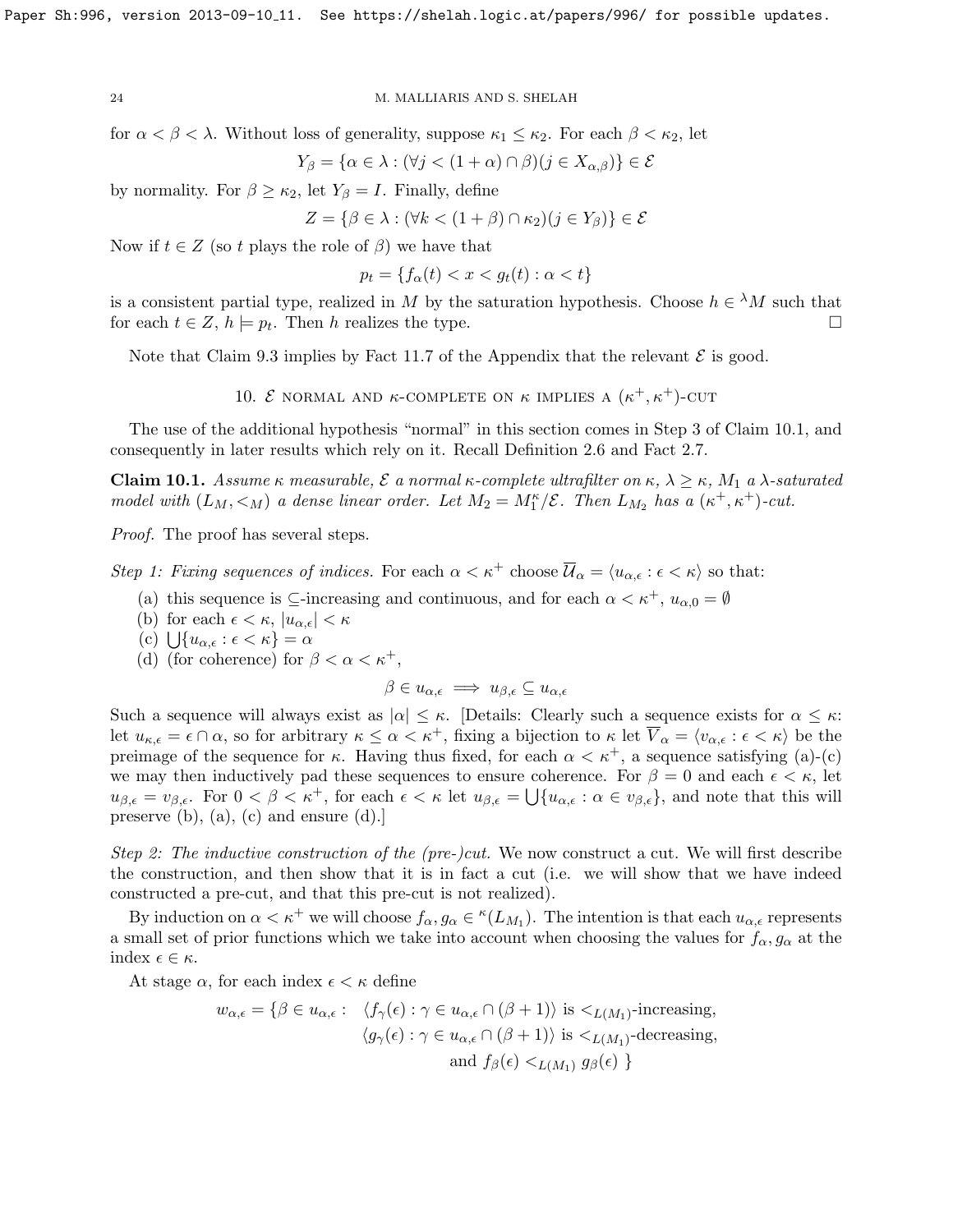Our aims in defining  $f_{\alpha}, g_{\alpha}$  are, on the one hand, to continue describing a pre-cut, and on the other, to stay as close to the linearly ordered  $w_{\alpha,\epsilon}$  as possible, as we now describe. That is, for fixed  $\alpha$  for each  $\epsilon$ , we will choose  $f_{\alpha}, g_{\alpha}$  so that:

- (e) For all  $\beta \in w_{\alpha,\epsilon}$ ,  $M_1 \models f_{\beta}(\epsilon) < f_{\alpha}(\epsilon) < g_{\alpha}(\epsilon) < g_{\beta}(\epsilon)$ i.e. locally we continue the pre-cut described by  $w_{\alpha,\epsilon}$ .
- (f) For all  $\beta < \alpha$ , neither  $M_1 \models f_\beta(\epsilon) < f_\alpha(\epsilon) < g_\beta(\epsilon) < g_\alpha(\epsilon)$  nor  $M_1 \models f_\alpha(\epsilon) < f_\beta(\epsilon) < g_\beta(\epsilon)$  $g_{\alpha}(\epsilon) < g_{\beta}(\epsilon)$

i.e. the intervals are either nested or disjoint.

(g) If  $\gamma \in \alpha$  and  $f_{\gamma}(\epsilon), g_{\gamma}(\epsilon)$  satisfy:

 $\beta \in w_{\alpha,\epsilon} \implies f_{\beta}(\epsilon) < f_{\gamma}(\epsilon) < g_{\gamma}(\epsilon) < g_{\beta}(\epsilon)$ 

then the intervals  $[f_\alpha(\epsilon), g_\alpha(\epsilon)]_{L(M_1)}$ ,  $[f_\beta(\epsilon), g_\beta(\epsilon)]_{L(M_1)}$  are disjoint

i.e. inside the pre-cut given by  $w_{\alpha,\epsilon}$  we avoid any further refinements: we realize exactly the intitial segment given by  $w_{\alpha,\epsilon}$ .

We will show in step 3 that by the hypothesis on  $\kappa$ , (a)-(g) imply the further condition that for each fixed  $\alpha < \kappa^+$ ,

(h) For all  $\beta < \alpha$ ,  $\{\epsilon : f_{\beta}(\epsilon) < f_{\alpha}(\epsilon) < g_{\alpha}(\epsilon) < g_{\beta}(\epsilon)\}\in \mathcal{E}$ , i.e. the functions chosen will ultimately describe a pre-cut.

At each index  $\epsilon < \kappa$ , we may choose  $f_{\alpha}(\epsilon), g_{\alpha}(\epsilon)$  to satisfy  $(e), (f), (g)$  simply because  $L_{M_1}$  is dense and  $\lambda^+$ -saturated; the definition of  $w_{\alpha,\epsilon}$  ensures (e) describes a pre-cut; and since (f) is inductively satisfied, (g) is possible.

Step 3: For  $\beta < \alpha$ ,  $f_{\beta} < f_{\alpha} < g_{\alpha} < g_{\beta}$ . In this step we verify that for the objects constructed in the previous step, for each  $\alpha < \kappa^+$  and all  $\beta < \alpha$ ,

$$
X_{\alpha,\beta} = \{ \epsilon < \kappa : \beta \in u_{\alpha,\epsilon}, f_{\beta}(\epsilon) < f_{\alpha}(\epsilon) < g_{\alpha}(\epsilon) < g_{\beta}(\epsilon) \} \in \mathcal{E}
$$

(By conditions (a)-(d) requiring  $\beta \in u_{\alpha,\epsilon}$  does not affect membership in  $\mathcal{E}$ .) Suppose this is not the case, so let  $\alpha < \kappa^+$  be minimal for which there is  $\beta < \alpha$  with  $X_{\alpha,\beta} \notin \mathcal{E}$ , and having fixed  $\alpha$ , let  $\beta < \alpha$  be minimal such that  $X_{\alpha,\beta} \notin \mathcal{E}$ . For the remainder of this step we fix this choice of  $\alpha,\beta$ .

Since  $\beta < \alpha$ , by construction (that is, by (e),(f),(g) of Step 2)

$$
X_{\alpha,\beta} \subseteq \{ \epsilon < \kappa : \beta \in u_{\alpha,\epsilon} \setminus w_{\alpha,\epsilon} \}
$$

Define a function  $\mathbf{x} : \kappa \to \kappa$  by

$$
t \mapsto \max\{\epsilon \le t: \langle f_\gamma(t) : \gamma \in u_{\alpha,\epsilon}\rangle \text{ is } <_{L(M_1)}\text{-increasing},
$$
  

$$
\langle g_\gamma(t) : \gamma \in u_{\alpha,\epsilon}\rangle \text{ is } <_{L(M_1)}\text{-decreasing},
$$
  
and 
$$
\gamma \in u_{\alpha,\epsilon} \implies f_\gamma(t) <_{L(M_1)} g_\gamma(t)\}
$$

This is well defined by Step 1, condition (a): 0 belongs to the set on the righthand side, and by continuity, there are no new conditions at limits.

For each  $\epsilon < \kappa$ , the set  $\{t < \kappa : \mathbf{x}(t) > \epsilon\} \in \mathcal{E}$ . This is because:

- (1) by (c)  $|u_{\alpha,\epsilon}| < \kappa$
- (2) by minimality of  $\alpha$ , for any  $\gamma < \gamma' < \alpha$  (e.g. any two elements of  $u_{\alpha,\epsilon}$ ) we have that  $X_{\gamma,\gamma'} \in \mathcal{E}$
- (3)  $\mathcal E$  is  $\kappa$ -complete
- (4) by (a)  $\epsilon' < \epsilon \implies u_{\alpha,\epsilon'} \subseteq u_{\alpha,\epsilon}$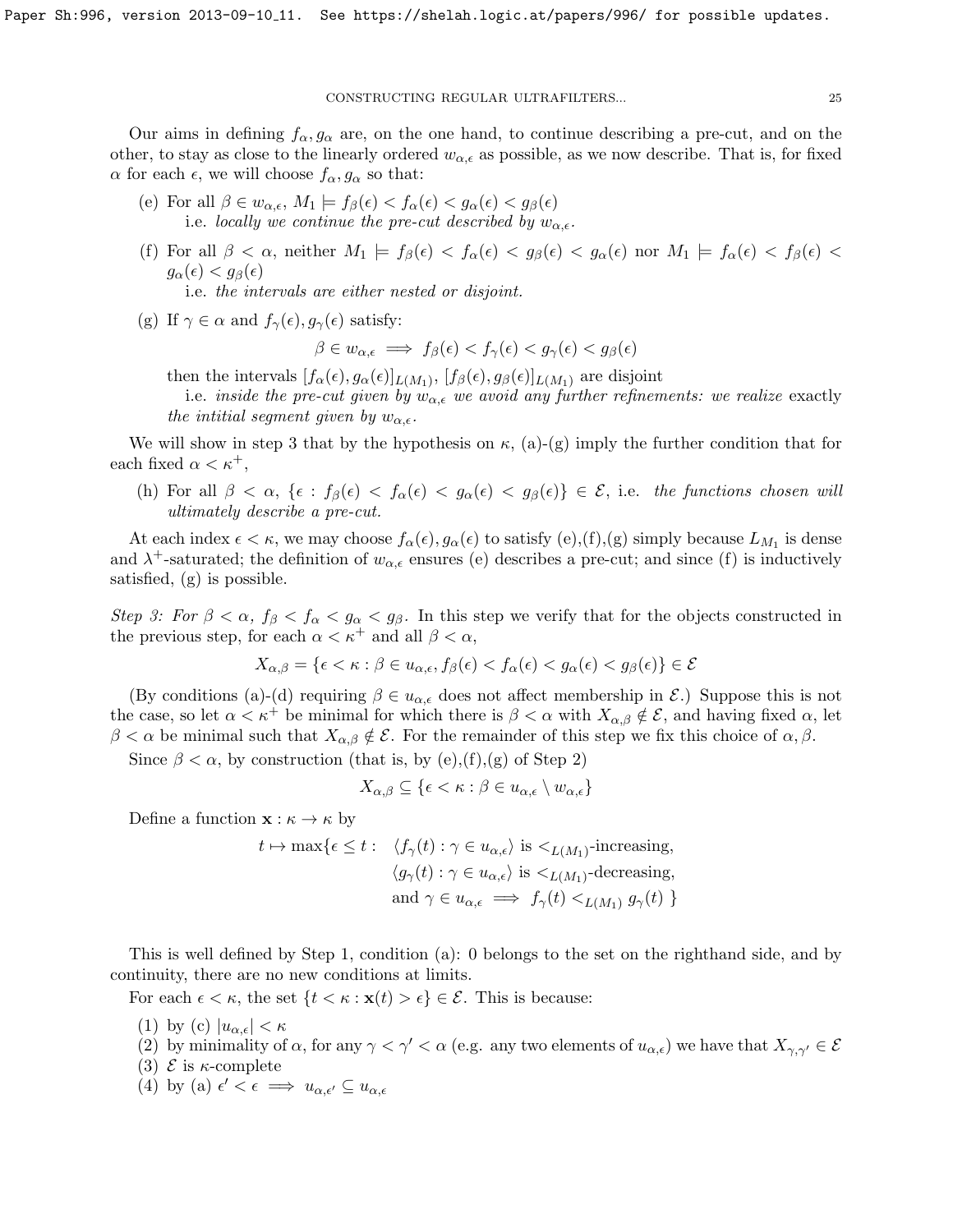Notice that for any  $t < \kappa$ ,  $\mathbf{x}(t) = t$  implies  $u_{\alpha,t} = w_{\alpha,t}$ . So if  $\mathbf{x}(t) = t$  on an  $\mathcal{E}$ -large set,  $X_{\alpha,\beta} \in \mathcal{E}$ , which would finish the proof. Suppose, then, that  $Y = \{t < \kappa : \mathbf{x}(t) < t\} \in \mathcal{E}$ . By normality (Fact [2.7\)](#page-8-3), there is  $Z \subseteq Y$ ,  $Z \in \mathcal{E}$  on which  $\mathbf{x}(t) = \epsilon_*$  for some fixed  $\epsilon_* < \kappa$ . But this contradicts the first sentence of the previous paragraph.

These contradictions prove that for no  $\alpha, \beta$  can it happen that  $X_{\alpha, \beta} \notin \mathcal{E}$ , which finishes the proof of Step 3.

Step 4: The pre-cut is not realized, i.e. it is indeed a cut. In this step we assume, for a contradiction, that there is  $h \in {}^{\kappa}M_1$  such that for each  $\alpha < \kappa^+$ 

$$
f_\alpha/\mathcal{E}<_L h/\mathcal{E}<_L g_\alpha/\mathcal{E}
$$

i.e.  $h$  realizes the type. Fixing such an  $h$ , let

$$
A_{\alpha} = \{ \epsilon < \kappa : f_{\alpha}(\epsilon) <_{L} h(\epsilon) <_{L} g_{\alpha}(\epsilon) \} \in \mathcal{E}
$$

Since to each  $\alpha$  we may associate a choice of index in  $A_{\alpha}$ , by Fodor's lemma for some  $\epsilon_* < \kappa$ ,

$$
S_1 = \{ \delta : \delta < \kappa^+, \text{ cf}(\delta) = \kappa, \ \epsilon_* \in A_\delta \}
$$

is stationary. Furthermore, since  $|u_{\epsilon_{*},\alpha}| < \kappa$ , there is some  $w_{*} \subseteq u_{\epsilon,\alpha}$  for which

$$
S_2 = \{ \delta \in S_1 : w_{\epsilon_*,\delta} = w_* \} \subseteq \kappa^+
$$

is stationary. Let  $\delta_* \in S_2$  be such that  $|\delta_* \cap S_2| = \kappa$ . As  $|w_{\epsilon_*,\delta_*}| \leq |u_{\epsilon_*,\delta_*}| < \kappa$ , we may choose  $\gamma_* \in S_2 \cap \{\delta_* \setminus w_{\epsilon_*,\delta_*}\}.$ 

Now  $w_{\epsilon_*,\delta_*} = w_{\epsilon_*,\gamma_*} = w_*$  since  $\delta_*,\gamma_* \in S_2$ , and note  $\gamma_* < \delta_*$ . The definition of the sets w (here,  $w_*$ ) and Step 3, condition (e) means that when choosing  $f_{\delta_*}(\epsilon_*)$ ,  $g_{\delta_*}(\epsilon_*)$  we would have ensured that

$$
\beta \in w_* \implies f_\beta(\epsilon_*) < f_{\delta_*}(\epsilon_*) < g_{\delta_*}(\epsilon_*) < g_\beta(\epsilon_*)
$$

and likewise that

$$
\beta \in w_* \implies f_\beta(\epsilon_*) < f_{\gamma_*}(\epsilon_*) < g_{\gamma_*}(\epsilon_*) < g_\beta(\epsilon_*)
$$

On the other hand,  $\gamma_* < \delta_*$ , and  $\gamma_* \notin w_*$ . So when choosing  $f_{\gamma_*}(\epsilon), g_{\gamma_*}(\epsilon)$ , Step 3, condition (g) would have meant we chose the intervals  $[f_{\delta_*}(\epsilon_*), g_{\delta_*}(\epsilon_*)]_{L(M_1)}$ ,  $[f_{\gamma_*}(\epsilon_*), g_{\gamma_*}(\epsilon_*)]_{L(M_1)}$  to be disjoint.

But we also know that  $\gamma_*, \delta_* \in S_1$ , so  $h(\epsilon_*)$  must belong to both intervals. This contradiction completes Step 4 and the proof.  $\Box$ 

**Remark 10.2.** We know that if D is any ultrafilter on  $\kappa$  and M is a model whose theory is not simple, then  $M^{\kappa}/\mathcal{D}$  is not  $\kappa^{++}$ -saturated. Still, Claim [10.1](#page-23-1) gives more precise information about the size of the cut: we are guaranteed a cut of type  $(\kappa^+, \kappa^+)$  as opposed to e.g.  $(\kappa^+, \kappa)$ . On the importance of symmetric cuts, see [\[17\]](#page-30-5).

Claim 10.3. Assume κ measurable,  $\mathcal E$  a κ-complete filter on κ,  $\lambda \geq \kappa$ ,  $M_1$  a  $\lambda$ -saturated model with  $(L_M, <_M)$  a dense linear order. Let  $M_2 = M_1^{\kappa}/\mathcal{E}$ . Then  $L_{M_2}$  has no  $(\theta, \sigma)$ -cut with  $\theta < \kappa$  and  $\sigma < \lambda$ .

*Proof.* Suppose for a contradiction that there were such a cut given by  $\langle f_\alpha : \alpha < \theta \rangle$ ,  $\langle g_\beta : \beta < \sigma \rangle$ with  $\alpha_1, \alpha_2 < \theta, \beta_1, \beta_2 < \sigma \implies \{t : M_1 \models f_{\alpha_1}(t) <_L f_{\alpha_2}(t) <_L g_{\alpha_2}(t) <_L g_{\alpha_1}(t)\} \in \mathcal{E}$ . Expand the language to add constants  ${c_{\alpha} : \alpha < \theta}$  where in the tth copy of the index model  $M_1$ , denoted  $M_1[t], c_\alpha$  is interpreted as  $f_\alpha(t)$ . Then in the ultrapower (which in the expanded language is an ultraproduct),  $\langle c_{\alpha} : \alpha < \theta \rangle$  forms the lower half of the supposed cut. For each  $\beta < \sigma$ , the set

$$
A_{\beta} := \bigcap \{ \{ t \ : \ M_1[t] \models c_{\alpha} <_{L} g_{\beta}[t] \} : \alpha < \theta \} \in \mathcal{E}
$$

by  $\kappa$ -completeness.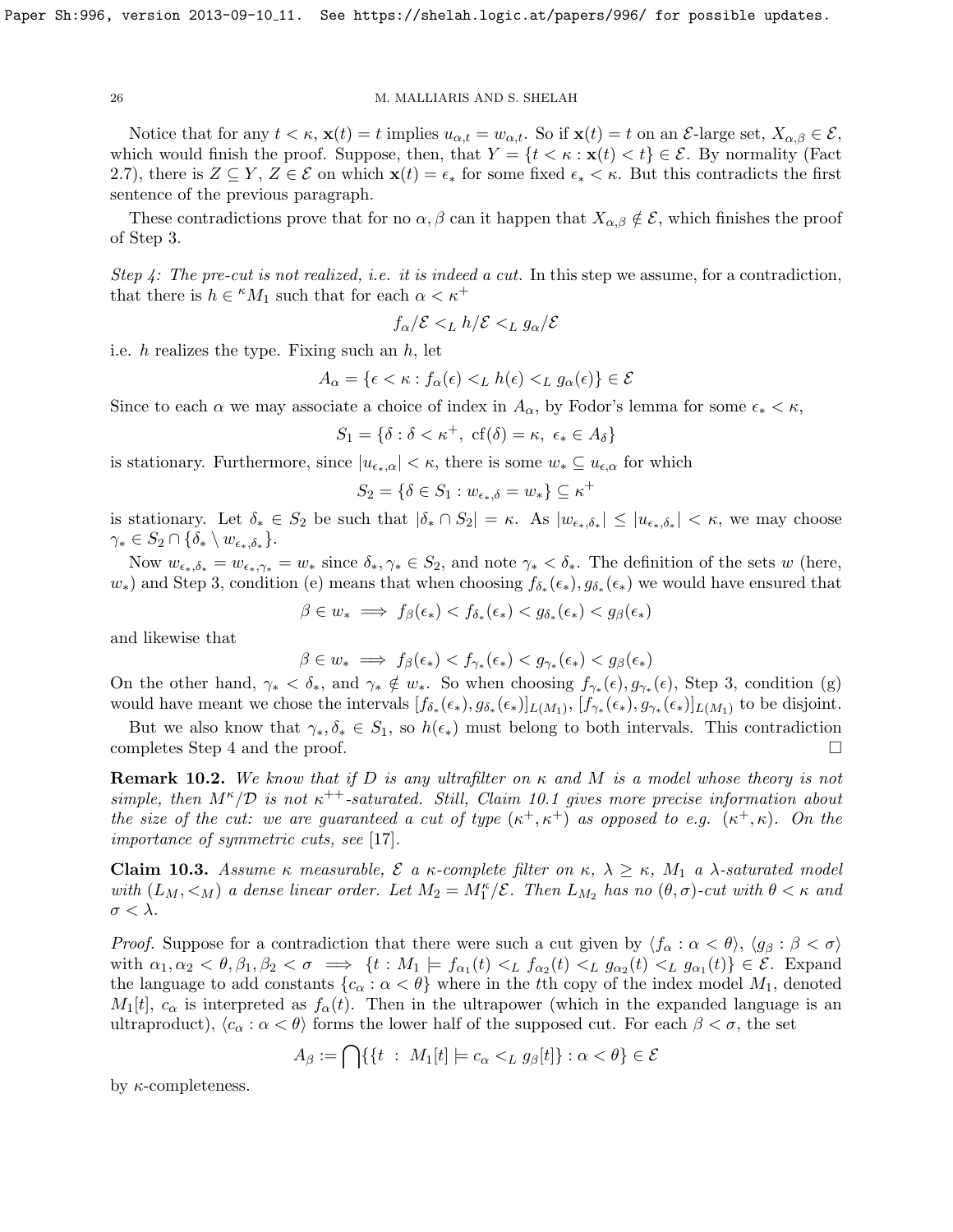But recall that  $M_1$  is a  $\lambda$ -saturated model, and  $\sigma < \lambda$ . Since for each t, we have

$$
|\{\beta < \sigma : t \in A_{\beta}\}| \le \sigma < \lambda
$$

we may choose a new element  $h \in M_1$  so that for each t,  $h(t)$  satisfies  $\alpha < \theta \implies M_1[t] \models c_{\alpha} < L_1$  $h(t)$  and  $t \in A_\beta \implies M_1[t] \models h(t) <_L g_\beta(t)$ . By Los' theorem h realizes our cut, which is the desired contradiction.

In a forthcoming paper the authors have shown that:

<span id="page-26-2"></span>**Theorem I.** (Malliaris and Shelah [\[17\]](#page-30-5)) If  $\mathcal{D}$  is a regular ultrafilter on  $\lambda$  which saturates some theory with  $SOP_2$ , and M is a model of linear order, then among other things:

(1) for all  $\mu \leq \lambda M^{\lambda}/\mathcal{D}$  has no  $(\mu, \mu)$ -cut,

(2) for all  $\mu < \lambda$  there is at most one  $\rho < \lambda$  such that  $M^{\lambda}/\mathcal{D}$  has a  $(\mu, \rho)$ -cut

<span id="page-26-1"></span>**Conclusion 10.4.** Let  $\kappa < \lambda$  and suppose  $\kappa$  is measurable. Then there exists a regular ultrafilter D on I,  $|I| = \lambda$  which is flexible but not good, specifically not good for any theory with  $SOP_2$ .

Proof. Let D be a  $\lambda^+$ -good,  $\lambda$ -regular ultrafilter on  $\lambda$ . Let E be a normal  $\kappa$ -complete, not  $\kappa^+$ complete ultrafilter on  $\kappa$ . Let  $\mathcal{D} = D \times \mathcal{E}$  be the product ultrafilter. Then  $\mathcal D$  is flexible by Claim [7.3.](#page-18-0) On the other hand, by Claim [10.1,](#page-23-1) any D-ultrapower of linear order will omit a  $(\kappa^+, \kappa^+)$ -cut. By Theorem [I,](#page-26-2)  $\mathcal D$  cannot saturate any theory with  $SOP_2$ .

**Remark 10.5.** On one hand, the advantage of Conclusion [10.4](#page-26-1) over Theorem [7.4](#page-19-1) is in the greater range of cardinals: we ask only that  $\kappa < \lambda$ , not  $2^{\kappa} \leq \lambda$ . On the other hand, Theorem [7.4](#page-19-1) gives an a priori stronger failure of goodness, since the random graph is minimum among unstable theories in Keisler's order.

# 11. Finite alternations of symmetric cuts

<span id="page-26-0"></span>In this section we iterate the results of  $\S 9, \S 10$  $\S 9, \S 10$  $\S 9, \S 10$  $\S 9, \S 10$  to produce regular ultrafilters  $D$  whose library of cuts,  $\mathcal{C}(\mathcal{D})$ , contains any fixed finite number of alternations (or gaps). The following definition is stated for regular ultrafilters only so that the choice of index model will not matter.

**Definition 11.1.** Let  $\kappa$  be a cardinal. Say that the regular ultrafilter D on  $\lambda \ge \aleph_0$  has  $\kappa$  alternations of cuts if there exist cardinals  $\langle \mu_\ell : \ell \langle \kappa \rangle, \langle \rho_\ell : \ell \langle \kappa \rangle$  such that:

- $\ell_1 < \ell_2 < \kappa \implies \aleph_0 < \rho_{\ell_1} < \mu_{\ell_1} < \rho_{\ell_2} < \mu_{\ell_2} < \lambda$
- for each  $0 \leq \ell < \kappa$ ,  $(\rho_{\ell}, \rho_{\ell}) \in C(\mathcal{D})$ , i.e.  $(\mathbb{N}, <)^{\lambda}/\mathcal{D}$  has some  $(\rho_{\ell}, \rho_{\ell})$ -cut
- for each  $0 \leq \ell < \kappa$ ,  $(\mu_{\ell}, \mu_{\ell}) \notin C(\mathcal{D})$ , i.e.  $(\mathbb{N}, <)^{\lambda}/\mathcal{D}$  has no  $(\mu_{\ell}, \mu_{\ell})$ -cut

We will start by proving a theorem for products of complete ultrafilters, Theorem [11.3,](#page-27-0) and then extend it to regular ones in Theorem [11.4](#page-27-1) by adding one more iteration of the ultrapower.

First we observe that taking ultrapowers will not fill symmetric cuts whose cofinality is larger than the size of the index set.

<span id="page-26-3"></span>**Observation 11.2.** Suppose M is a  $\lambda$ -saturated model of linear order,  $\kappa < \lambda$ , D an ultrafilter on κ. If M contains a  $(\kappa_*, \kappa_*)$ -cut, where  $\kappa_* = \text{cf}(\kappa_*) > \kappa$ , then  $M^{\kappa}/D$  will also contain a  $(\kappa_*, \kappa_*)$ -cut. More precisely, the image of the cut from M under the diagonal embedding will remain unrealized in  $M^{\kappa}/D$ .

*Proof.* Let the cut in M be given by  $(\langle f_\alpha : \alpha < \kappa_* \rangle, \langle g_\beta : \beta < \kappa_* \rangle)$ , and we consider the pre-cut given by  $(\langle f_\alpha/D : \alpha < \kappa_* \rangle, \langle g_\beta/D : \beta < \kappa_* \rangle)$  in the ultrapower  $M^{\kappa}/D$ . Suppose for a contradiction that there were a realization  $h \in {}^{\kappa}M$ . Let  $\mathbf{x} : \kappa_* \to \kappa$  be a function which to each  $\alpha < \kappa_*$  associates some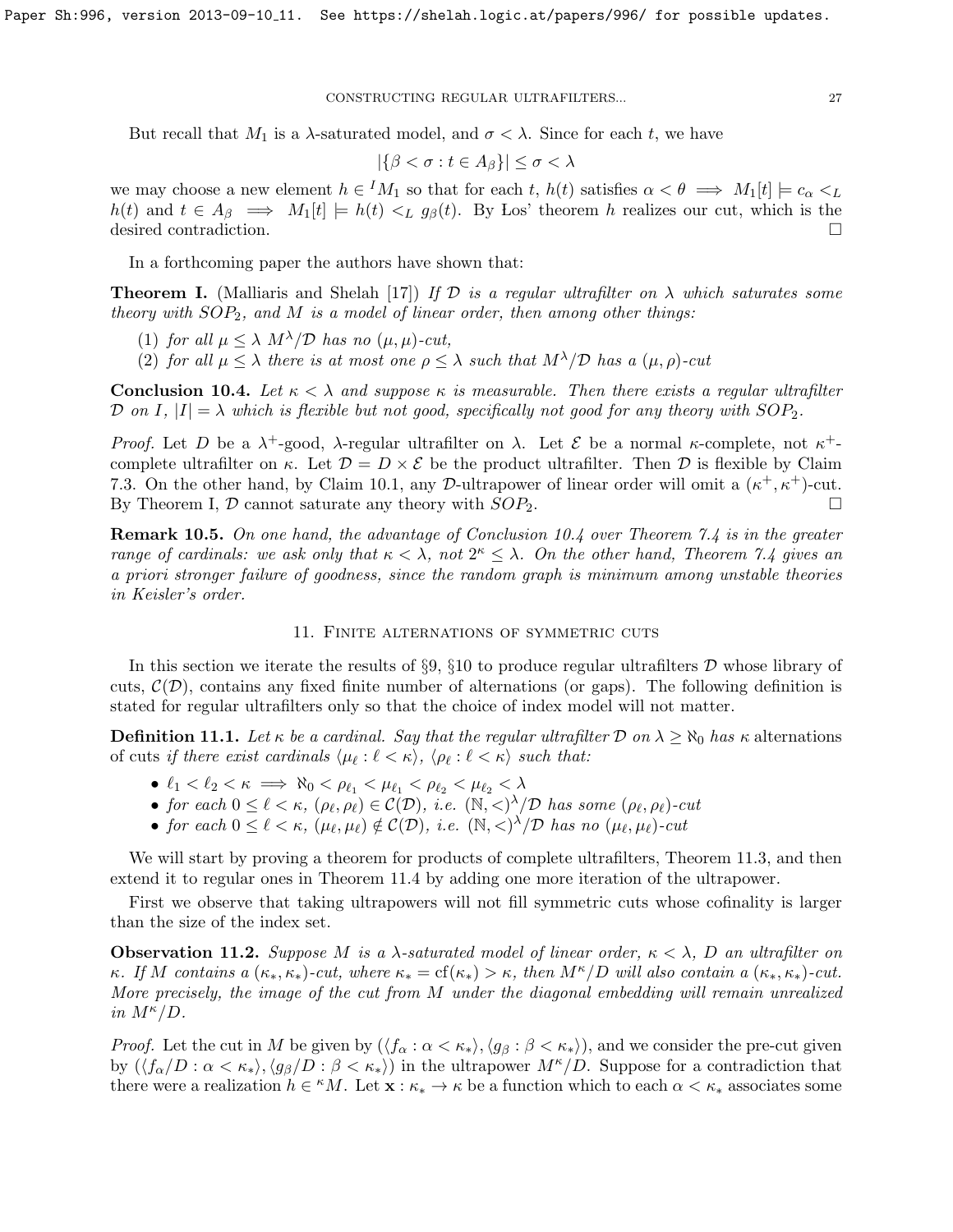index  $\epsilon < \kappa$  for which  $M \models f_\alpha(\epsilon) < h(\epsilon) < g_\alpha(\epsilon)$ . By Fodor's lemma, there is a stationary subset  $X \subseteq \kappa_*$  on which **x** is constant and equal to, say,  $\epsilon_*$ . Then in  $M$ ,  $(\langle f_\alpha(\epsilon_*) : \alpha \in X \rangle, \langle g_\beta(\epsilon_*) : \beta \in X \rangle)$ will be cofinal in the original cut, but by choice of X it will be realized by  $h(\epsilon_*)$ , contradiction.  $\Box$ 

Since the proof of Theorem [11.3](#page-27-0) involves an inductive construction, it will be convenient to index the cardinals  $\kappa_{\ell}$  in reverse order of size.

<span id="page-27-0"></span>**Theorem 11.3.** Suppose that we are given:

- (a)  $n < \omega$  and  $\kappa_n < \cdots < \kappa_0 < \kappa_{-1} = \lambda$
- (b)  $\mathcal{E}_{\ell}$  a normal  $\kappa_{\ell}$ -complete ultrafilter on  $\kappa_{\ell}$ , for  $\ell \leq n$ .
- (c)  $M_0$  a  $\lambda$ -saturated model which is, or contains, a dense linear order  $\lt$
- (d)  $M_{\ell+1} = (M_{\ell})^{\kappa_{\ell}}/\mathcal{E}_{\ell}$  for  $\ell \leq n$

Then:

- ( $\alpha$ ) for  $\ell \leq n$ ,  $M_{\ell+1}$  is  $\kappa_{\ell}$ -saturated
- ( $\beta$ ) if  $\ell < k \leq n + 1$  then  $M_k$  has a  $(\kappa_{\ell}^+, \kappa_{\ell}^+)$ -cut
- ( $\gamma$ ) for  $i, \ell \leq n+1$ ,  $M_{\ell}$  has no  $(\kappa_i, \kappa_i)$ -cut
- (δ) for  $\ell \leq n + 1$ ,  $M_{\ell}$  has no  $(\theta, \theta)$ -cut for  $\theta < \lambda$  weakly compact

Thus, for each  $\ell \leq n$ ,  $(\kappa_{\ell}^+, \kappa_{\ell}^+) \in C(M_{n+1})$ , and for any weakly compact  $\theta < \lambda$ , in particular  $\theta = \kappa_{\ell}, (\theta, \theta) \notin C(M_{n+1}).$ 

*Proof.* The "thus" clause summarizes  $(\alpha)$ -(δ). Recall that for transparency all languages are countable. Note that condition (b) implies the cardinals  $\kappa_{\ell}$  are measurable cardinals, thus limit cardinals, so condition  $(\gamma)$  can never contradict condition  $(\beta)$ .

(a) By induction on  $-1 \leq \ell \leq n$  we verify that  $M_{\ell+1}$  is  $\kappa_{\ell}$ -saturated. For  $\ell = -1$ ,  $M_0$  is  $\lambda$ saturated and  $\lambda > \kappa_0$ . For  $\ell > -1$ , use the fact that  $M_{\ell+1} = (M_{\ell})^{\kappa_{\ell}}/\mathcal{E}_{\ell}$  thus  $M_{\ell+1} \equiv_{L_{\infty,\kappa_{\ell}}} M_{\ell}$  by Los' theorem for  $L_{\kappa_i,\kappa_i}$ .

- $(\beta)$  By Claim [10.1](#page-23-1) and Observation [11.2.](#page-26-3)
- (γ) Follows from (δ) as measurable implies weakly compact.

(δ) We prove this by induction on  $\ell \leq n$ . For  $\ell = -1$ ,  $M_0$  is  $\lambda$ -saturated. For  $\ell > -1$ , let  $\theta < \lambda$ be given and suppose we have a pre-cut in  $M_{\ell+1}$  given by  $(\langle f_\alpha : \alpha < \theta \rangle, \langle g_\beta : \beta < \theta \rangle)$ . There are three cases. If  $\theta < \kappa_{\ell}$ , then use  $(\alpha)$ . If  $\theta = \kappa_{\ell}$ , use Claim [9.1.](#page-21-2) So we may assume  $\kappa_{\ell} < \theta$ . Since  $\theta$  is weakly compact, therefore inaccessible,  $2^{\kappa_{\ell}} < \theta$ . For  $\alpha < \beta < \theta$  let

$$
A_{\alpha,\beta} = \{ \epsilon < \kappa_\ell : f_\alpha(\epsilon) < f_\beta(\epsilon) < g_\beta(\epsilon) < g_\alpha(\epsilon) \} \in \mathcal{E}_\ell
$$

As  $\theta$  is weakly compact, by Fact [2.5](#page-8-4) the function  $\mathbf{x} : \theta \times \theta \to 2^{\kappa_{\ell}} < \theta$  is constant on some  $\mathcal{U} \in [\theta]^{\theta}$ . Call this constant value  $A_*$ . Now for  $\epsilon \in A_*$ , the sequence  $(\langle f_\alpha(\epsilon) : \alpha \in \mathcal{U} \rangle, \langle g_\beta(\epsilon) : \beta \in \mathcal{U} \rangle)$  is a pre-cut in  $M_{\ell}$ , meaning that  $\alpha < \beta \in \mathcal{U} \implies f_{\alpha}(\epsilon) < f_{\beta}(\epsilon) < g_{\beta}(\epsilon) < g_{\alpha}(\epsilon)$ .

Let  $B_* = \{ \epsilon \in A_* : \text{ in } M_\ell \text{ there is } c \text{ such that } \alpha \in \mathcal{U} \implies f_\alpha(\epsilon) <_{M_\ell} c <_{M_\ell} g_\alpha(\epsilon) \}.$  Now if  $A_* \setminus B_* \neq \emptyset$ , for any  $\epsilon \in A_* \setminus B_*$  we have that  $(\langle f_\alpha(\epsilon) : \alpha \in \mathcal{U} \rangle, \langle g_\beta(\epsilon) : \beta \in \mathcal{U} \rangle)$  is not just a pre-cut but also a cut in  $M_{\ell}$ , contradicting the inductive hypothesis. Thus for every  $\epsilon \in A_*$  we may choose a realization  $c(\epsilon)$  of the relevant pre-cut. For  $\epsilon \in \kappa \setminus A_*,$  let  $c(\epsilon)$  be arbitrary. Then  $\langle c(\epsilon): \epsilon < \kappa_{\ell} \rangle / \mathcal{E}_{\ell} \in M_{\ell+1}$  realizes  $(\langle f_{\alpha} : \alpha < \theta \rangle, \langle g_{\beta} : \beta < \theta \rangle)$ , as desired.

By appending the construction of Theorem [11.3](#page-27-0) to a suitable regular ultrafilter, we may produce regular ultrapowers with  $n$  alternations of cuts for any finite  $n$ .

<span id="page-27-1"></span>**Theorem 11.4.** Let  $\lambda$  be an infinite cardinal,  $n < \omega$  and suppose that there exist measurable cardinals  $\kappa_n < \cdots < \kappa_0 < \lambda$ . Then there is a regular ultrafilter D on I,  $|I| = \lambda$  such that: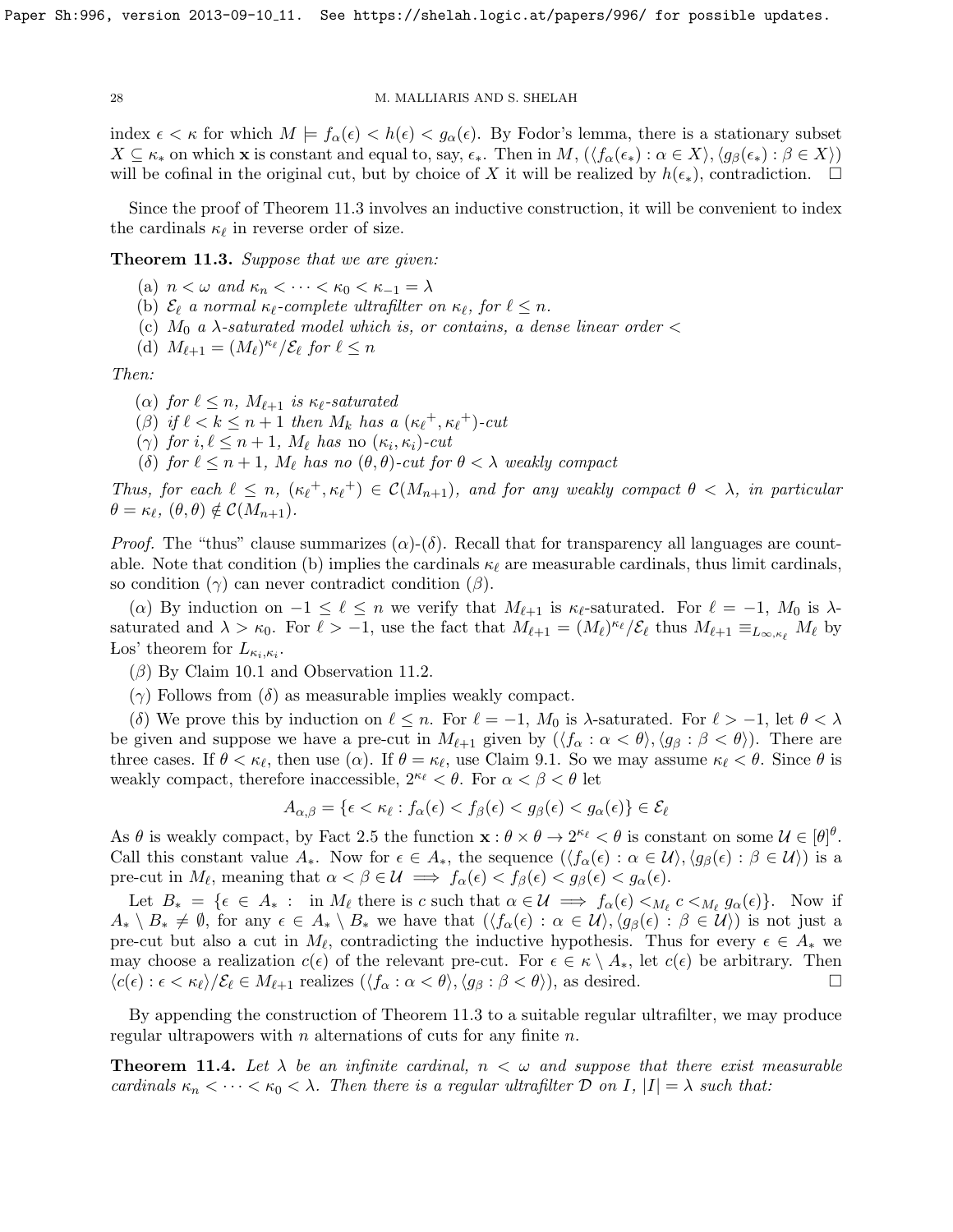(1)  $(\kappa_{\ell}^+, \kappa_{\ell}^+) \in C(\mathcal{D})$  for  $\ell \leq n$ 

- (2)  $(\theta, \theta) \notin C(\mathcal{D})$  for  $\theta < \lambda$  weakly compact, in particular  $\ell \leq n, \theta = \kappa_{\ell}$
- (3) D is  $\kappa_n$ <sup>+</sup>-good
- (4)  $\mathcal D$  is  $\lambda$ -flexible
- (5)  $\mathcal{D}$  is  $\lambda^{+}$ -good for countable stable theories
- (6) D is not  $(2^{\kappa_n})^+$ -good for unstable theories

Proof. Let  $\mathcal{D}_1$  be a  $\lambda$ -regular,  $\lambda^+$ -good ultrafilter on  $\lambda$ . Let  $\mathcal E$  be the ultrafilter on  $\kappa_n$  given by  $\mathcal{E}_0 \times \cdots \times \mathcal{E}_n$ , where the  $\mathcal{E}_\ell$  are as in the statement of Theorem [11.3.](#page-27-0) Let  $\mathcal{D} = \mathcal{D}_1 \times \mathcal{E}$ . We will show that  $D$  has the desired properties.

- (1)-(2) This follows from having chosen  $M_0$  in Theorem [11.3](#page-27-0) to be a  $\mathcal{D}_1$ -ultrapower, thus  $\lambda^+$ saturated by the  $\lambda^+$ -goodness (and regularity) of  $\mathcal{D}_1$ .
	- (3) By Observation [11.6.](#page-0-1)
	- (4) By induction on  $\ell \leq n$ , using Claim [7.3\(](#page-18-0)1) and the completeness of  $\mathcal{E}_{\ell}, \ell \leq n$ .
	- (5) By induction on  $\ell \leq n$ , using Claim [7.3\(](#page-18-0)2). Since  $\mathcal{D}_1$  is regular and  $\lambda^+$ -good, lcf( $\aleph_0$ ,  $\mathcal{D}$ )  $\geq \lambda^+$ .
	- (6) By Claim [5.2.](#page-14-1)

 $\Box$ 

Question 11.5. Can Theorem [11.4](#page-27-1) be generalized to any number of alternations, not necessarily finite?

## <span id="page-28-0"></span>**APPENDIX**

In this appendix, we collect several known facts, easy proofs or extensions of proofs relevant to the material in the paper.

**Observation 11.6.** (1) Any regular ultrafilter is uniform.

- (2) In the definition of good ultrafilter, [1](#page-4-1).4, we may assume the functions are monotonic.
- (3) If  $\mathcal E$  is a  $\kappa$ -complete ultrafilter on  $\kappa$  then  $\mathcal E$  is  $\kappa^+$ -good.

Proof. (1) Keisler [\[5\]](#page-30-15) Theorem 1.1.

(2) By induction on |u|, replace a given function f, not necessarily monotonic, by its monotonic refinement  $f'$  given by  $f'(u) = f(u) \cap \bigcap_{v \subsetneq u} f'(v)$ .

(3) Adapt the proof of [\[20\]](#page-30-7) Claim 3.1 p. 334 that any ultrafilter is  $\aleph_1$ -good.

Note, however, that while a good regular ultrafilter produces saturated ultrapowers, this need not be the case when the ultrafilter is complete, *unless* the index models are also saturated. That is, the goodness of the ultrafilter D on I is equivalent to saturation of the ultrapower  $M^{1}/D$  when (a) we have regularity of the ultrafilter,  $or$  (b) we assume the model  $M$  is saturated.

<span id="page-28-1"></span>**Fact 11.7.** Let D be an ultrafilter on I and  $\lambda$  a cardinal. Then the following are equivalent:

(1) D is  $\lambda$ -good

(2) for any model M in a countable signature which is  $\lambda$ -saturated,  $M^{I}/D$  is  $\lambda$ -saturated

and if  $D$  is regular, (1) is equivalent to:

(3) for any model M in a countable signature,  $M^{I}/D$  is  $\lambda$ -saturated

*Proof.* See [\[20\]](#page-30-7) VI.2 in particular Theorems 2.2-2.3, Claim 2.4 and Lemma 2.11.

By re-presenting the proof of [\[20\]](#page-30-7) Theorem VI.4.8 p. 379 to emphasize the role of incompleteness, we obtain a more general result.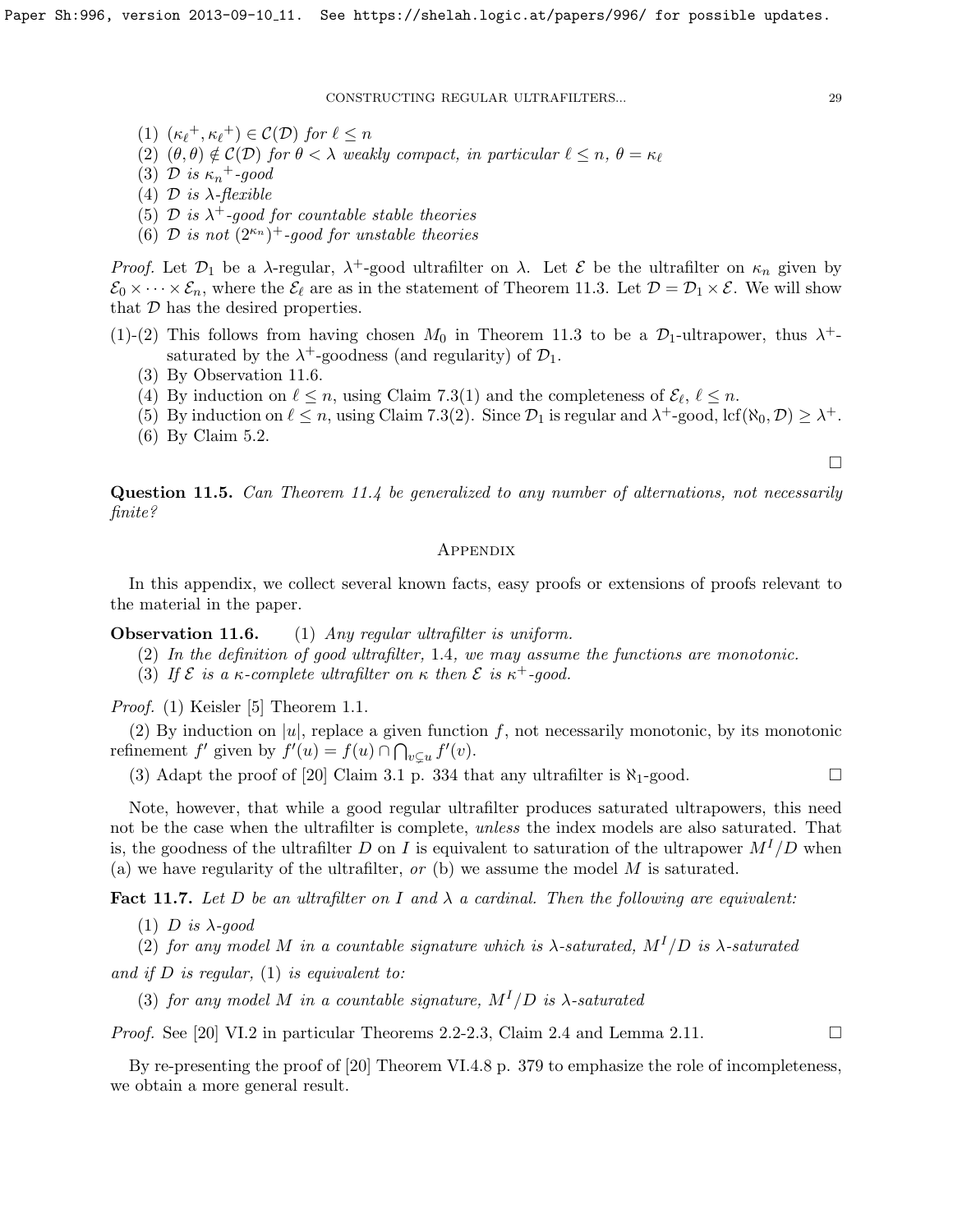<span id="page-29-0"></span>**Theorem 11.8.** Let M be a  $\lambda^+$ -saturated model of an unstable theory T,  $\varphi$  an unstable formula and E a κ-complete,  $\kappa^+$ -incomplete ultrafilter on  $\lambda$ . Let  $\delta = \text{lcf}(\kappa, \mathcal{E})$ . Then  $M^I/\mathcal{E}$  is not  $(\kappa + \text{lcf}(\kappa, \mathcal{E}))^+$ saturated for  $\varphi$ -types.

*Proof.* First consider the countably incomplete case. We build a correspondence between a  $\varphi$ -type and a <-type in an expanded language.

Let  $\varphi = \varphi(x; y)$ , where without loss of generality  $\ell(x) = 1$  but  $\ell(y)$  need not be 1. Choose, for each  $m < n < \omega$ , sequences  $\overline{a}_m^n$  where  $\ell(\overline{a}_m^n) = \ell(y)$ , so that  $\varphi$  has the order property over each  $\langle \overline{a}_m^n : m < n \rangle$ : i.e.,  $k < n < \omega$  implies  $\{ \varphi(x; \overline{a}_m^n)^{if(m > k)} : m < n \}$  is consistent.

Let  $\langle b_n : n \langle \omega \rangle$  be a sequence of distinct elements. Let P be a new unary relation symbol,  $\lt$  a new binary relation symbol, and for each  $\ell \lt \ell(y)$  let  $F_\ell$  be a new binary function symbol. Let  $M_1$  denote the expansion of M by these new symbols, as follows.  $P^{M_1} = \{b_n : n < \omega\}$  and  $\langle A^{M_1} = \{ \langle b_k, b_n \rangle : k < n < \omega \}.$  Finally, interpret the functions  $F_\ell$  so that for each  $k < n < \omega$ ,  $\overline{a}_k^n = \langle F_0(b_k, b_n), \ldots F_{\ell(y)-1}(b_k, b_n) \rangle.$ 

Now we take the ultrapower  $N = M^{\lambda}/E$  and let  $N_1$  denote the corresponding ultrapower in the expanded language. In  $N_1$ , P is a linear order and so by the hypothesis on E we have a  $\delta$ -cut over the diagonal embedding of the sequence  $\langle b_n : n < \omega \rangle$ . Choose a sequence  $\langle c_i : i < \delta \rangle$  witnessing this, so (1) each  $c_i \in P^{N_1}$ , (2)  $n < \omega$  and  $i < j < \delta$  implies  $N_1 \models b_n < c_i < c_j$ , (3) for no  $c \in P^{N_1}$ is it the case that for each  $n < \omega, i < \delta, N_1 \models b_n < c < c_i$ .

We now translate back to a  $\varphi$ -type. Consider:

$$
q(x) = \{ \neg \varphi(x, F_0(b_n, c_0), \dots F_{\ell(y)-1}(b_n, c_0)) : n < \omega \} \cup \{ \varphi(x, F_0(c_i, c_0), \dots F_{\ell(y)-1}(c_i, c_0)) : 0 < i < \delta \}
$$

This is a consistent partial  $\varphi$ -type by Los' theorem, since for  $n < \omega, i < \delta$  we have that  $b_n < c_i$ mod E. We will show that q is omitted. Suppose it were realized, say by a. Let  $\langle X_n : n < \omega \rangle$  be a sequence of elements of E witnessing that E is  $\aleph_1$ -incomplete. Let  $\langle Y_n : n < \omega \rangle$  be a sequence of elements of  $E$  given by

$$
Y_n = \{t \in \lambda : M \models \bigwedge \{\neg \varphi(a[t], F_0(b_k, c_0[t]), \dots F_{\ell(y)-1}(b_k, c_0[t])): k \leq n\}
$$

which exists by Los' theorem. (We write  $b_k$  rather than  $b_k[t]$  since these are essentially constant elements. Note that in each index model,  $c_0[t]$  is simply one of the  $b_n$ s.)

For each  $t \in I$  define  $\rho(t) = \min\{n : t \notin X_{n+1} \cap Y_{n+1}\}.$  Then  $\rho$  is well defined by  $\aleph_1$ incompleteness. Define  $b \in {}^{\lambda}M$  by:  $b[t] = b_{\rho(t)}$ . By Los' theorem  $P^{N_1}(b)$ . Where does it fit under  $\langle N_1 \rangle$  First, for each  $n \langle \omega, w \rangle$  have  $b > b_n \mod E$ , as E is  $\omega$ -complete (i.e. a filter) thus:

$$
\{t : c[t] > b_n[t]\} \supseteq \bigcap_{j \le n} (X_{j+1} \cap Y_{j+1}) \in \mathcal{D}
$$

On the other hand, suppose that for some  $i < \delta$  we had  $c_i \leq b \mod E$ . Then by Los' theorem and definition of  $\rho$ , it would have to be the case that

$$
N_1 \models \neg \varphi(a[t], F_0(c_i[t], c_0[t]), \dots F_{\ell(y)-1}(c_i[t], c_0[t]))
$$

contradicting the definition of q. So for each  $i < \delta$ , we have that  $b < c_i$  mod E.

Thus from a realization  $a \models q$  we could construct a realization b of the  $(\aleph_0, \delta)$ -cut in  $P^N$ . Since the latter is omitted,  $q$  must be as well, which completes the proof for countably incomplete filters.

Now for the general case: If  $\lambda = \kappa$ , modify the argument of Theorem [11.8](#page-29-0) by replacing  $\omega$  with  $\kappa$  everywhere in the proof just given, and Los' theorem by Los' theorem for  $L_{\kappa,\kappa}$ . If  $\lambda > \kappa$ , begin by choosing a surjective map  $h : \lambda \to \kappa$  so that  $\mathcal{E} = h(E)$  is a nonprincipal ultrafilter on  $\kappa$ , thus  $\kappa$ -complete not  $\kappa^+$ -complete.